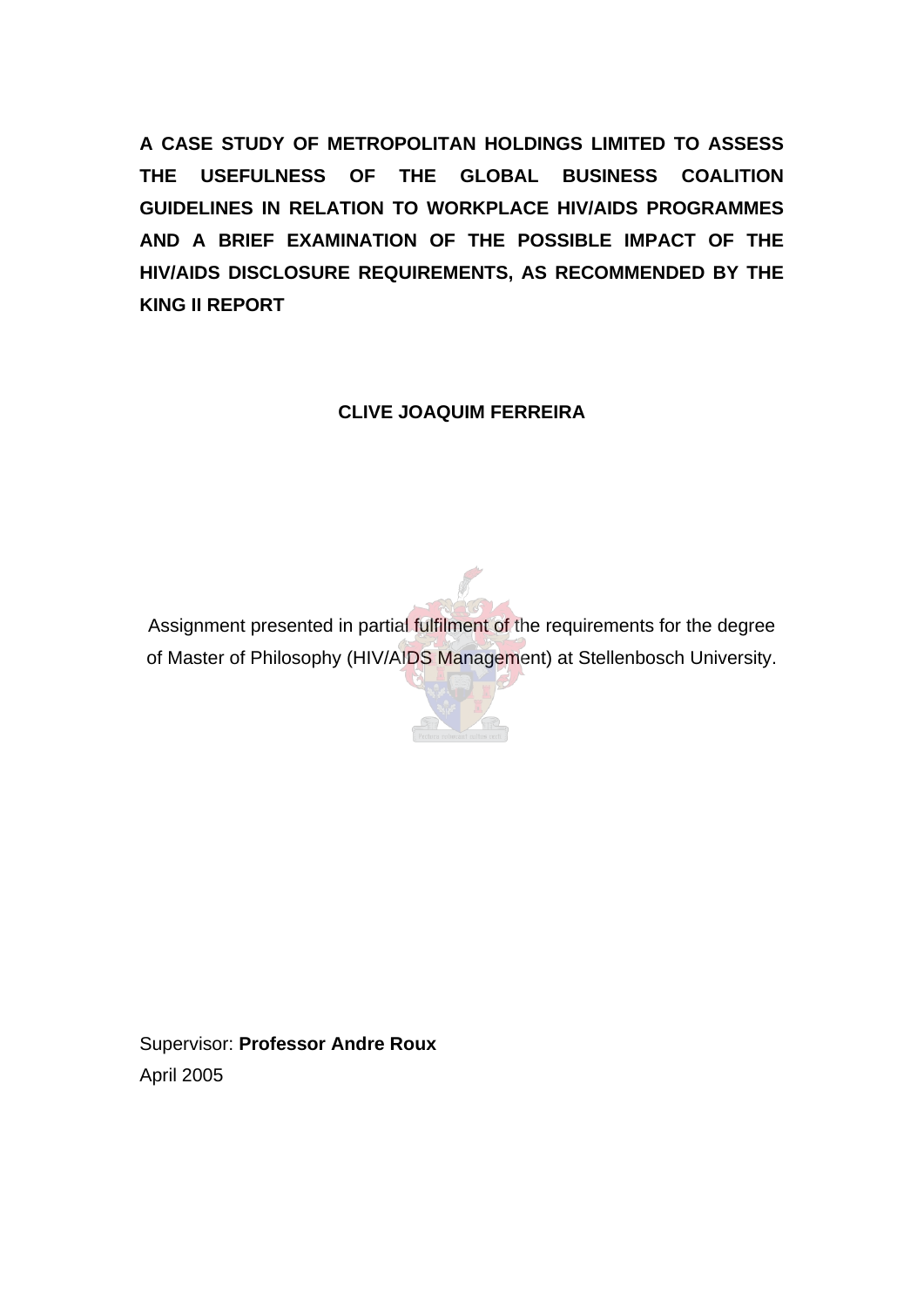# **DECLARATION**

I, the undersigned, hereby declare that the work contained in this assignment is my own original work and I have not previously in its entirety or part submitted it at any university for a degree.

Signed:

Date: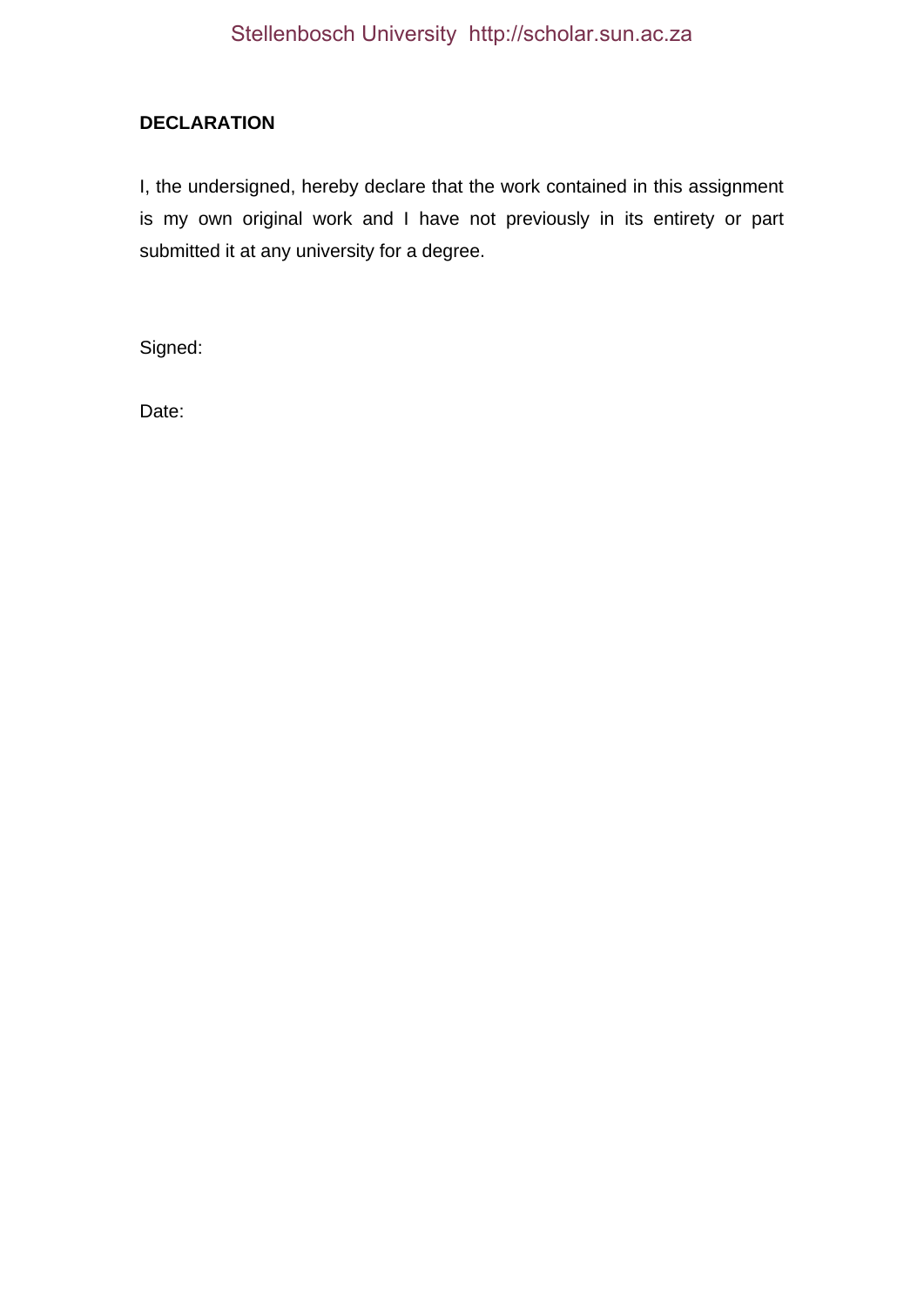### **ABSTRACT**

Metropolitan Holdings Limited is a life insurance and investment company with a well-recognised brand, operating in a competitive environment. The Metropolitan Doyle model that the company developed in the 1980s was the first of its kind and is used to predict the course and impact of the HIV/AIDS pandemic. Metropolitan has since been actively engaged in developing insurance products, designed to take HIV/AIDS into account. It has, moreover been active in advocating action on a wide range of issue relating to the disease, not least through its RedRibbon website, the publication of the respected journal, AIDS Analysis Africa, and through various community initiatives, particularly involving HIV/AIDS education. The company's external work on the issue of HIV/AIDS is therefore well recognised. Although it has had an internal programme for several years, it has only seriously addressed the HIV/AIDS in the workplace since 2003 and in so doing, has not found the necessity of using any existing models of best practice.

This case study examines the guidelines of a comprehensive HIV/AIDS programme, as set out by the Global Business Coalition on HIV/AIDS, with a view to finding out whether and to what extent a company such as Metropolitan might have implemented its recommendations and what impact it might have in the fight against HIV/AIDS in the workplace.

The case study further examines the likely impact of the King II recommendations relating to the disclosure requirements on HIV/AIDS (in conjunction with the Global Reporting Initiative Guidelines) with a view to assessing whether these can enable a company such as Metropolitan, to have regard to the impact of the disease on the sustainability of their business and the steps that might be taken to mitigate the impact.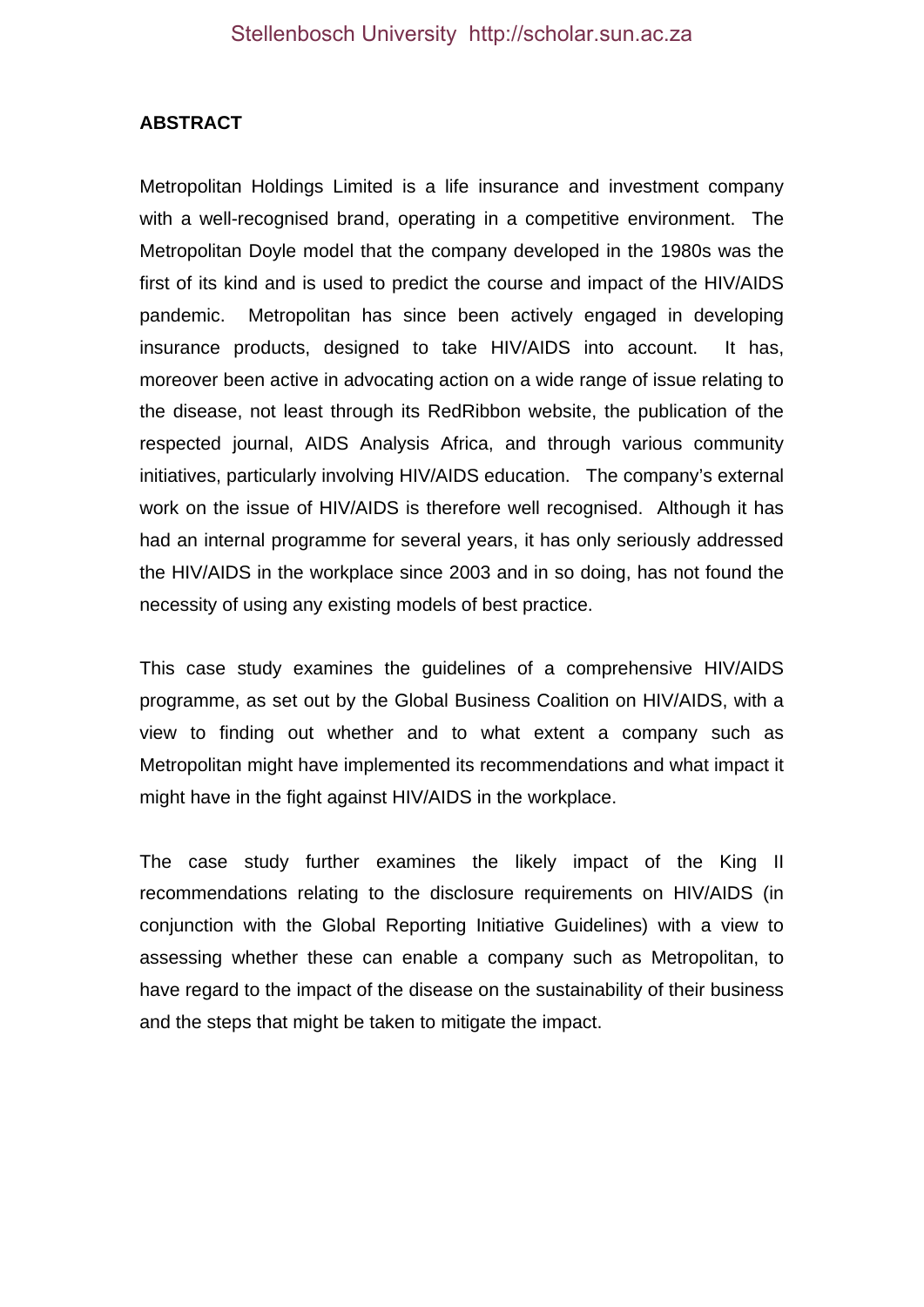#### **OPSOMMING**

Metropolitan Holdings Beperk is 'n lewensversekerings – en beleggingsmaatskappy, met 'n alombekende handelsmerk, wat in 'n kompeterende omgewing funksioneer. Die Metropolitan-Doyle model wat deur die maatskappy in die 1980's ontwikkel is, was die eerste in sy soort, en word gebruik om die verloop en impak van die MIV/VIGS pandemie te voorspel.

Metropolitan is sedertdien aktief betrokke in die ontwikkeling van versekeringsprodukte, was spesifiek ook MIV/VIGS as oogmerk het. Die maatskappy is boonop besig om betrokkenheid oor 'n wye spektrum van uitkomste verwant aan die siekte te propageer, veral deur die RedRibbonwebtuiste, die publikasie van die hoogaangeskrewe joernaal, AIDS Analysis Africa, en deur verskeie gemeenskapsinisiatiewe wat spesifiek die opvoeding aangaande MIV/VIGS insluit. Die maatskappy se eksterne werk op die aangeleentheid van MIV/VIGS word dus wyd erken. Alhoewel dit ook al verskeie jare oor 'n interne program beskik, is dit eers sedert 2003 dat MIV/VIGS in die werkplek ernstig aangespreek word. Deur dit so te doen, is daar nie die nodigheid gesien om enige bestaande modelle wat die beste werk, te gebruik nie.

Hierdie gevallestudie ondersoek die riglyne van 'n omvattende MIV/VIGS program, soos uiteengesit deur die *Global Business Coalition* oor MIV/VIGS, met die oogmerk om uit te vind tot watter mate 'n maatskappy soos Metropolitan sy aanbevelings mag implementeer en watter impak dit mag hê op die bestryding van MIV/VIGS in die werkplek.

Die gevallestudie ondersoek verder die waarskynlike impak van die King IIaanbevelings rakende die openbaarmakende vereistes oor MIV/VIGS (in samehang met die *Global Reporting Initiative* Riglyne) met die oogmerk om te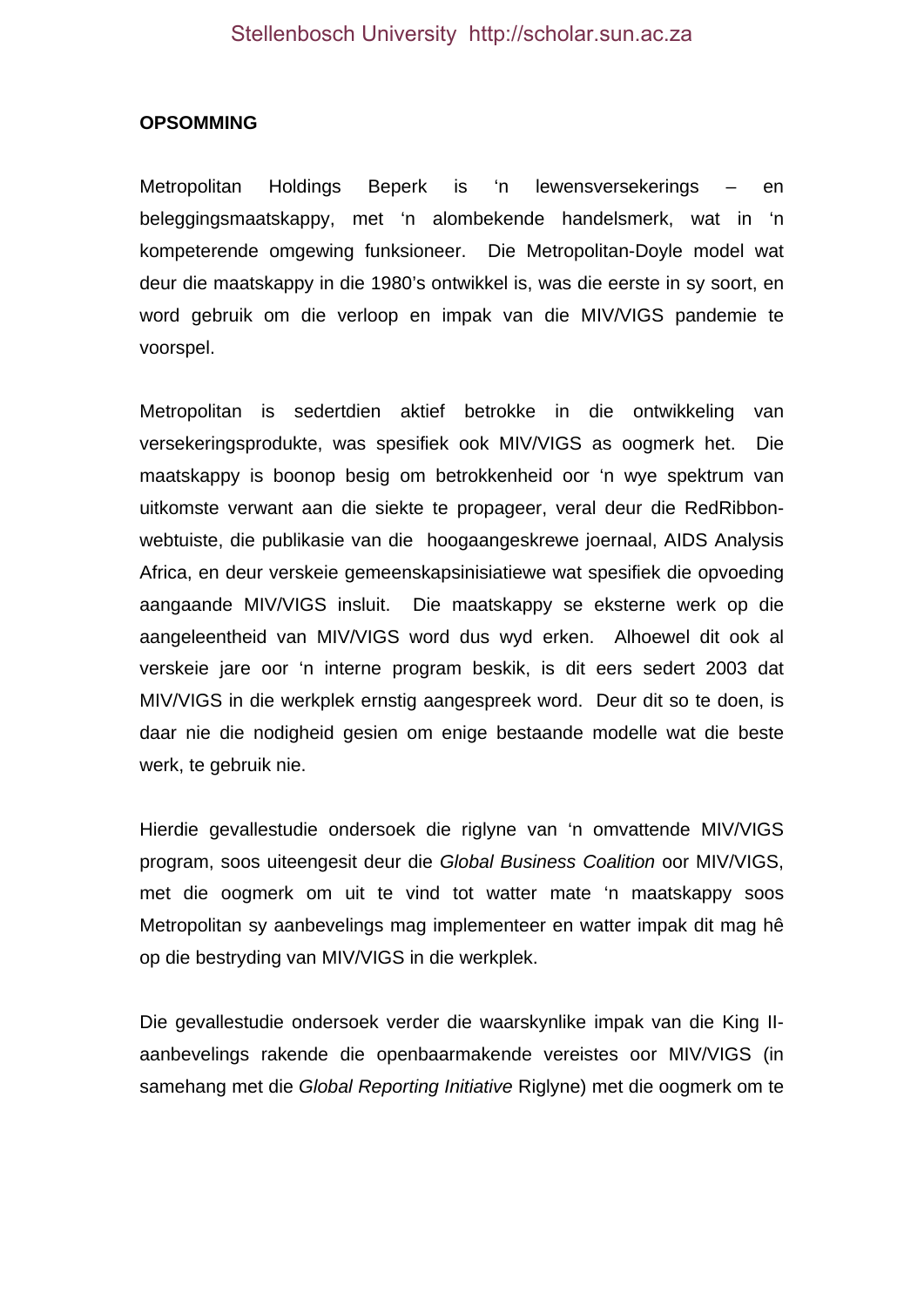bepaal of bogenoemde 'n maatskappy soos Metropolitan in staat kan stel om geleentheid te hê tot die impak van die siekte op die volhoubaarheid van hul besigheid en die stappe wat geneem mag word om die impak te beheer.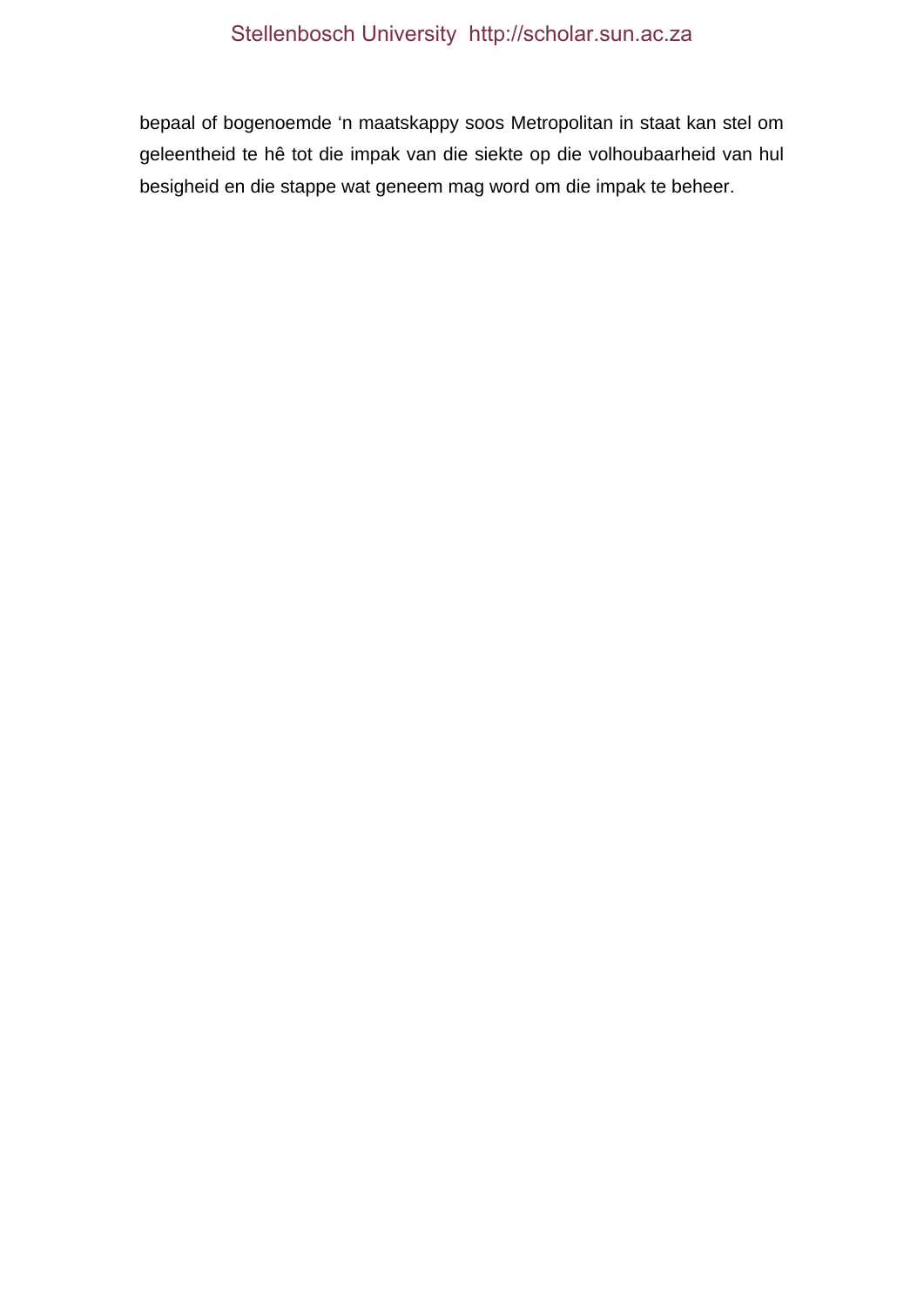# **DEDICATION**

To my parents and to Ian Greer.

For making each day of my life so wonderful.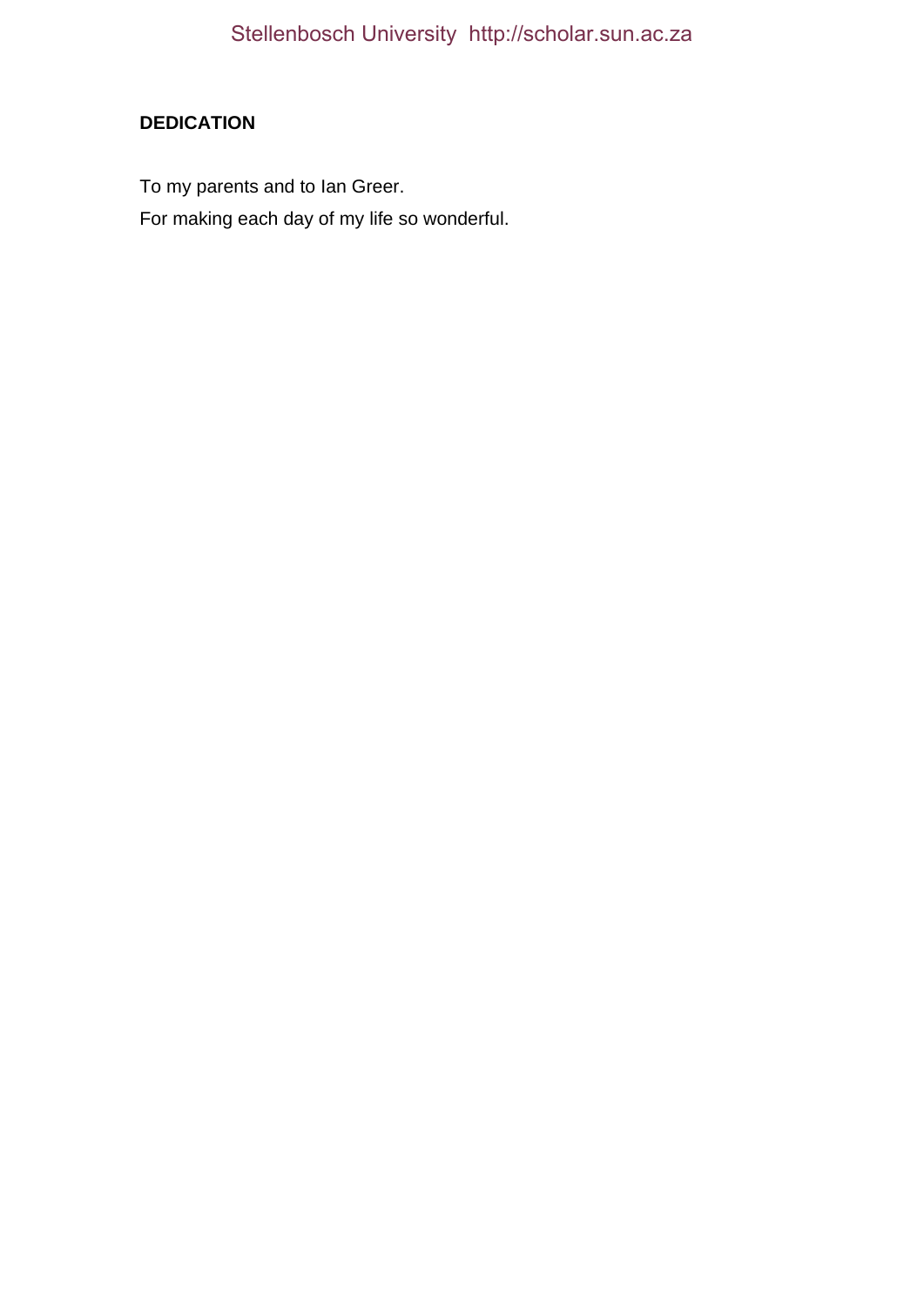### **ACKNOWLEDGEMENTS**

I am indebted to Metropolitan for being so accessible and willing to share information; it is only through the sharing of information between businesses, that organisations will be better able to understand the challenges posed by HIV/AIDS and as a consequence enable workplace programmes to be devised so that they are more effective. I am particularly grateful to Gillian Nur-Samuels, Arelene Georgeson, Dilbahaar Gazgay and Nathea Nicolay at Metropolitan for taking the time and trouble to talk to me over several months. Their enthusiasm and commitment in the fight against HIV/AIDS has been inspirational. I am also indebted to Diane Ritson of People Management and Anchem Pineaar of Careways for their invaluable advice and insight.

This thesis would not have been possible without the steady, unwavering guidance and support of my supervisor, Professor André Roux, along with Professor Jan Du Toit and Professor Johan Augustyn. I cannot adequately thank the staff at the African Centre for HIV/AIDS Management at Stellenbosch University for their helpfulness and encouragement at all times. My particular thanks to Anja Karsten, whose wise counsel is deeply appreciated.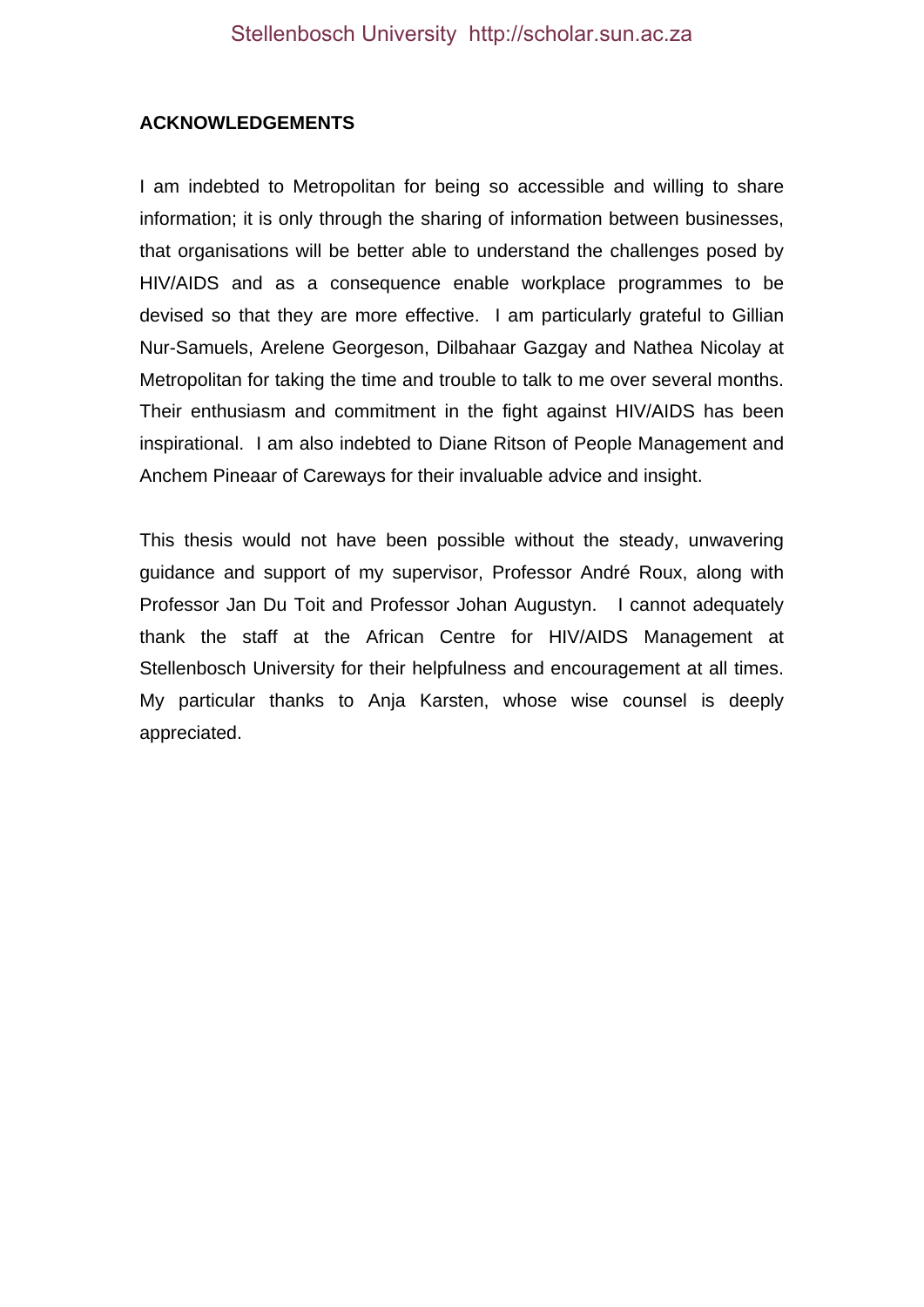# **1. INTRODUCTION**

### **1.1 Introductory Comments**

**"In the old days, plastic bags were free and you had to pay for condoms. Now condoms are free and you have to pay for plastic bags."** 

The above statement was made by sexologist Dr Bernard Levinson, on the results of Durex's eighth annual online global sex survey and whilst it has an amusing side, it is also a reflection of the times in which we live – and indeed, the ways in which companies have had to adapt and change over the past few years.

Ten years following peaceful political transition in South Africa, companies have had to incorporate new legislation and social policies aimed at narrowing the disparities caused through apartheid. South African companies have also had to cope with the reality of globalisation of the marketplace, which require firms to respond to a new competitive environment. The HIV/AIDS pandemic however probably poses the most formidable challenge for companies.

In seeking to respond in a rational business like manner to HIV/AIDS, companies have had to consider why they should respond the challenges that the disease presents, what their response should be and how they should go about it. This paper primarily seeks to dwell on the latter aspects, namely the "what" and "how" aspects. It looks at what one company, namely Metropolitan Holdings Limited, has undertaken in response to the challenges posed by HIV/AIDS and how it went about doing it. The paper critically examines whether and to what extent the recommendations put forward by the Global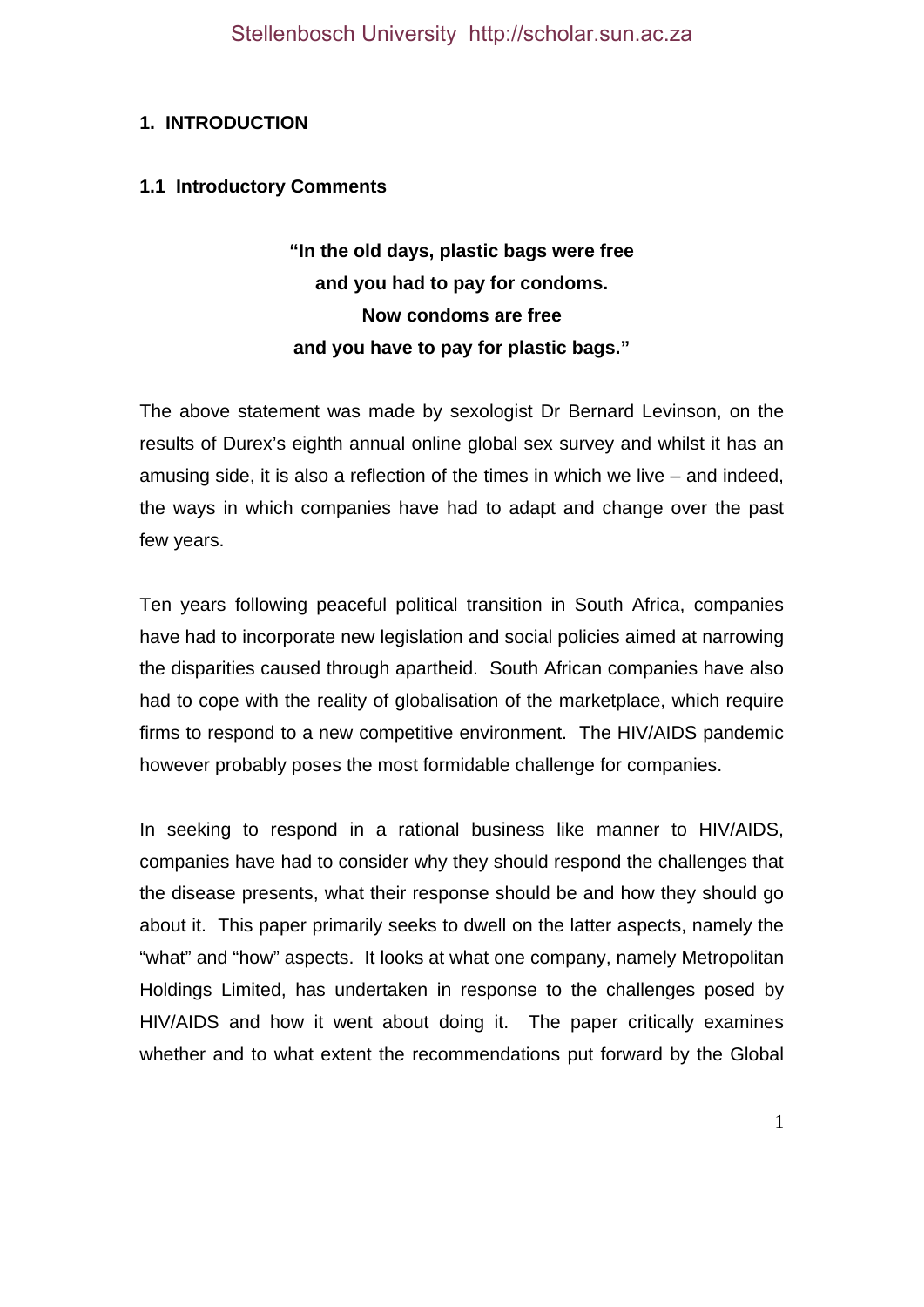Business Coalition on HIV/AIDS and the King II recommendations on corporate social responsibility, might have been useful.

#### **1.2 Why is a workplace response necessary?**

There is as yet no cure for Acquired Immune Deficiency Syndrome (AIDS), which is caused by the Human Immunodeficiency Virus (HIV). In Southern Africa it is contracted primarily through heterosexual intercourse. The disease is also spread through unprotected anal intercourse, through blood-to-blood contact (for example by the sharing of injecting equipment amongst drug users or through blood transfusions) and vertically, from mother to baby during the course of pregnancy, birth or breast-feeding. The disease has affected a sizeable proportion of adults in their most productive years. It has affected the developing world particularly acutely. A recent report issued by UNAIDS in advance of the 15<sup>th</sup> International AIDS Conference in Bangkok (1) estimates that between 34 and 46 million people worldwide are living with HIV/AIDS, of which 26.6 million are estimated to be living with the disease in sub-Saharan Africa. Southern Africa is the region presently hardest hit by AIDS and life expectancy has fallen to 49 years (13 years less than in the absence of AIDS). The average prevalence rate in Southern Africa is about 25%.

The International Monetary Fund (IMF), in their Article IV member country 2003 report for South Africa (2), paints an even more gloomy report of life expectancy. It estimates a 40% drop in life expectancy during the 16-year period between 1994 and 2010. It puts average life expectancy at 37 years, from an average of 64 years previously, commenting that HIV/AIDS is "expected to have an a significant economic impact on South Africa". It further anticipates between a 0.5% and 2.5% point drop each year in productivity or output growth, thereby affecting the 2.7% growth rate of Gross

2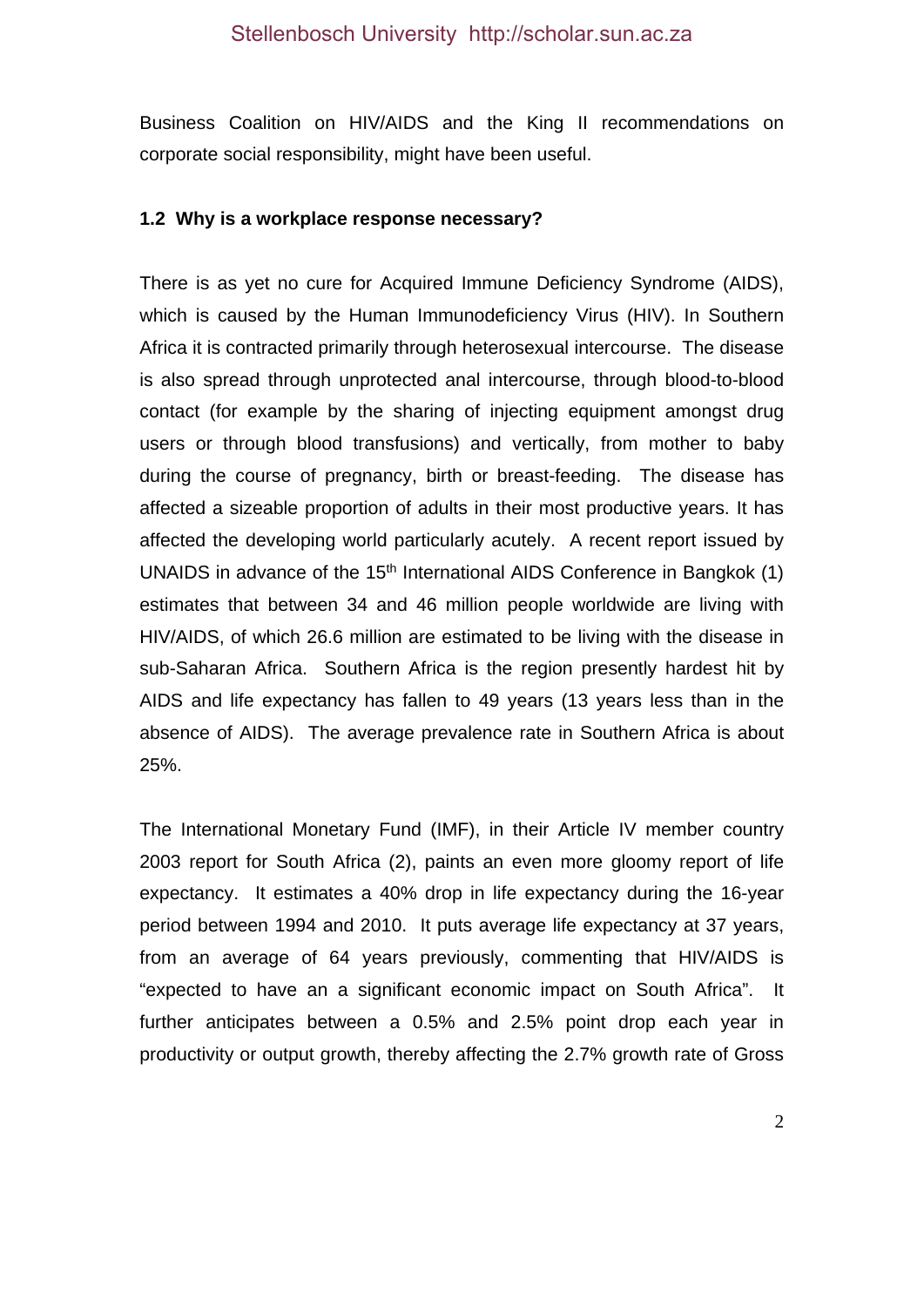Domestic Product (GDP). The report further highlights that South Africa might have to pay a high accumulative price for the loss of breadwinners. It therefore urges greater spending on prevention and treatment, stating that without these interventions, the labour force growth could slow down to zero.

In South Africa, it is estimated that 4.8 million people are living with AIDS. The prevalence rate amongst adults living with HIV/AIDS is estimated to be about 16.5% (ibid (1)).

In a report issued by the International Labour Organisation (ILO) at the  $15<sup>th</sup>$ International AIDS conference in Bangkok in July 2004 (5), it was estimated that the AIDS pandemic cost the South African economy US\$72 billion in the ten years to 2002. The analysis demonstrated that the loss arose mainly through deaths, absenteeism and lower productivity. The report commented:

"HIV/AIDS destroys the capital built up over years and weakens the capacity of workers to produce goods and services for the economy….".

Broadly, the economic effects of the pandemic can be summarised as follows:

- i. Owing to a slowdown in the growth of the population and the labour force, production may suffer. Furthermore, the absolute number of consumers can be expected to fall thereby impacting on expenditure;
- ii. The direct costs of the pandemic include expanded employee benefit packages to support people with HIV or those who are infected and cannot work because of ill health. Furthermore, group life insurance, pensions, disability and medical benefit coverage will all be affected. The costs of providing these benefits for employees will increase and although companies may shift some or all of these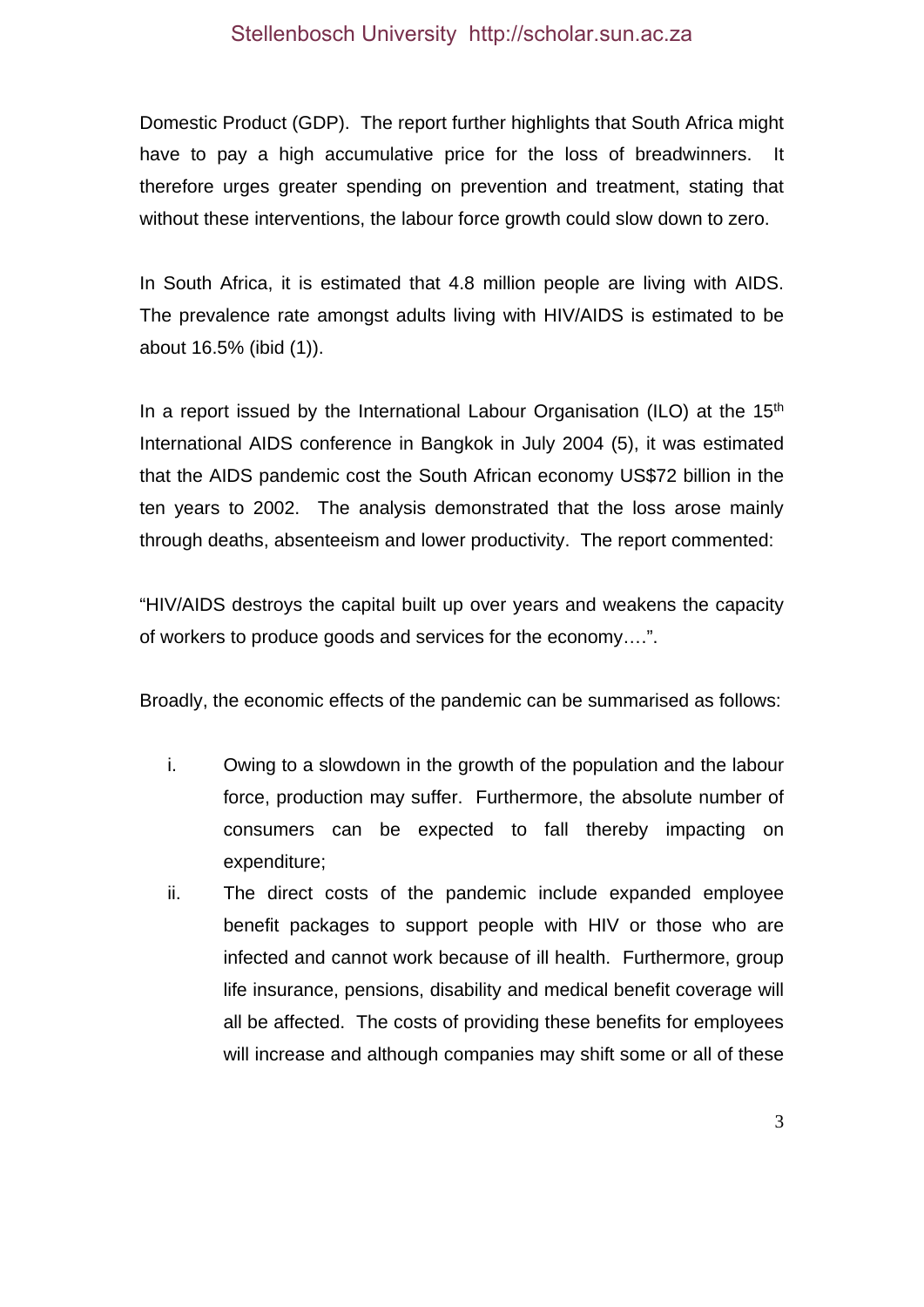costs to employees, it could well result in employees either having to increase their own benefit contributions, accepting lower benefits or indeed, opting out of benefits.

iii. Indirect costs to companies will increase if employees are ill or dying. For example, absenteeism due to illness or compassionate leave to allow staff to attend funerals or care for ill family members can be expected to increase. Laubscher (2000) (4) and Quattek (2000) (5), further outline that indirect costs may also increase owing to lower productivity due to illness, stress and lower morale amongst employees because of the illness or deaths of fellow employees, relatives or friends; increased costs owing to occupational health and safety issues and added expenditure on legal fees owing to negotiations between labour and management can also be expected. Loss of experienced staff members, together with loss of skills and increased recruitment and training costs will perhaps be the greatest indirect costs to companies.

HIV/AIDS is therefore clearly a key strategic issue that businesses need to address, as it affects the bottom line. The financial and business case for addressing the issue of HIV/AIDS is clear and provides a cogent case as to why a workplace response is necessary.

#### **1.3 What should the workplace response be?**

The workplace response to HIV/AIDS has been well developed. In South Africa, legislation and codes of practices have embodied the principles of nondiscrimination and equality. The rights and responsibilities of workers and management have also been clearly outlined. (6)

In addition, however, core elements of a workplace response to HIV/AIDS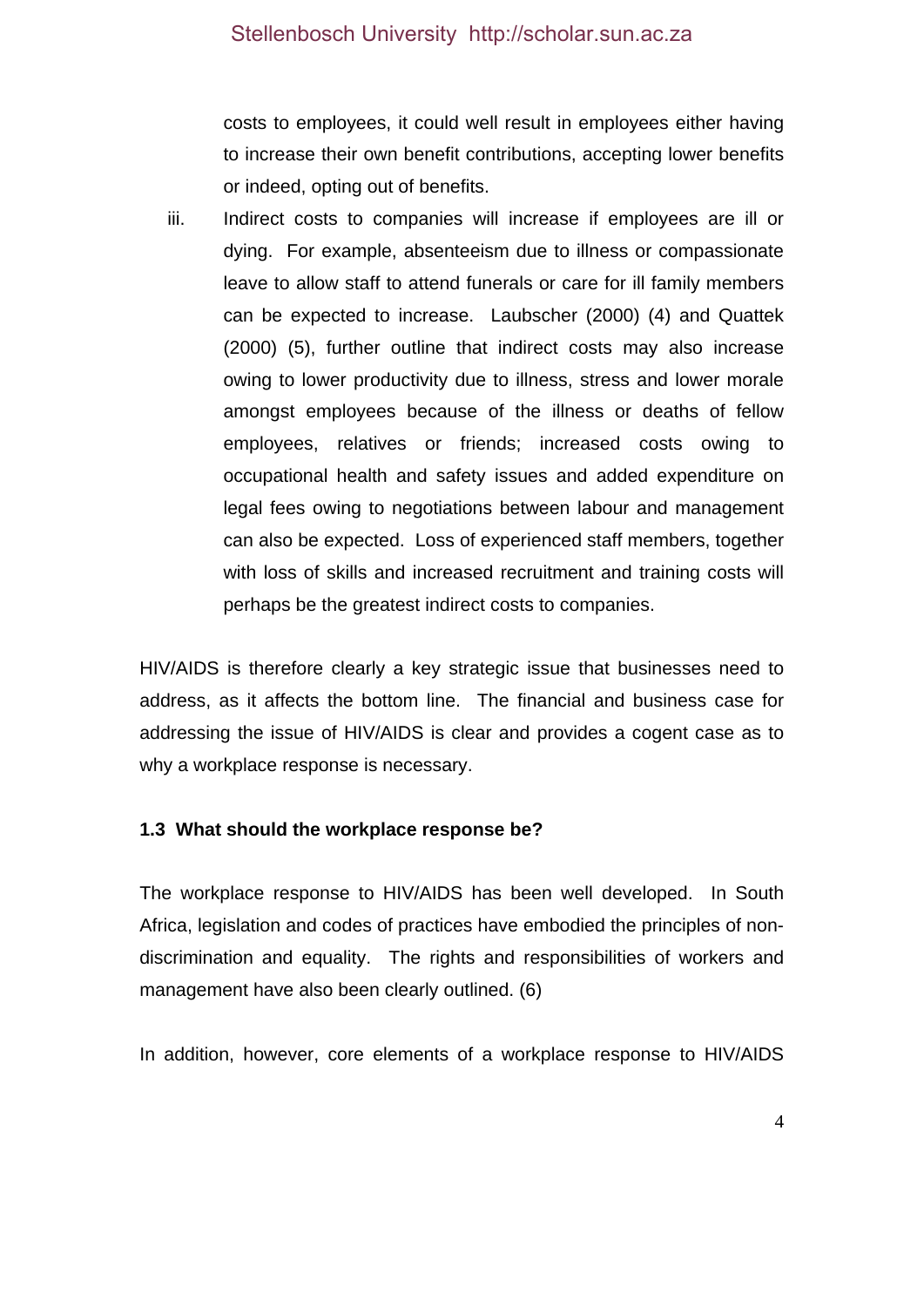have been developed and these by and large concentrated on the development of an HIV/AIDS policy and prevention programmes.

There has been much written as to how HIV/AIDS should be managed in a workplace context (7). The Global Business Coalition on HIV/AIDS (GBC) is probably one of the better-known organisations, which comprises a network of 142 companies committed to fighting the AIDS pandemic. The coalition has advocated the following elements of a comprehensive workplace programme (8):

- i. A situation analysis
- ii. A non-discriminatory policy
- iii. Programme development
- iv. Prevention, education and awareness
- v. Voluntary counselling and testing (VCT)
- vi. Care, support and treatment
- vii. Monitoring and evaluation

In addition, the Global Reporting Initiative Sustainable Reporting Guidelines (GRI Guidelines) (9) and the King Report on Corporate Governance for South Africa (King II) (10) essentially aim to induce companies to manage the disease by encouraging firms to have regard to the epidemic as it relates to its workforce and surrounding communities, so that they are in a position to mitigate its impact.

The Global Reporting Initiative's Sustainable Reporting Guidelines recommend specific performance indicators that should be reported upon by companies to all stakeholders, namely economic, environmental and social indicators (ibid (9)). Whilst primarily the guidelines are aimed at ensuring sound financial reporting, they also emphasise the provision of non-financial information. Accordingly, amongst the social indicators it advocates is the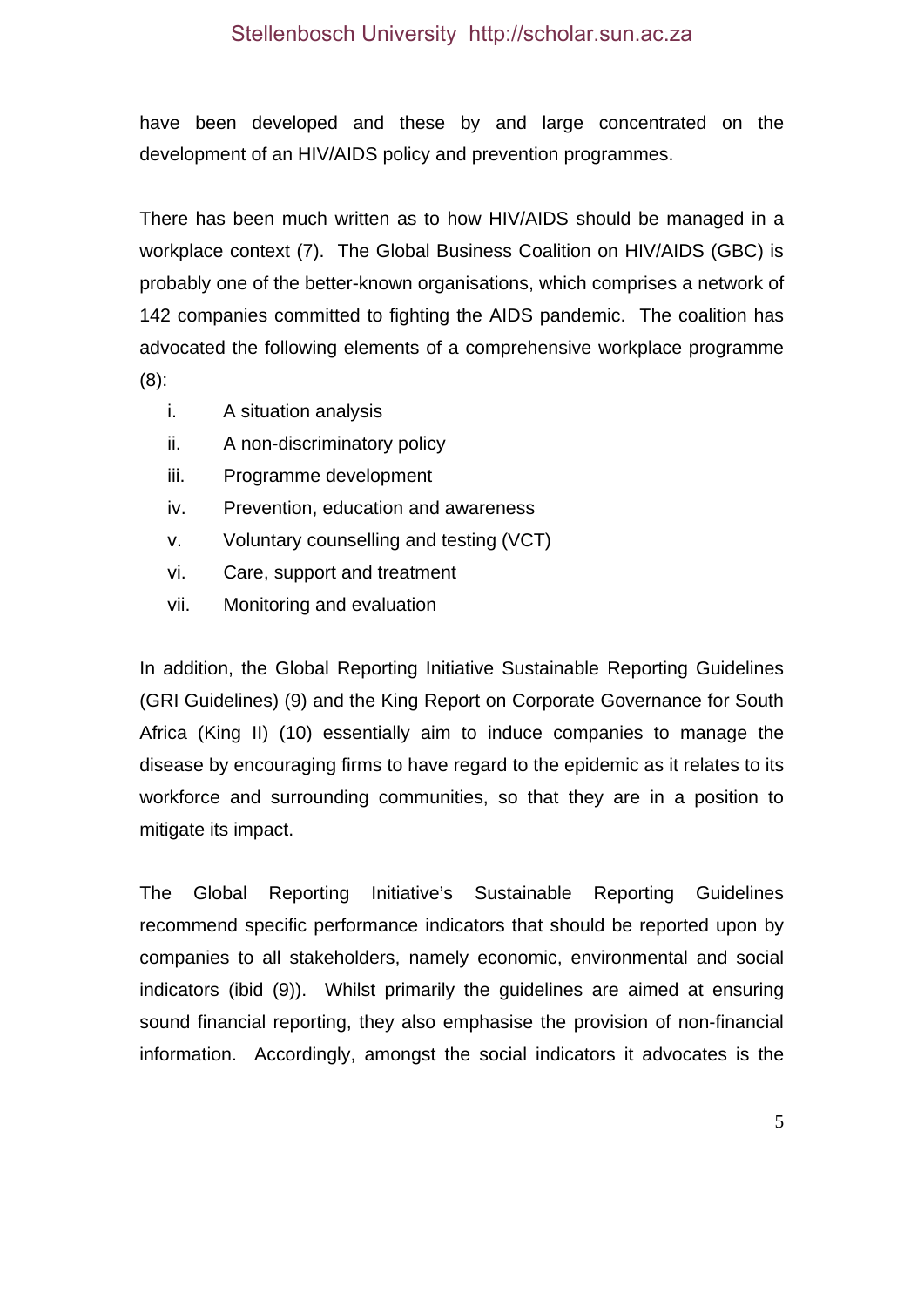provision of information on labour practices (such as employee diversity, health and safety), human rights (such as child labour and compliance issue) and broader social issues affecting consumers, communities and other stakeholders (such as corruption and community relations). It recommends that such information be provided in qualitative, rather than quantative form.

The King II Report (ibid (10)) however, goes a step further. Recognising the need for triple bottom line reporting, it too emphasises the reporting of nonfinancial information. In what the report terms as "integrated sustainable reporting", it recommends reporting on the nature and extent of the following aspects: social, transformational, ethical, health and safety and environmental management. In other words, corporate social responsibility or corporate citizenship is very much at the heart of the King II recommendations on the reporting of non-financial information.

In relation to HIV/AIDS, the King II report specifically recommends the following for every organisation:

- To take into account all threats to the health of stakeholders, including HIV/AIDS.
- To provide stated measurement targets, objectives and explanations for strategy, plans and policies to address and manage the potential impact of HIV/AIDS on an organisation's activities.

King II recommends that Boards of Directors should:

- i. ensure an understanding of the social and economic impact of HIV/AIDS on its business activities;
- ii. adopt a strategy, plans and policies to address and manage the impact of the pandemic;
- iii. regularly monitor and measure performance using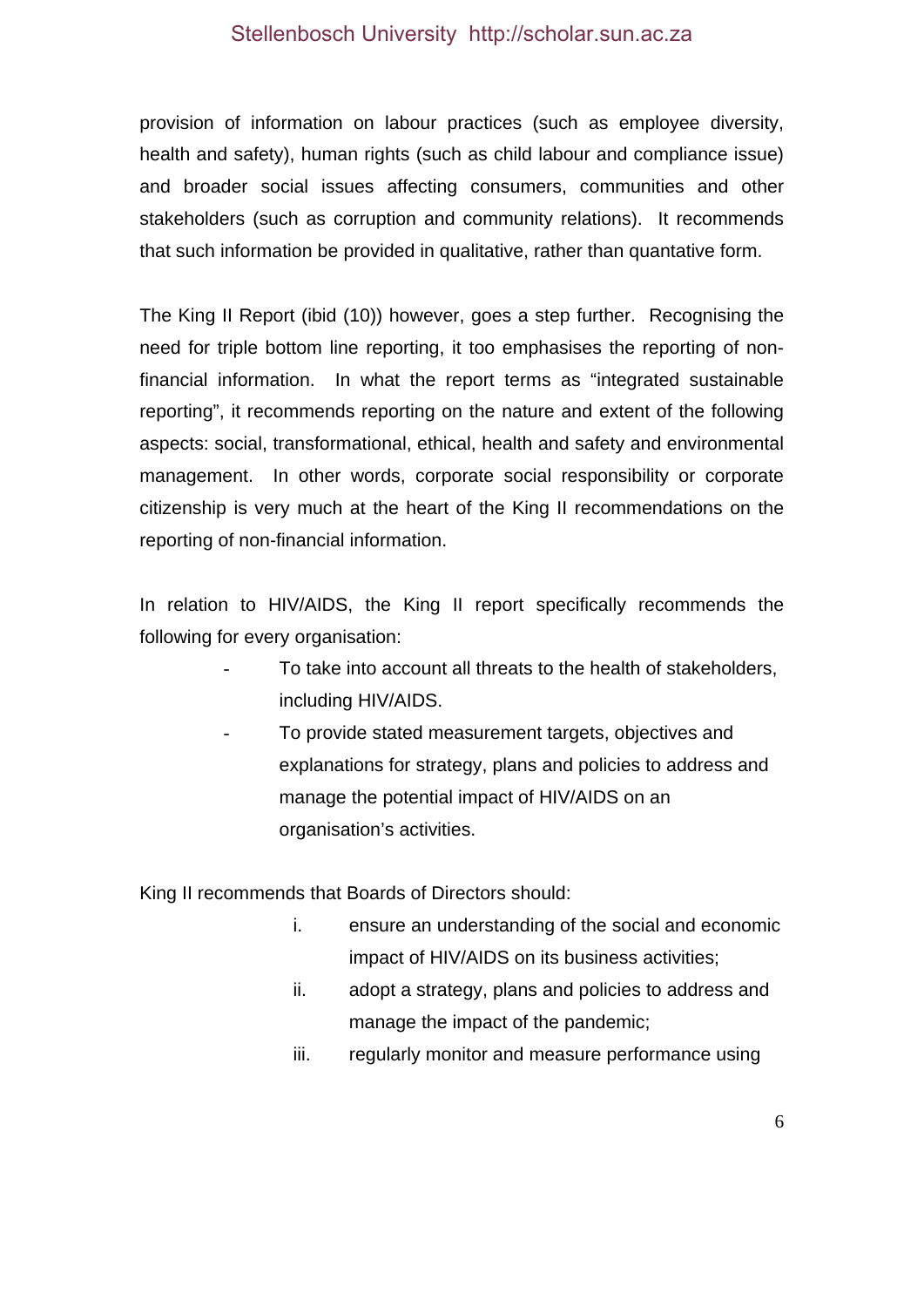established indicators; and

iv. report on all of these aspects to stakeholders on a regular basis.

Whilst King II is not binding, the GRI has welcomed its recommendations and indeed, has developed indicators aimed at establishing a standardised approach to the reporting on HIV/AIDS. The Johannesburg Securities Exchange (JSE) has similarly examined ways in which to promote a formalised approach towards reporting on HIV/AIDS and in May 2004, launched the Socially Responsible Investment Index (SRI Index), the purpose of which is to encourage companies to integrate the principles of triple bottom line reporting into their business activities, and to facilitate investment in such companies (11). HIV/AIDS forms part of the social sustainability criteria.

Whilst none of these recommendations/guidelines are binding and although it is acknowledged that disclosure itself cannot prevent the spread of the disease, it is a way of making companies focus on a potential disaster, whilst also acting as a safeguard against a cavalier attitude towards HIV/AIDS.

#### **1.4 How should companies respond to the threats posed by HIV/AIDS?**

In a sense, the answer to this question depends on the answers that it obtained from the preceding question: the potential impact of HIV/AIDS on a company's core business and its markets should determine its response. Such a response should be conducted in a carefully planned manner, with clear objectives, rather than in a piecemeal fashion.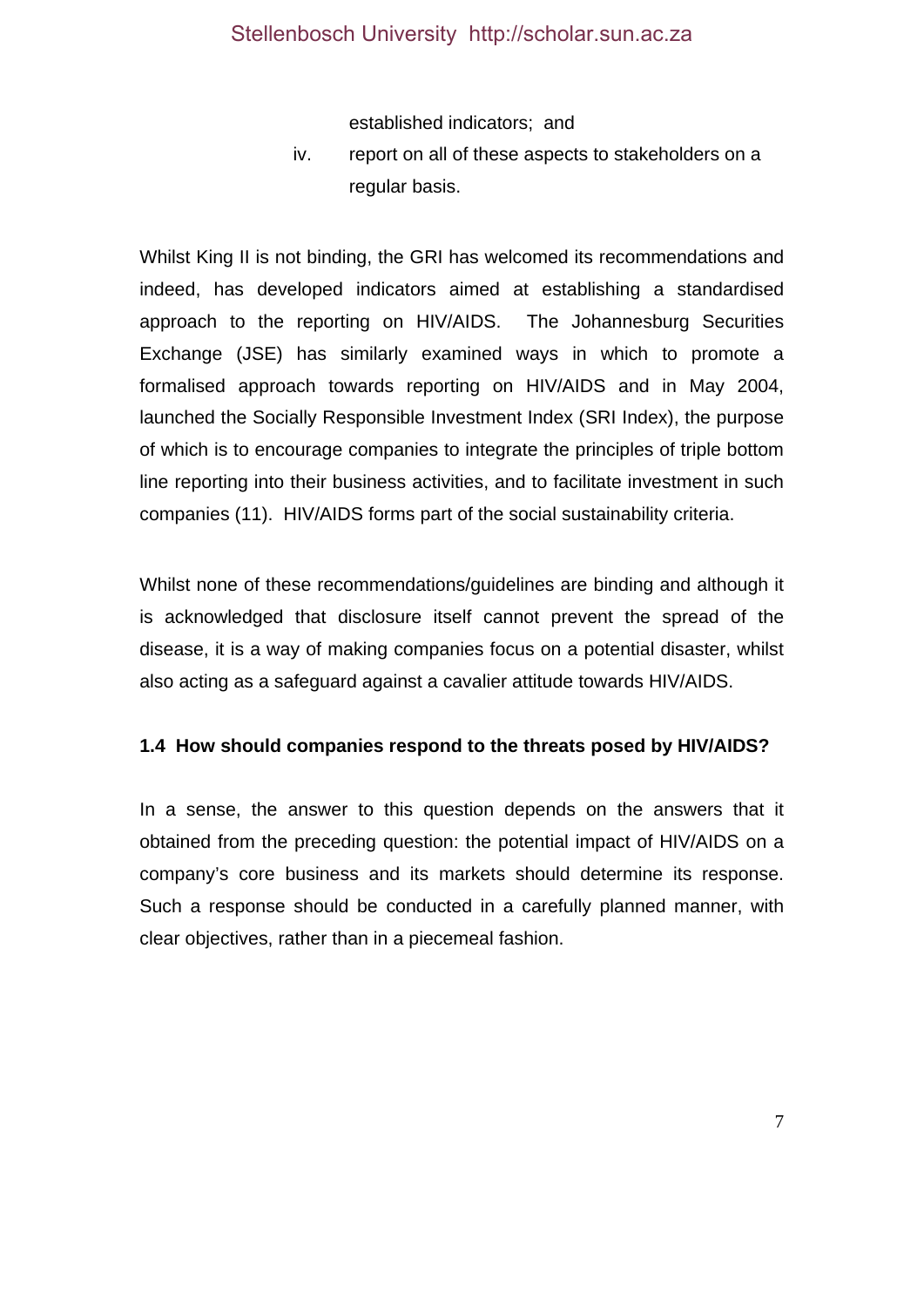# **2. A CASE STUDY: METROPOLITAN HOLDINGS LIMITED**

# **2.1 The Problem**

The objectives of this paper are to examine whether

- a. the GBC recommendations on a comprehensive workplace programme can help a company to formulate an effective response to HIV/AIDS; and
- b. the King II Report and the GRI Guidelines can engender an understanding of the impact of HIV/AIDS on a company's business and thereby induce a company to manage the disease.

In essence the problem may be stated as follows: Is it necessary to take all the steps advocated by the GBC in workplace programmes or can shortcuts be taken which might be just as effective in combating HIV/AIDS in the workplace? Further, can the recommendations put forward by King II and the GRI induce companies to better appreciate and take steps to mitigate the effects of HIV/AIDS on their business?

The hypotheses are that:

- i. An effective manner in which to undertake a workplace programme is by following the recommendations that have been put forward by bodies such as the GBC;
- ii. By implementing the recommendations put forward by King II and the GRI, companies will be encouraged to take account of the health of their stakeholders and take steps to manage and mitigate the effect of HIV/AIDS on their business.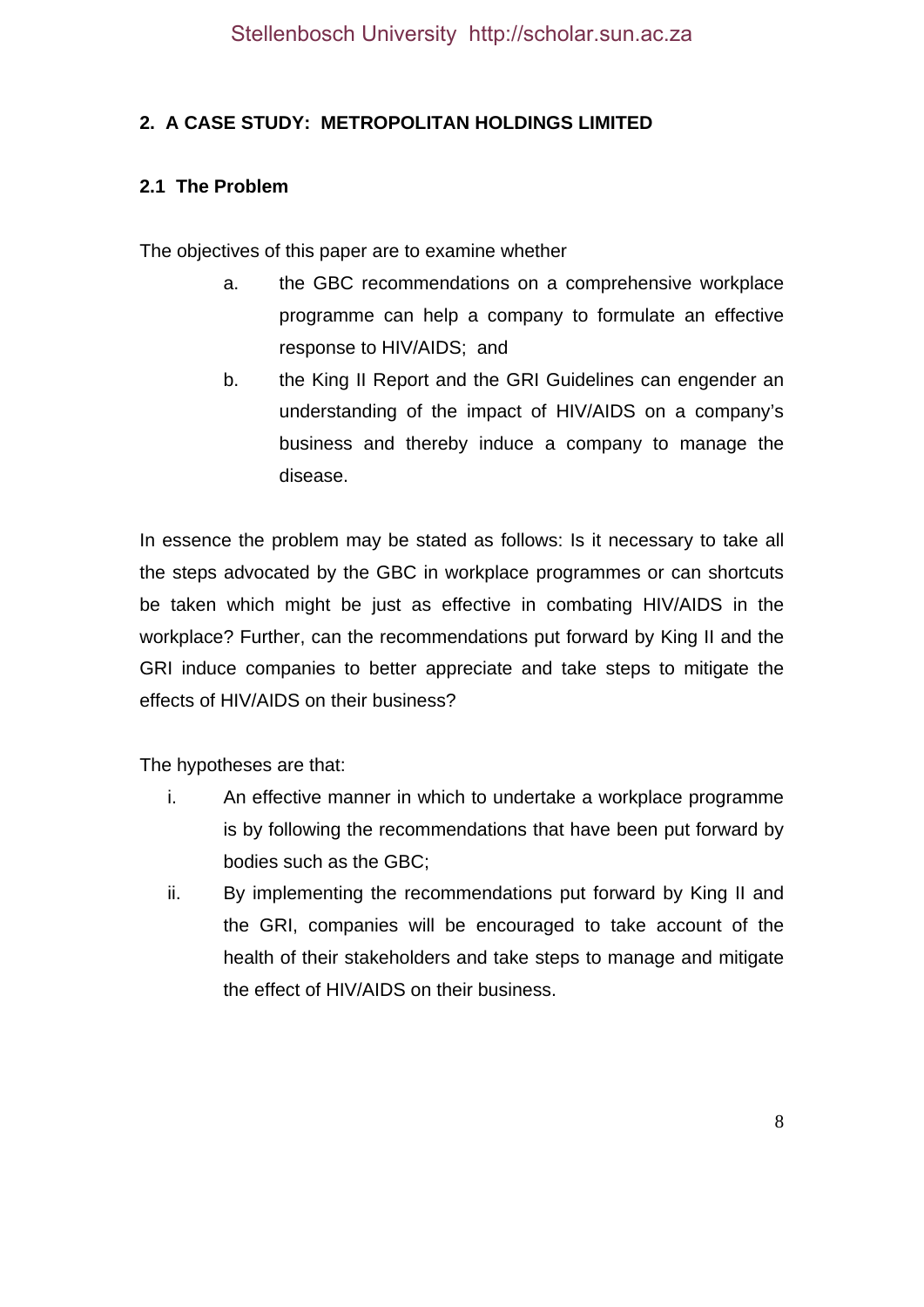### **2.2 The Methodology**

The approach that is used in this paper is through a case study, which nonexperimental in that it is descriptive or qualitative in nature: it describes the strategy that was adopted by Metropolitan Holdings Limited (Metropolitan) in addressing the issue of HIV/AIDS in the workplace, by using the GBC and King II recommendations as a benchmark. As it is a case study, it is interpretative and therefore has limitations owing to the lack of control on extraneous variables. The purpose of this paper is not so much to look at Metropolitan's programme, as to understand whether and to what extent the recommendations put forward by the GBC and the King II report might be useful in addressing the issue of HIV/AIDS in the workplace.

The collection of data was undertaken through a variety of sources, including interviews with various departments at Metropolitan, including: Human Resources, AIDS Workplace Solutions, AIDS Risk Consulting, Employee Benefits and a peer educator. In addition, interviews were conducted with health consultants, Qualsa (specifically their disease management division, Careways), People Management (HIV/AIDS management consultants) and AIDS Intelligence (demographic analysts). Documentation, including Metropolitan's Annual Report 2003, HIV/AIDS policy and PEP policy was accessed. Attendance was secured at Metropolitan's RedRibbon seminar. The GBC recommendations, together with those of King II and the GRI were also examined in some detail. Through the use of these methods, it is believed that some form of triangulation was achieved.

The interviews were by and large conducted in the field  $-$  in other words, largely at Metropolitan's headquarters in Bellville.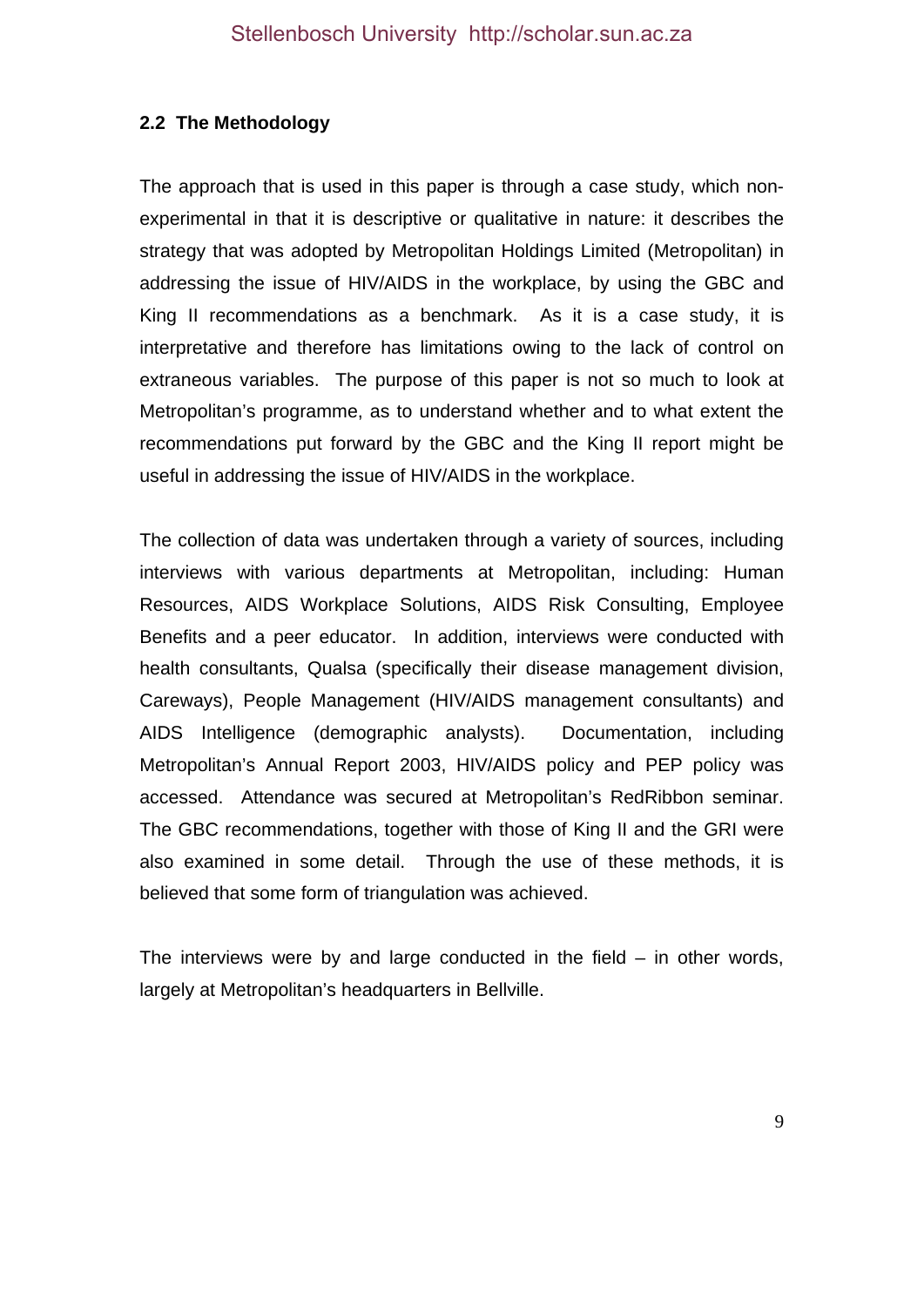## **2.3 Literature Study**

The GBC recommendations have evolved through years of experience. Whilst the GBC has some 142 companies that are members of the coalition, there has not been, as far as the writer has been able to ascertain, a critical analysis as to whether or to what extent the programmes that have been implemented by such companies have been successful.

The GBC "case studies" list the programmes that companies in various industries have adopted. However, there has not been a critical examination of these. Member companies of the GBC merely set out their programmes and no analysis is undertaken as to the effectiveness of each component of the programme – or indeed, the totality of it.

The King II recommendations and the indicators that have been developed by the GRI are fairly new and their impact insofar as HIV/AIDS is concerned has yet to be assessed.

# **2.4 The company: Metropolitan Holdings Limited (Metropolitan)**

Metropolitan is an insurance and investment company that focuses on lower and middle-income groups (although one of its subsidiary companies, Metropolitan Odyssey Ltd, is geared towards the life insurance of wealthy individuals). It also has subsidiaries in Namibia, Botswana and Lesotho and is looking at opening an office in Kenya. Although MetHealth (which deals with medical aid administration) is part of the Metropolitan group of companies, it operates as a separate entity. Its main competitors are Old Mutual, Sanlam and Liberty.

Metropolitan has a total staff complement of 6834 employees that are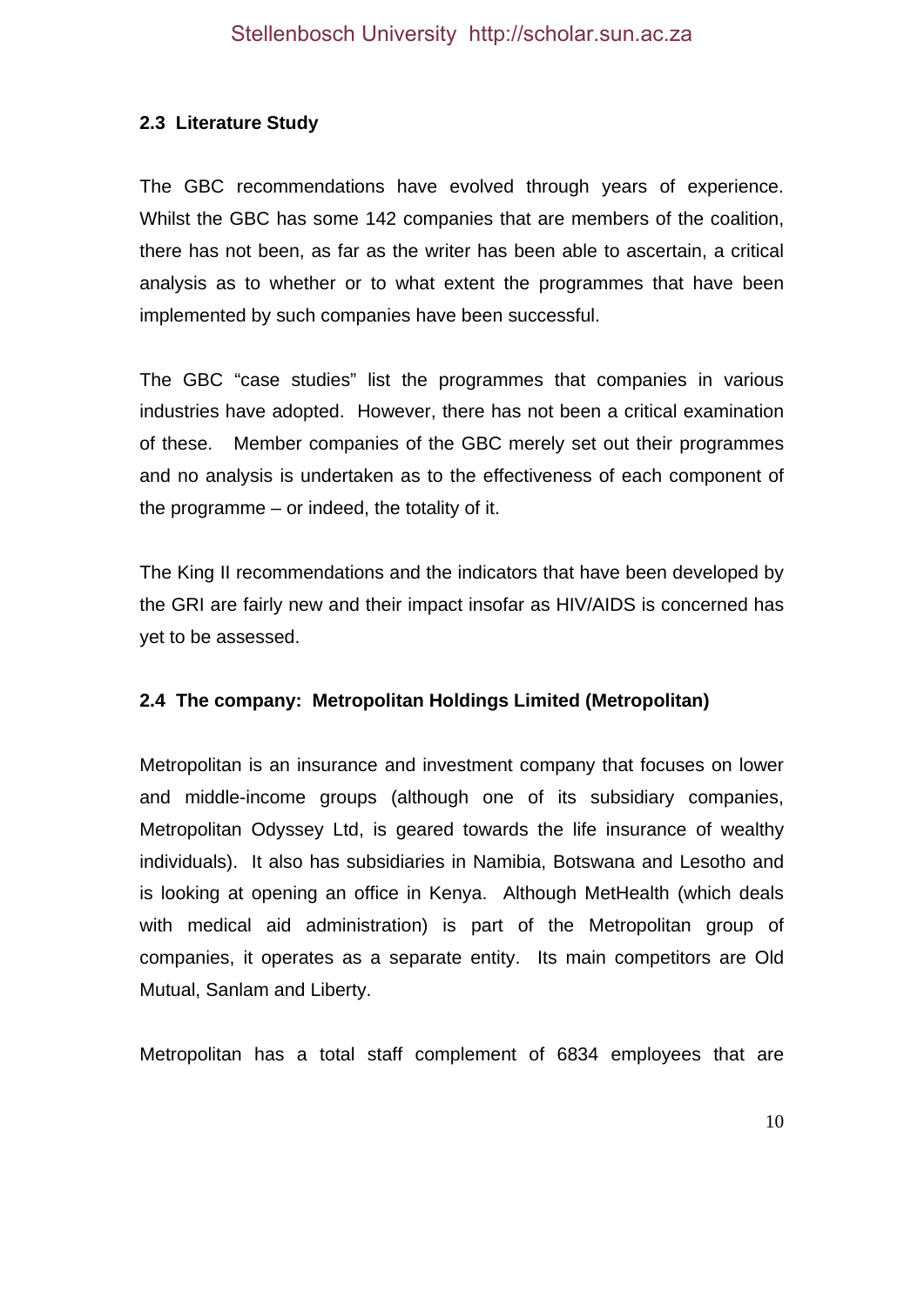classified as follows: indoor staff: 2549 people; sales staff / field staff: 3390 people; temporary staff (temps): 309 people; independent contractors: 586 people. MetHealth have a total staff complement of 891 employees.

The company's headquarter is in Cape Town (Bellville) but it has branches throughout the country (81 centres) and in all nine of South Africa's provinces. It's work on HIV/AIDS is probably best known through the model that it developed in the late 1980s, namely, the Metropolitan-Doyle model, which is an actuarial tool for measuring the likely extent of the epidemic in demographic terms and the consequent financial and economic impacts that could result. Its work in HIV/AIDS might also be known through a life insurance product that it developed in 1995 tailored for people with previously uninsurable or 'dread' diseases such as diabetes, cancer and HIV, namely, *Inclusive Life* (which was probably the first of its kind in the world). The Doyle model resulted in a process of product development, whereby the company examined ways in which its risk exposure could be limited, whilst pricing the insurance product appropriately. In 2002, the company developed a product known as *AIDSWorkplaceSolution*, which was Metropolitan's answer to the challenge employers faced in providing HIV treatment for infected staff. Given that group death benefit is the largest cost associated with HIV in corporate South Africa, Metropolitan, as a life assurer, discounted premiums where successful treatment was assured – in essence funding treatment via premium savings.

Given Metropolitan's distinguished work in the field of HIV/AIDS it provides an interesting example insofar as its in-house work in this area is concerned, particularly in view of the following factors:

i. Metropolitan is in the insurance business: modelling and projecting the impact of the disease particularly on group life and life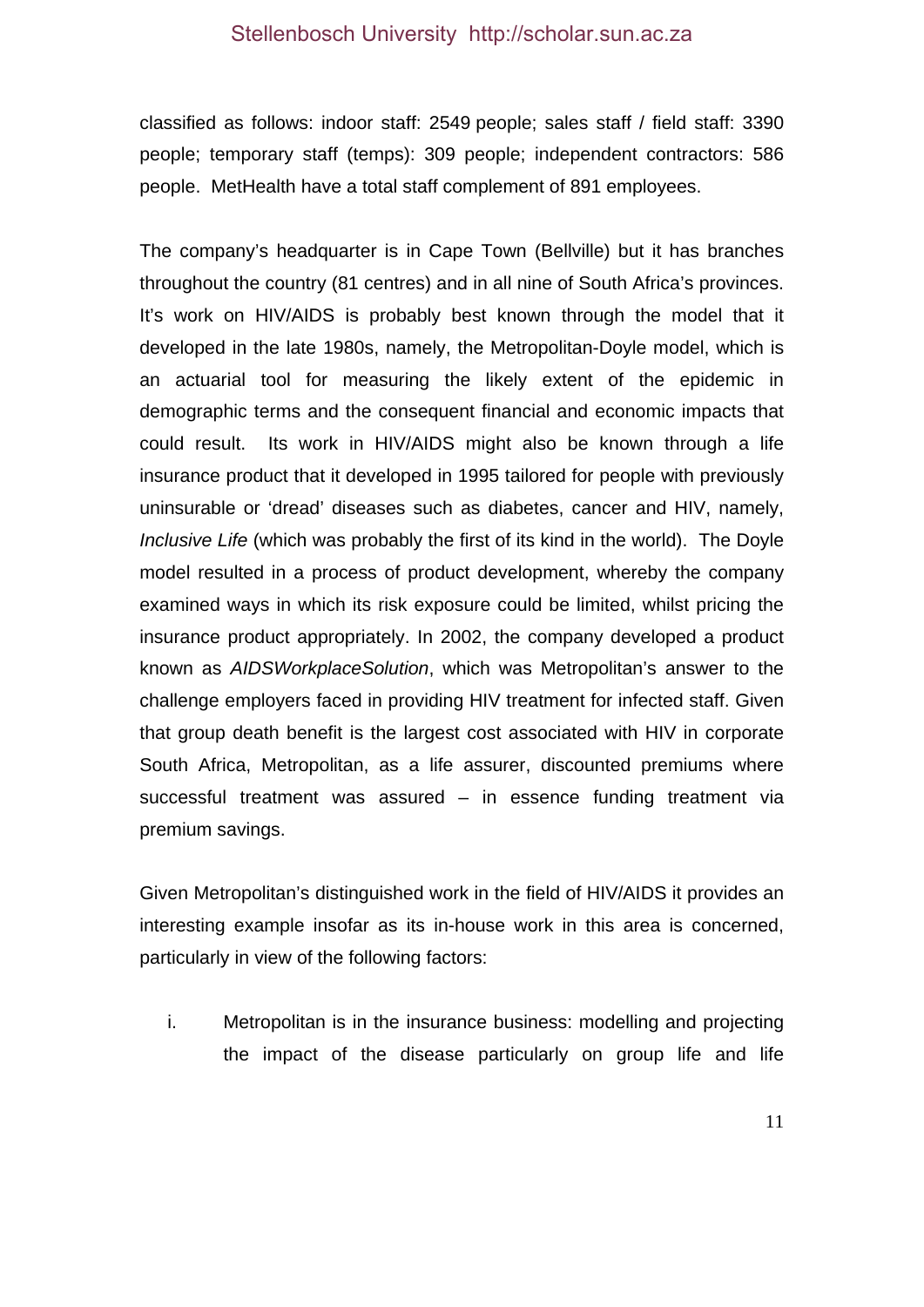insurance is therefore at the heart of its business. As access to treatment becomes more affordable and with the South African Government's decision to roll-out antiretroviral treatment, those people that are identified as HIV positive can therefore be expected to live substantially longer and herein lies the challenge to life assurers: products have to be developed that reflect the risk of treatment or non-treatment, through the pricing of premiums. As yet however, the insurance industry has not taken into account the underwriting of HIV positive applicants who are undergoing treatment as it is claimed that there is insufficient scientific proof of its effectiveness in the long term. As will be seen in section 3.1.6 below however, there is a need for the insurance industry as a whole, to take into account improvements in life expectancy owing to the increasing availability, accessibility and cost-effectiveness of new therapies.

A further interesting development for the insurance industry is that Life Offices' Association has recommended that insurance companies drop HIV/AIDS exclusion clauses on all new policies. This effectively puts HIV/AIDS on par with any other medical condition and as a consequence, although insurance companies may still require testing, they would no longer be able to deny new applications from those who tested HIV positive (although they will be entitled to load the premiums accordingly). In practice, Metropolitan has, for some time now, not enforced HIV/AIDS exclusion clauses for those of its clients that tested HIV negative when they took out a life insurance policy, but subsequently became infected with HIV and died of an AIDS related disease.

ii. The company's focus is on the lower and middle income earning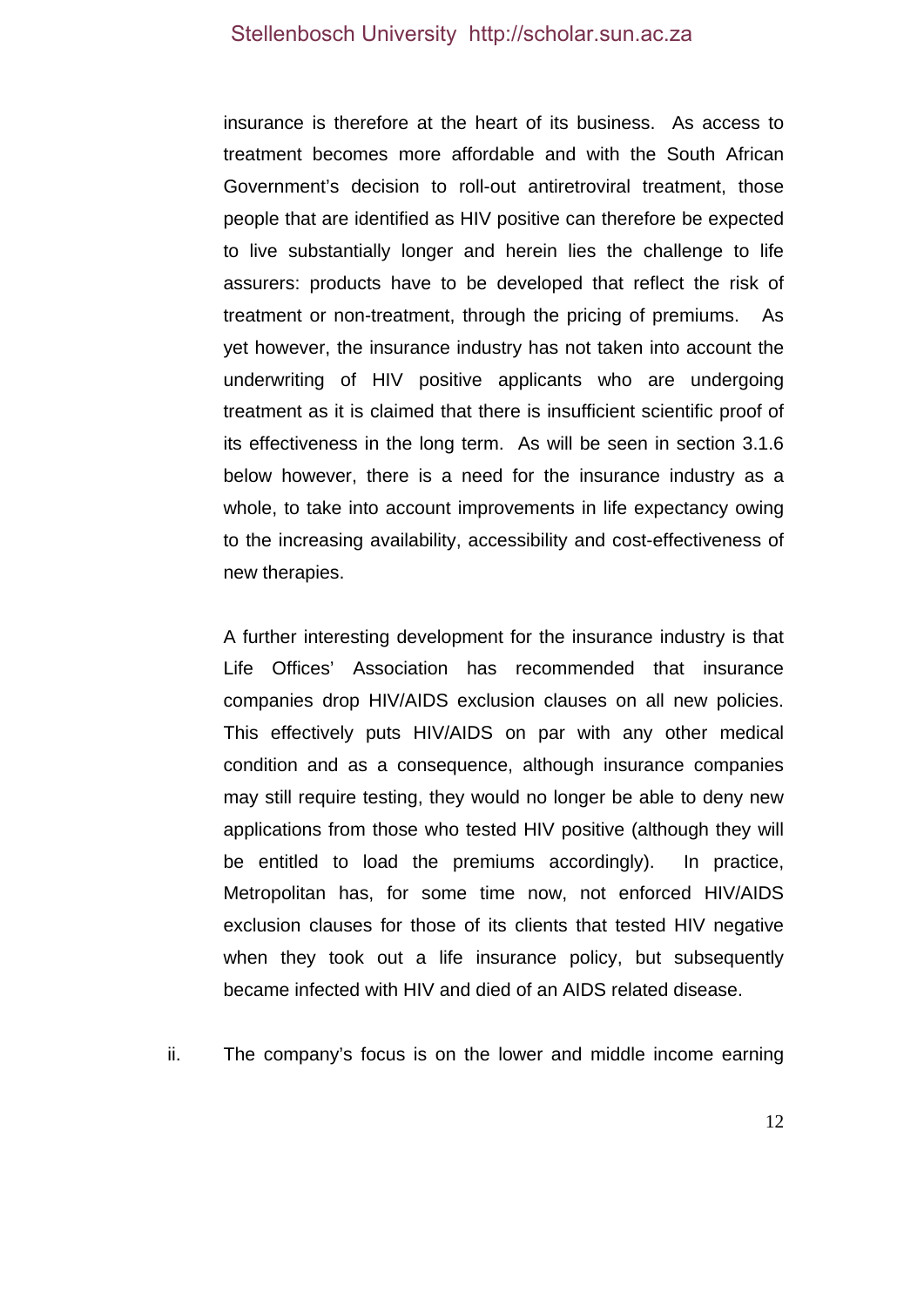population. Dr Anthony Kinghorn argues that although we should we cautious about coming to any conclusions about the scale of the impact amongst such groups, we should take cognisance of the fact that consumers in disadvantaged communities, in the 25-49 age range (which currently represent the largest opportunities for market growth), are likely to be particularly affected by HIV/AIDS, thereby impacting on specific markets (12). As a consequence, households affected by HIV/AIDS are likely to divert expenditure to heath care and funeral expenses. So too, markets may be affected by increased risks: default on payments, including defaulting on insurance premium payments, should therefore be anticipated.

- iii. Metropolitan have a large number of sales/field staff and regional managers that travel throughout the country. Such staff total 3390 in number and often travel away from home for a few days per month. The sales employees are a comparatively affluent group in relation to the communities in which they undertake their work. Whilst these factors in themselves do not constitute a risk, it is well documented that mobile and migrant works, when away from home for long periods of time, may use commercial sex workers or local women (for transactional sex) or indeed, set up "parallel families" (13).
- iv. The company has a wide geographical spread in areas and indeed countries where HIV/AIDS prevalence is high. The main source of information concerning the HIV epidemic in South Africa is the annual antenatal clinic survey of pregnant women, conducted by the Department of Health (14). The latest survey reveals that 26.5% of women attending public sector clinics were infected with HIV towards the end of 2002 and that HIV prevalence is stabilising.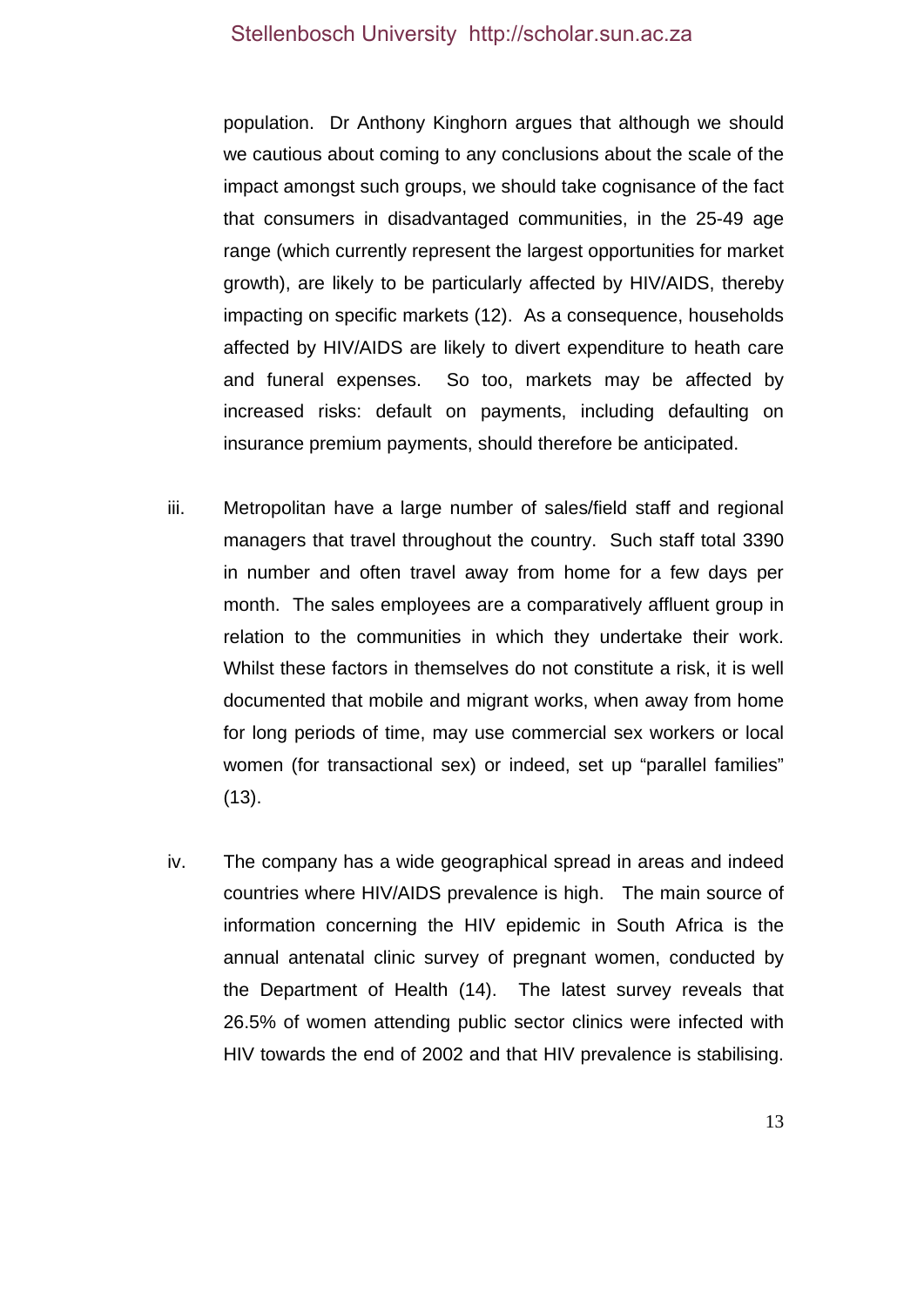The prevalence rates for 2002 were estimated as follows: KwaZulu Natal 36.5% (where Metropolitan has 536 employees); Gauteng 31.6% (where Metropolitan has 1088 employees); Free State 28.8% (where Metropolitan has 293 employees); Mpumalanga 28.6% (where Metropolitan has 273 employees); North West 26.2% (where Metropolitan has 230 employees); Eastern Cape 23.6% (where Metropolitan has 723 employees); Limpopo (formerly Northern Province) 15.6% (where Metropolitan has 586 employees);

Northern Cape 15.1% (where Metropolitan has 103 employees); Western Cape 12.4% (where Metropolitan has 2258 employees).

Metropolitan also has:

51 employees in Botswana, where it is estimated the HIV/AIDS prevalence is 37.3% (15);

231 employees in Lesotho, where it is estimated that the HIV/AIDS prevalence is 28.9% (ibid (15)); and

428 employees in Namibia, where it is estimated that HIV/AIDS prevalence is 21.3% (ibid (15)).

Interestingly, the company also employs very nearly as many women, as it does men: it has a total of 3212 women employees and 3588 male employees. Women comprise 1486 of its sales staff. The average mean age of female employees is 35.6 years and of men, 37.8 years. From epidemiological trends in sub-Saharan Africa, we know that women bear a disproportionate brunt of the disease. Further the 2002 South African antenatal survey reveals that prevalence amongst women in their twenties stands at 29.1% in the 20—24 age group and 34.5% in the 25-29 age group. Significantly, the number of women who are HIV infected in the 30-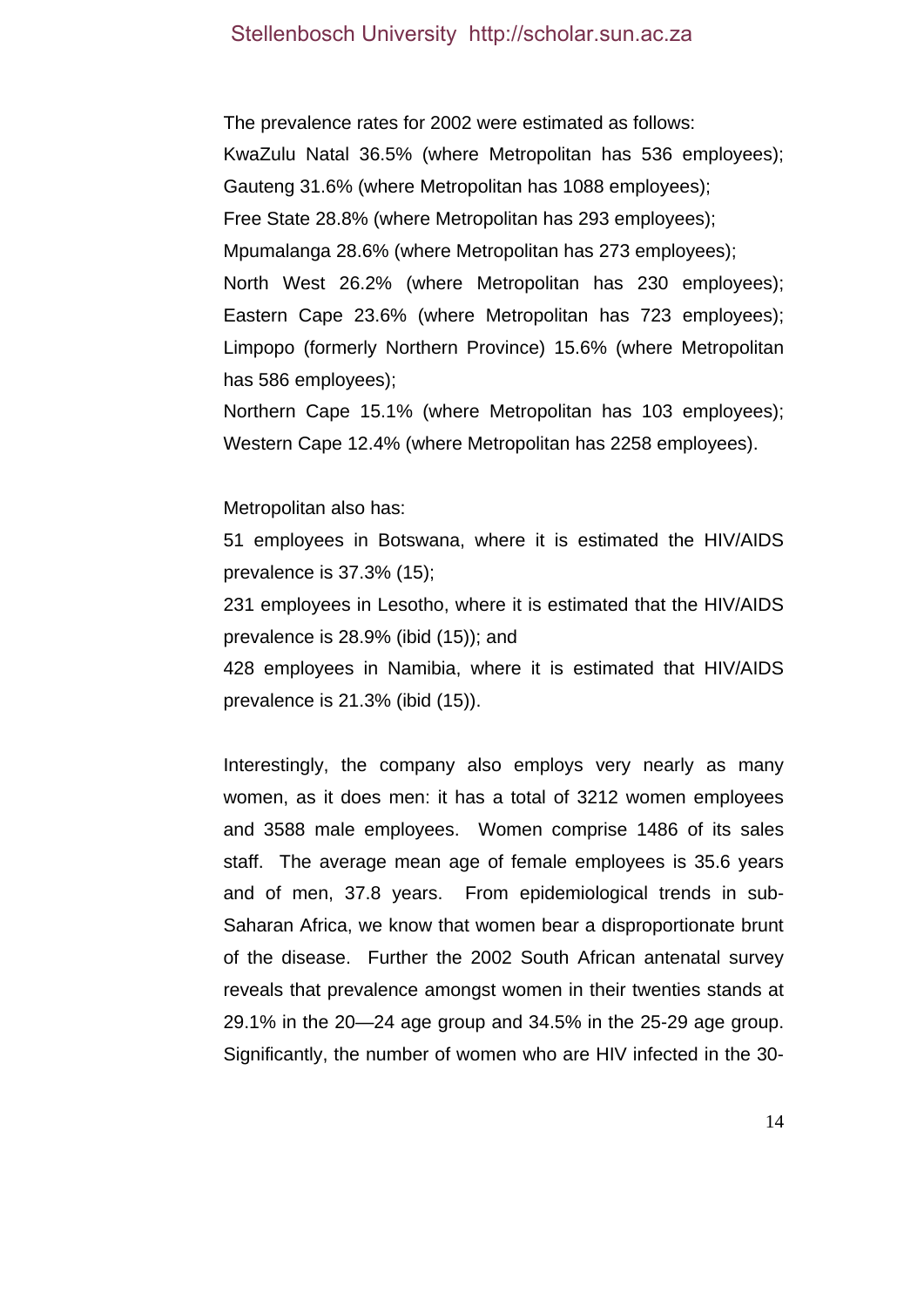34 age group has risen to 29.5%, whilst prevalence in the 35-39 age band has risen to 19.8%.

A further interesting factor that must be taken into account when looking at Metropolitan is the fact that it mainly employs professional and skilled people (such as mangers, executives, technical staff and clerical, service and sales employees) (as opposed to semi-skilled and unskilled employees). According to an ABT Associates/Metropolitan study semi and unskilled workers are most likely to be affected by HIV/AIDS (16). Nonetheless, given the relatively small pool of highly skilled people in South Africa and should the projection of an 18% infection rate amongst this group materialise, then skilled workers will be more difficult to replace, than an unskilled worker.

### **3. CASE STUDY RESULTS**

# **3.1 The Global Business Coalition on HIV/AIDS recommendations on a comprehensive workplace programme**

The Global Business Coalition identifies several components of a workplace programme (ibid (8):

#### **3.1.1 Situation Analysis**

The GBC advocates a "baseline" assessment of the HIV/AIDS threat to the company and its impact, so that a company is better able to devise programmes and measure the results of its interventions. It therefore recommends interventions such as Knowledge, Awareness and Perception Studies (KAPS), anonymous prevalence testing and analyses of company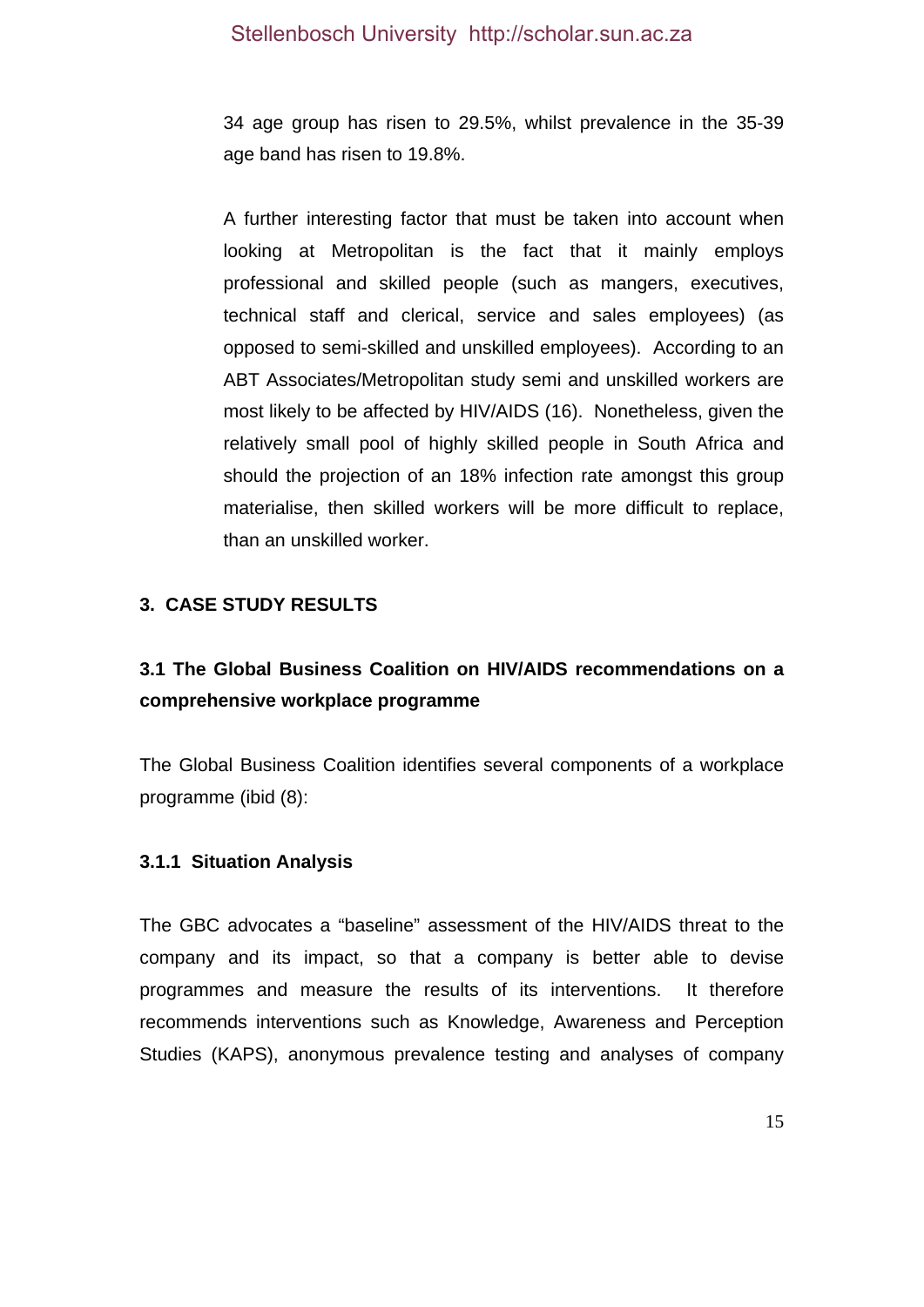human resource records, such as absenteeism and death.

Metropolitan did not embark on a situation analysis. It was felt that through the modelling work that it had already undertaken for other companies and because it had been involved in the sphere of HIV/AIDS for some years, a situation analysis was unnecessary. Through the company's intranet, various booklets that it had produced in relation to HIV/AIDS (such as its "RedRibbon" booklet) and its participation in events such as World AIDS Day, it was assumed that Metropolitan's employees had sufficient knowledge and awareness of the disease. Furthermore, it was felt that whilst an anonymous prevalence study might have been useful for company purposes, it would not have been useful from an employee point of view, as it might have created uncertainty and unnecessary worry. Absenteeism and death records of employees were not examined in any detail either.

Whilst Metropolitan's knowledge and experience is undeniable, a situation analysis might have enabled the company to obtain a more accurate picture of the level of HV/AIDS within the company, as well as a realistic picture of the costs that the company was incurring, prior to undertaking any intervention. It might have also provided a useful benchmark from which to assess the effectiveness of its HIV/AIDS programme.

#### **3.1.2 Non-Discriminatory Policy**

The GBC describes a non-discriminatory policy as "the cornerstone of any effective HIV workplace programme, underpinning campaigns to promote the take up of voluntary counselling and testing as well as treatment".

Metropolitan first developed its HIV/AIDS workplace policy in 1993, outlining the company's position on HIV/AIDS, the rights of employees with HIV, and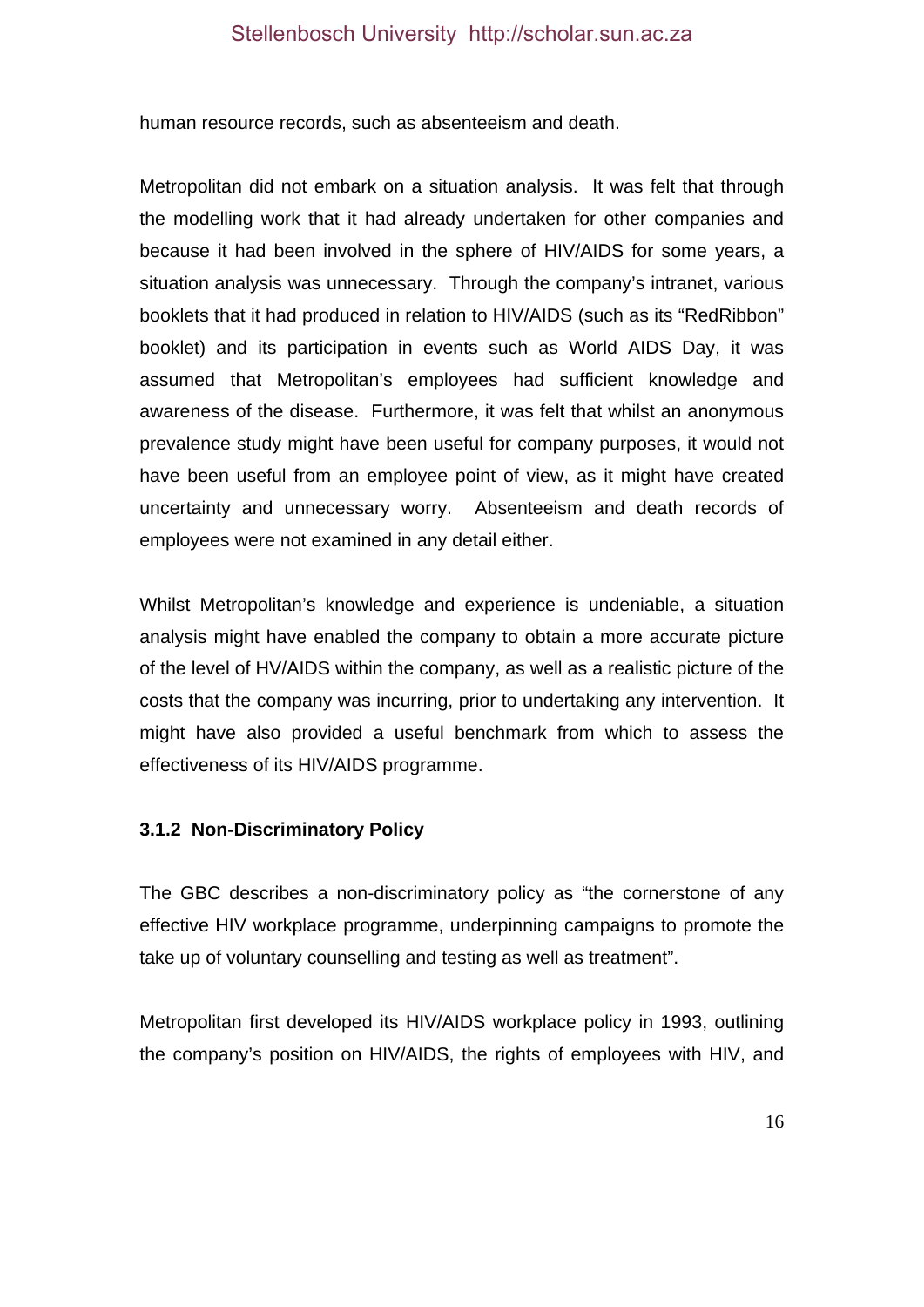the consequences of any breach of those rights. At about the same time, the first workplace condom distribution commenced (causing some consternation amongst management and staff when it was first introduced!).

In 2003, the Metropolitan's Board of Directors ratified a new workplace policy that was communicated to every person in the organisation through the use of the company's intranet. The policy incorporates all of the legislative requirements relating to HIV/AIDS (ibid (6)), including non-discrimination; prohibition of pre-employment testing; dealing with the issue of victimisation or stigmatisation of HIV-infected people on the part of either management or work colleagues; confidentiality of infected or affected employees; prohibition of linking HIV status and job-status; reasonable accommodation of employees who are infected, in the event that they are unable to continue with their normal duties, owing to illness; sick-leave provisions; grievance procedure etc. Metropolitan's policy also outlines that its staff medical scheme is available to its members and registered dependents, for those infected or affected, and their entitlement to enrol on the company's disease management programme. In addition, it has a separate policy relating to post-exposure prophylaxis (PEP) to prevent HIV sero-conversion in the case of injury at work. Metropolitan's policy therefore clearly provides evidence, at least on paper, of a clear commitment to non-discrimination.

In order to achieve "buy-in", the policy was formulated through an HIV/AIDS forum, which comprised representatives from all constituencies, including all racial groups, men and women, the Employee Equity Consultative Committee, representatives from the Executive Committee of Metropolitan, as well as representatives from the Employee Assistance Programme, the legal, industrial relations and human resources departments. It should be noted that Metropolitan is non-unionised and therefore the inclusion of this potential constituency was obsolete.

17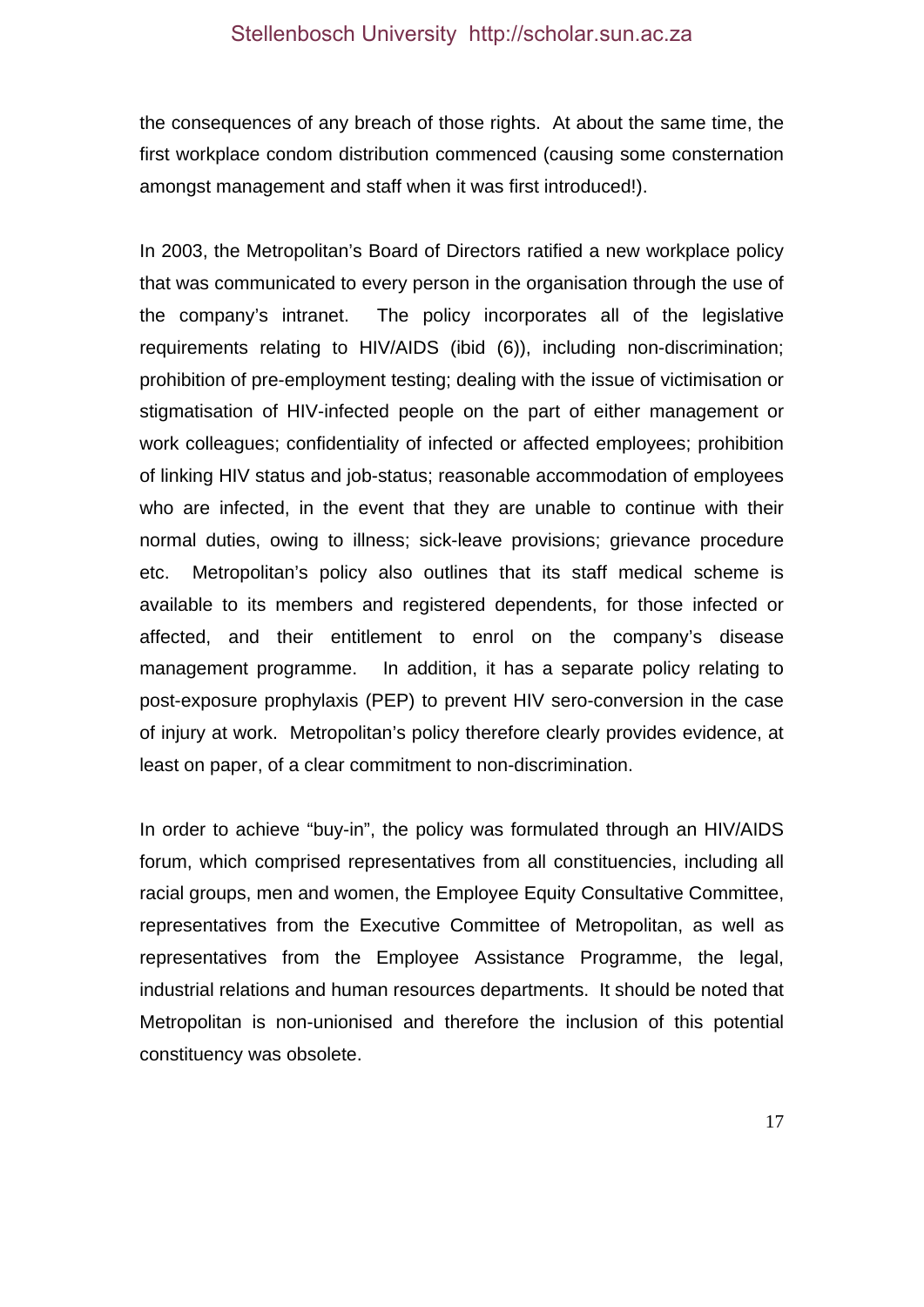There is a case for arguing that senior managers and line-managers in all or most of Metropolitan's regions and centres should have either been actively involved in contributing to the policy formulation process (and most certainly should have been active in promoting it), in order to effectively promote commitment to the terms of the policy, particularly anti-stigmatisation and antidiscrimination provisions and in order to engender a more supportive environment for those of its employees who are infected or affected by HIV/AIDS.

# **3.1.3 Programme Development**

The GBC outlines that the process of programme development is to translate institutional policies into actual implementation, so that individual interventions form part of a seamless comprehensive programme.

In September 2003, Metropolitan launched its Aids@Work programme, the purpose of which is aimed at:

- Preventing new infections, as well as disease management for those of its employees (and their dependents) who are HIV positive (including the provision of antiretroviral therapy (ART));
- Managing the cost implications of HIV/AIDS to the company;
- Creating a non-discriminatory environment so that employees feel comfortable with voluntary counselling and testing and accessing disease management, where they are found to be HIV positive.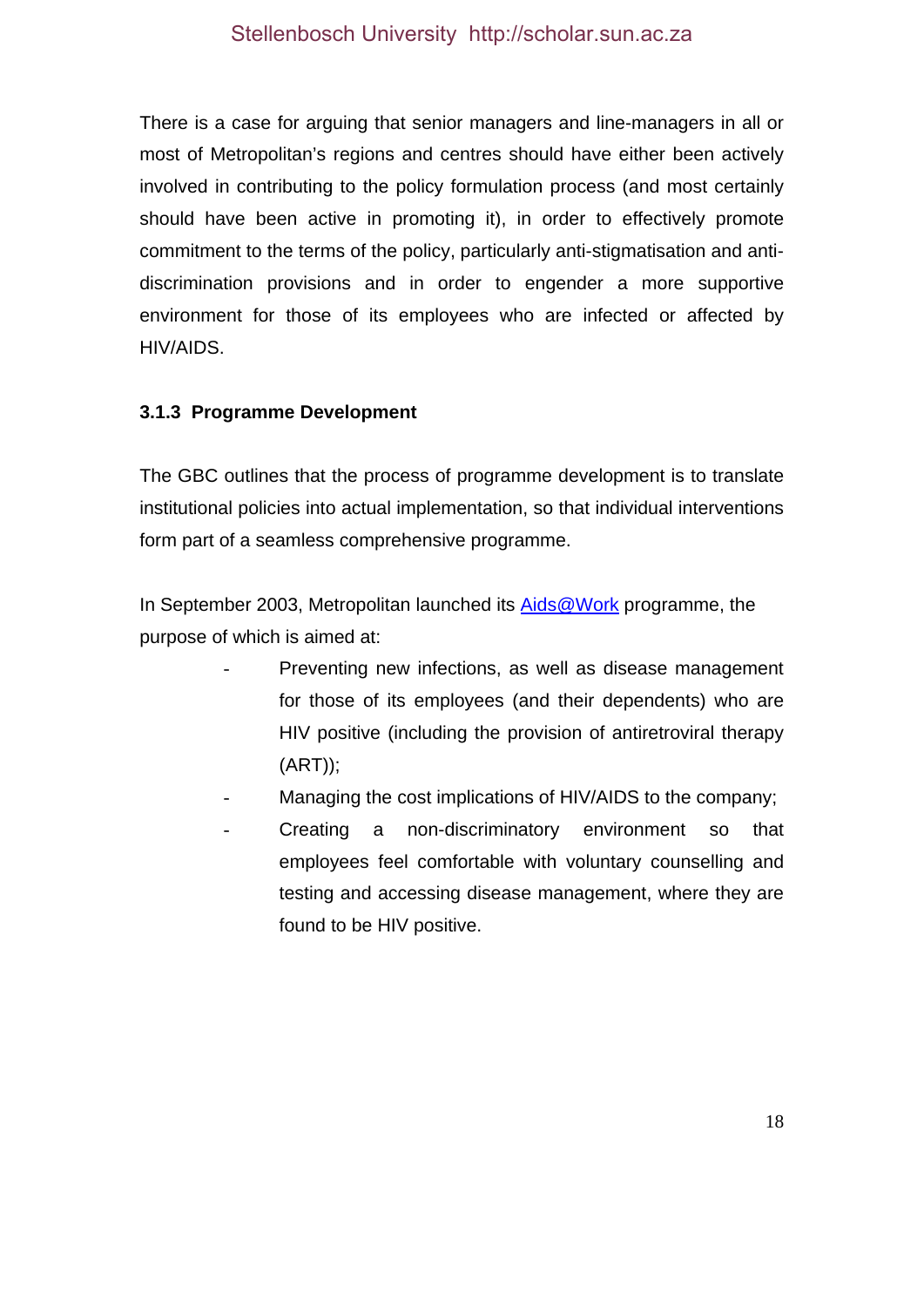#### **3.1.4 Prevention, Education & Awareness**

The GBC strongly advocates prevention and education programmes, stating that it is the "greatest responsibility and opportunity for companies in tackling HIV/AIDS", given that often, workplace programmes will often be the only accurate source of information available to employees and their dependents and further because education fosters a more supportive environment for those that are infected or affected by the disease.

Metropolitan did not undertake any specific prevention, education and awareness exercises. Owing to its long involvement in AIDS, it assumed that its employees were familiar with the issues. Furthermore, employees received ongoing information from Metropolitan's research unit, and were in receipt of information on HIV/AIDS through the company's electronic media (the intranet), as well as various through various printed material, such as posters and leaflets. The company also assumed that owing to its high profile and good employee participation in events such as World AIDS Day, employees were well briefed about the disease and Metropolitan's stance on the issue.

All of Metropolitan's educational exercises are conducted in English, this being their official mode of communication. It did not undertake specific training exercises and therefore the issue of separation of sexes or employees grades (e.g. white collar and blue collar staff) to enhance the effectiveness of its messages was not considered.

As stated earlier, Metropolitan's prevention programme has also included condom distribution for a number of years. The condom dispensers are available in all toilets (both male and female) and importantly, also include advice on condom use. Whilst Metropolitan is aware that women are often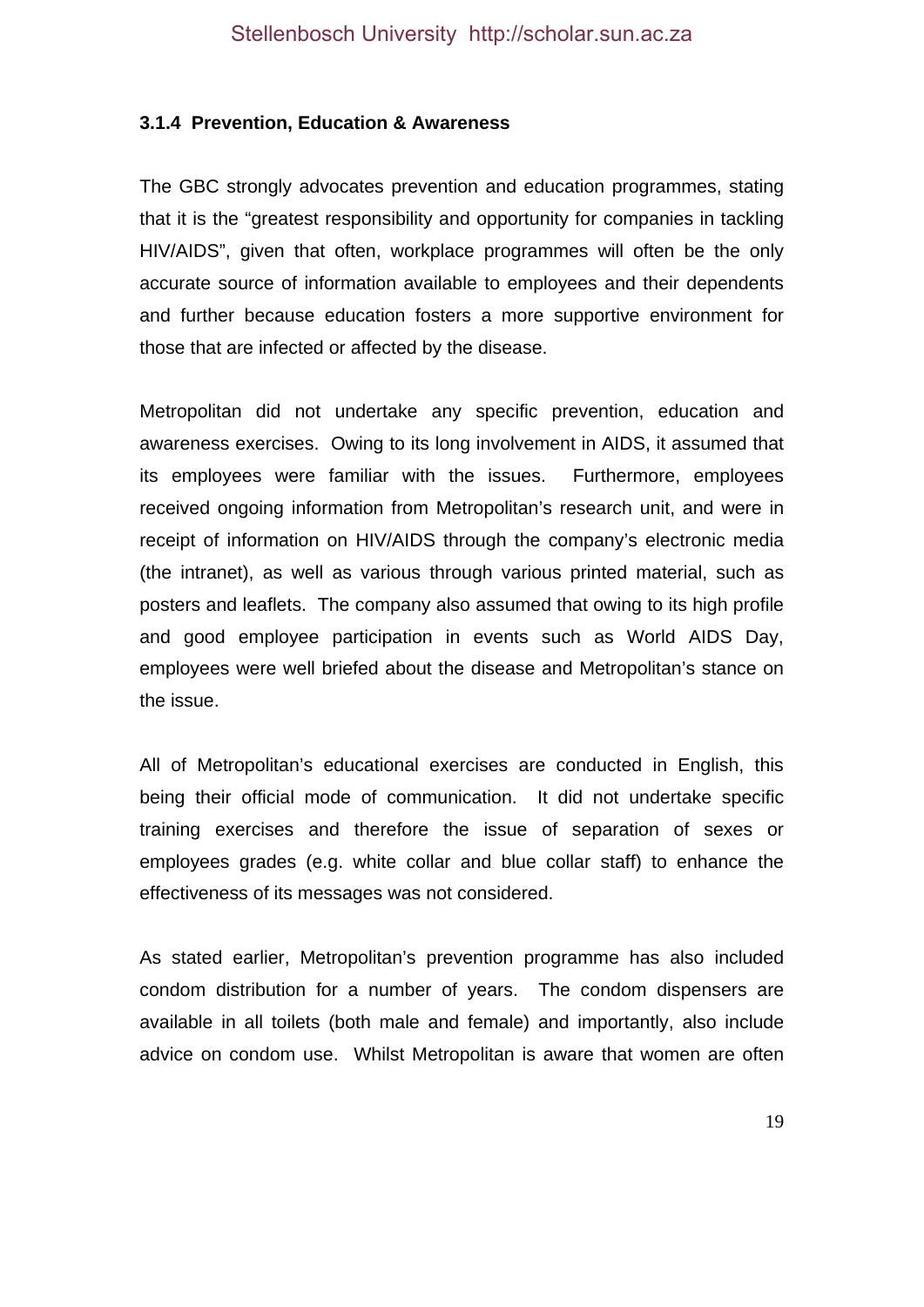not able to negotiate the use of condoms, the female condom or Femidoms are not available.

Information on safer sex is aimed primarily at people who are HIV antibody negative and who wish to remain that way, by protecting themselves from infection from people with HIV or AIDS. There is however also a case for the promotion of condom use amongst people who have been diagnosed as HIV positive, so that they reduce the risks of HIV transmission to their partners.

This also raises the question of prevention and education on sexually transmitted diseases (STDs), as there is some evidence to suggest that STDs can act as a co-factor in people with HIV and further, that people with a previous history of STDs can go on to develop AIDS more quickly. Furthermore, an untreated STD makes it more likely that HIV will be transmitted to a partner. Although Metropolitan does undertake some education during "STI (Sexually Transmitted Infections) Week" and the inhouse clinic is available for treatment and advice of STDs, it does not appear to have integrated this subject with its HIV/AIDS programme.

#### **3.1.5 Voluntary Counselling and Testing**

The GBC advocates Voluntary Counselling and Testing (VCT) as "the primary entry point for successful prevention and testing programmes."

Between September 2003 and December 2003, Metropolitan conducted a VCT campaign, at its own cost. The process was handled through Metropolitan's Employee Assistance Programme (EAP), which contracted outside service providers, Qualsa, (a health and HIV/AIDS management company) to undertake the exercise. The programme was extended to include the 586 independent contractors and 309 temporary employees who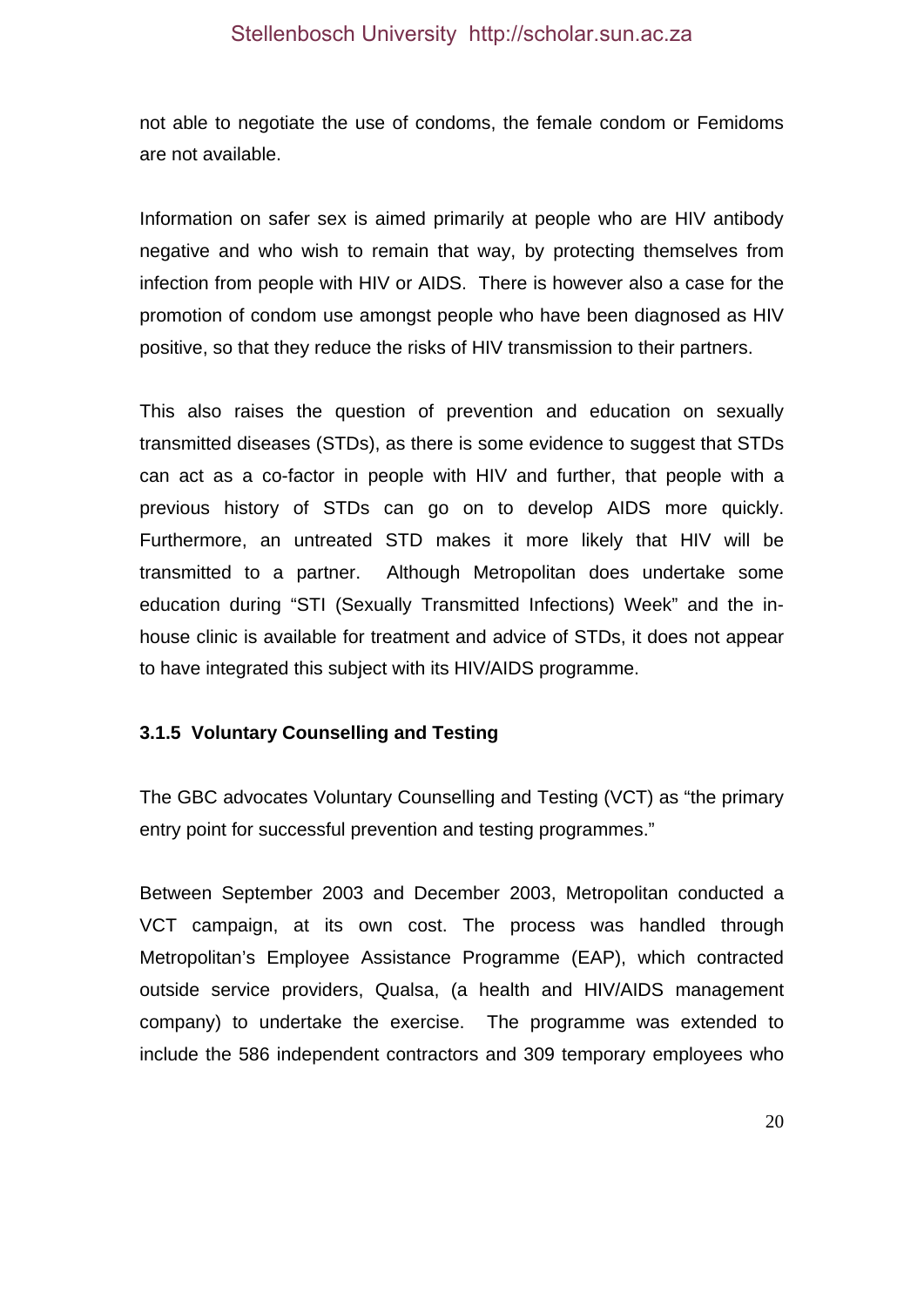provide a service to the company (but who are not entitled to employee benefits).

In advance of the VCT drive (and within three months of the launch of the programme), Qualsa was remitted to "fast-track" a campaign to encourage participation by employees, independent contractors and temporary staff in the VCT programme. The publicity drive concentrated on emphasising the benefits of knowing one's HIV/AIDS status, and informing staff of the disease management programme offered by Metropolitan to its staff and their dependents.

The Metropolitan Annual Financial Report for 2003 (published in March 2004) made the following disclosure:

| Number of employees who participated in the        | 2430 (out of a possible |
|----------------------------------------------------|-------------------------|
| pre-VCT orientation session where the              | 6516)                   |
| <b>AIDS@Work</b> programme, its services and their |                         |
| benefits were outlined                             |                         |
| Number of employees who underwent VCT              | 2400 (out of a possible |
|                                                    | 6516)                   |
| % Participation in the VCT campaign                | 37%                     |
| Number of employees who tested positive            | 145                     |
| Actual HIV prevalence of those who were tested     | 6%                      |
| Estimated HIV prevalence of the entire             | 9%                      |
| Metropolitan Group (including those who did not    |                         |
| participate in VCT)                                |                         |
| Number of employees registered on the Qualsa       | 20                      |
| HIV/AIDS disease management programme              |                         |

It is interesting to note that Metropolitan found that there was a more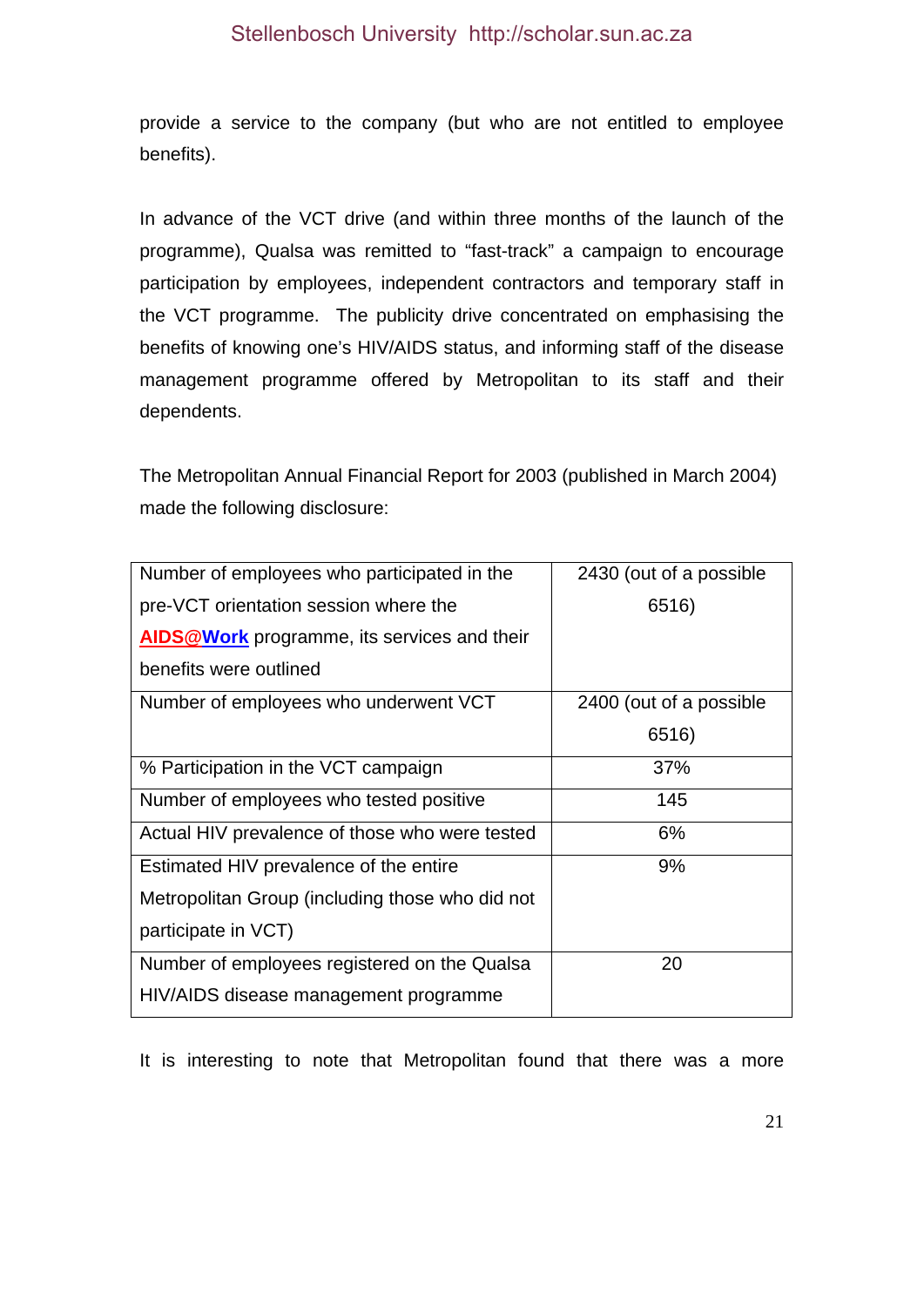enthusiastic response for VCT from those of its staff that are located in provinces that are particularly acutely affected by HIV/AIDS, such as KwaZulu Natal. Perhaps the explanation for this lies in the fact that there is a greater awareness of the disease in such provinces and therefore a sense of urgency in dealing with the problem.

The difference between the actual (6%) and estimated prevalence (9%) can be explained by the following modelling assumptions:

- Employees who were infected and knew of their status at the time of the VCT campaign were unlikely to have participated. It was assumed therefore that had they participated, prevalence would have increased.
- The group that did not participate in the VCT were likely to be at higher risk of HIV infection than those who did participate.

A further reason that might be put forward for the relatively poor take up of VCT may be attributed to the fact that Qualsa is a subsidiary of Metropolitan and there might have been fears about confidentiality issues, despite the fact assurances were given that confidentiality would be maintained. In addition, it should be recognised that a large proportion of the staff at Metropolitan are sales staff: they are therefore reliant upon sales for income and therefore rather than "wasting time" on VCT or attending orientation sessions, they pursued their ordinary course of work.

HIV/AIDS consultants, People Management, also offer another explanation: compulsory training for line management and employees is essential in advance of any VCT programme, as it empowers people to understand why it is important that they know their status, as well as engendering a sense of responsibility for both their health and that of their dependents. Furthermore People Management maintain that training sessions provides a forum through which employees are able to address their concerns and fears and enable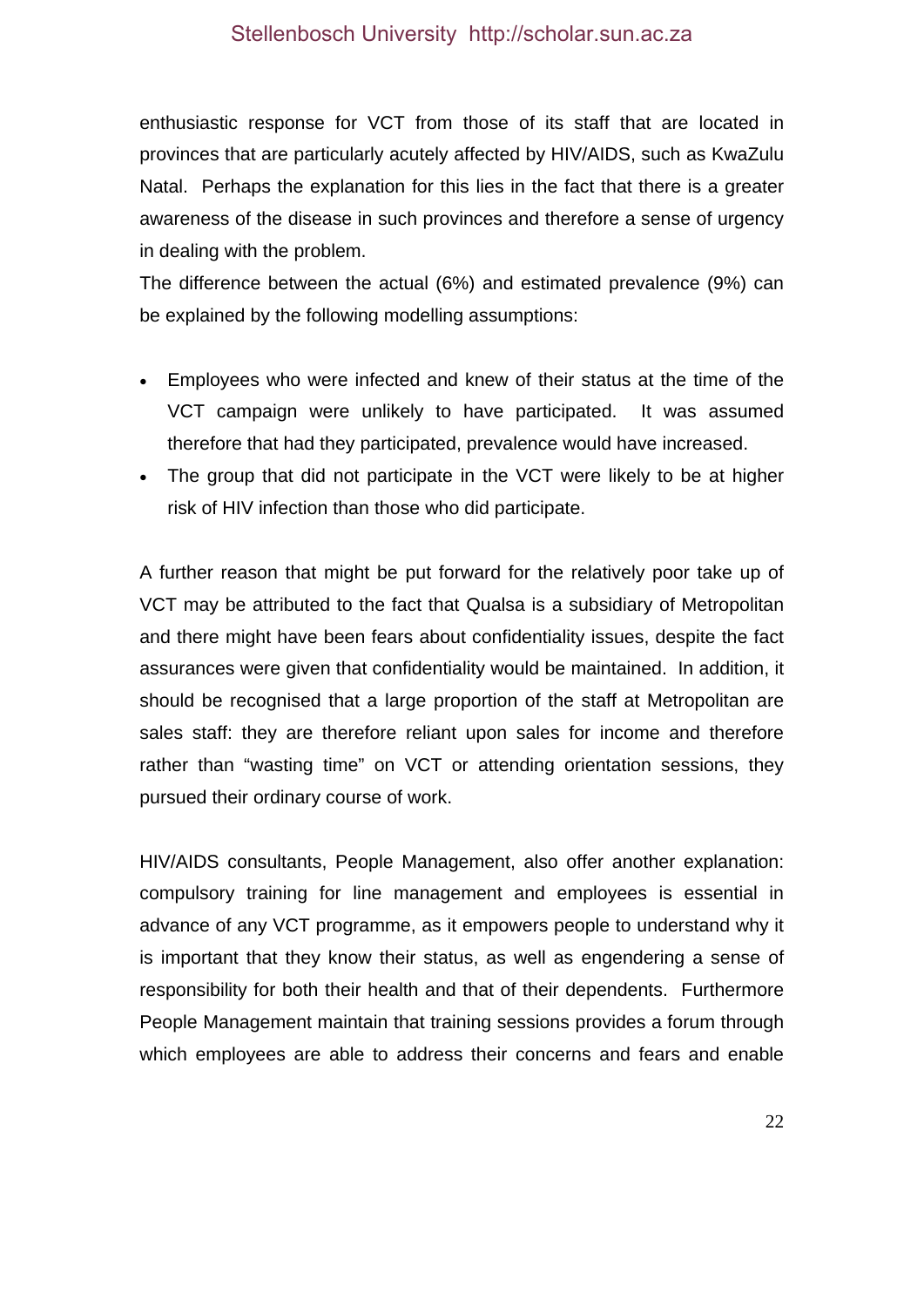them to discuss sensitive or embarrassing issues that might deter them from taking the test. In advance of any VCT campaign therefore, they strongly recommend that employees are given paid time off in order to attend training sessions and that line managers play a positive and encouraging role in the process.

In order to model the impact, the VCT results were analysed in terms of gender, age bands (in 10-year units), provinces and racial groups (the latter issue had to be handled sensitively but it was made clear that such information was required for modelling purposes only). Details of the results were not made available but it seems clear that they reflected the broad trends that prevail in South Africa, through the antenatal surveys.

#### **3.1.6 Care, support and treatment**

The GBC recommend that businesses help employees to keep healthy for as long as possible, to enable them to contribute to the business for as long as possible. It further recommends that companies include the provision of ARVs as part of a comprehensive workplace programme.

The pathogenesis of the development of AIDS may be simply summarised as follows (15): once a person has been infected by the HI virus, there is a period of "sero-conversion illness" (termed as primary infection), followed by the development of antibodies to HIV, when the immune system brings HIV under control. This phase is called asymptomatic HIV infection and any damage caused by HIV has no outward effect. This period may last for many months – and in a large proportion of cases, for several years. Therefore, although infected, people may feel completely well during this phase of the disease. However, the immune system gradually gets disrupted as the virus levels rise and HIV escapes the immune cells (CD4 cells or T-helper cells) that normally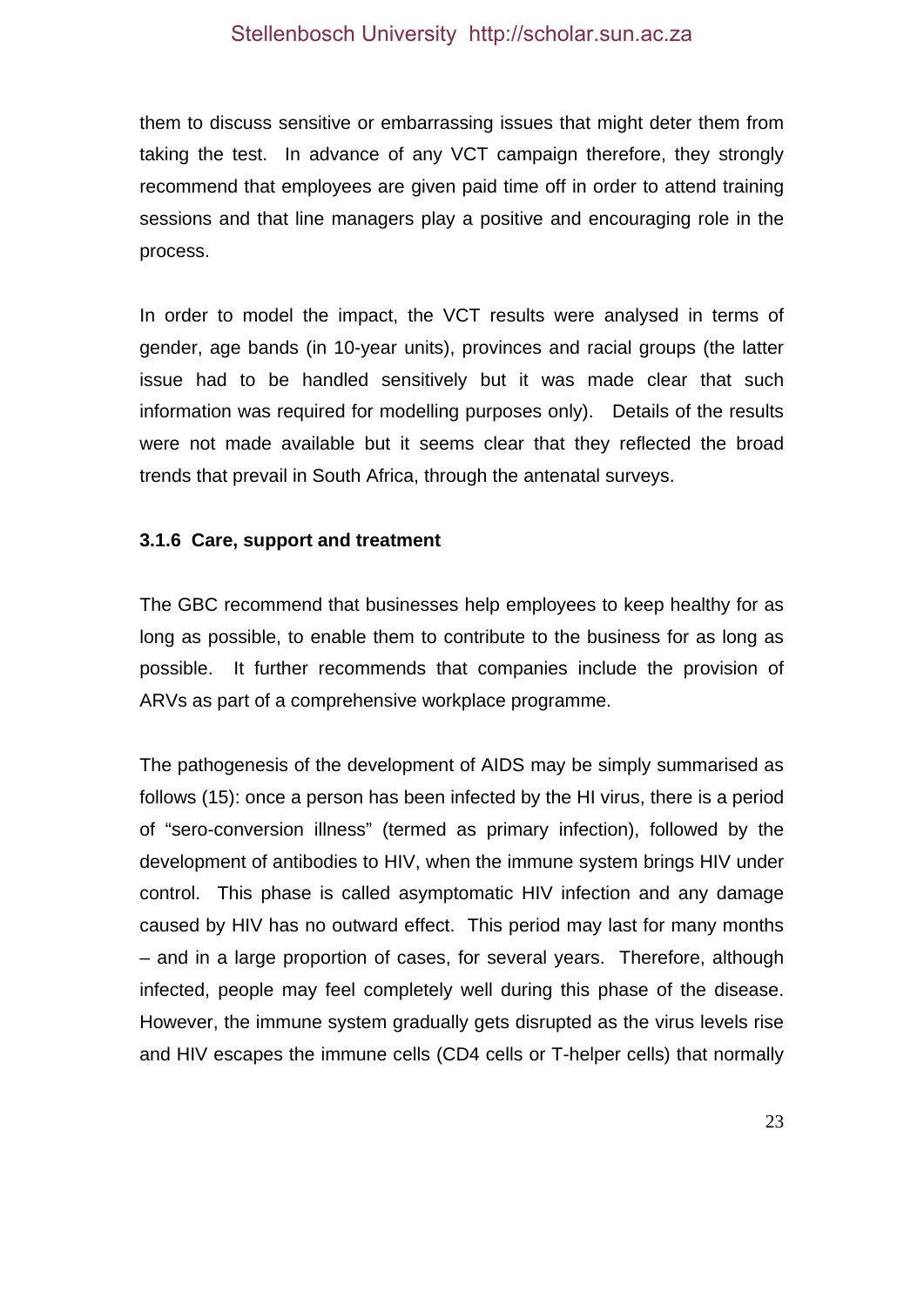control infections. As the immune system becomes more compromised, opportunistic infections and tumours may develop (termed as symptomatic HIV infection).

Without treatment of any sort, at least 50% of people infected with HIV will develop AIDS within 10 years. However, new drugs against HIV and opportunistic infections have become available in the last few years that have had a dramatic effect on the average prognosis of people with HIV. Accordingly, although it is possible to develop an AIDS defining illness such as PCP (*pneumocystis carinii pneumonia*), if the infection is successfully treated, an individual may be just as healthy as they were before developing PCP, but nonetheless will be diagnosed as having AIDS. The dramatic developments in the treatment of HIV since 1995 have substantially reduced death rates amongst HIV positive people in developed countries, where there is ready access to the latest therapies. With the increasing availability of such therapies and with the costs of drugs beginning to fall, it is hoped that the impact will be equally dramatic in the developing world.

Clearly then, it makes sense for companies to offer treatment to their employees: not only from a financial point of view (as the company will save on expenses such as death benefit payments, as well recruitment and training costs), but also because by keeping an employee as healthy as possible, they will continue to be productive and contribute to the business, whilst enabling them to support their dependents.

As has been seen above, Metropolitan recognises this and accordingly, in their **AIDS@Work** programme, make available to employees enrolment on their disease management programme, which includes nutrition advice, counselling, vitamin supplementation, health monitoring, and anti-retroviral therapy (ART). The programme is also available to employee family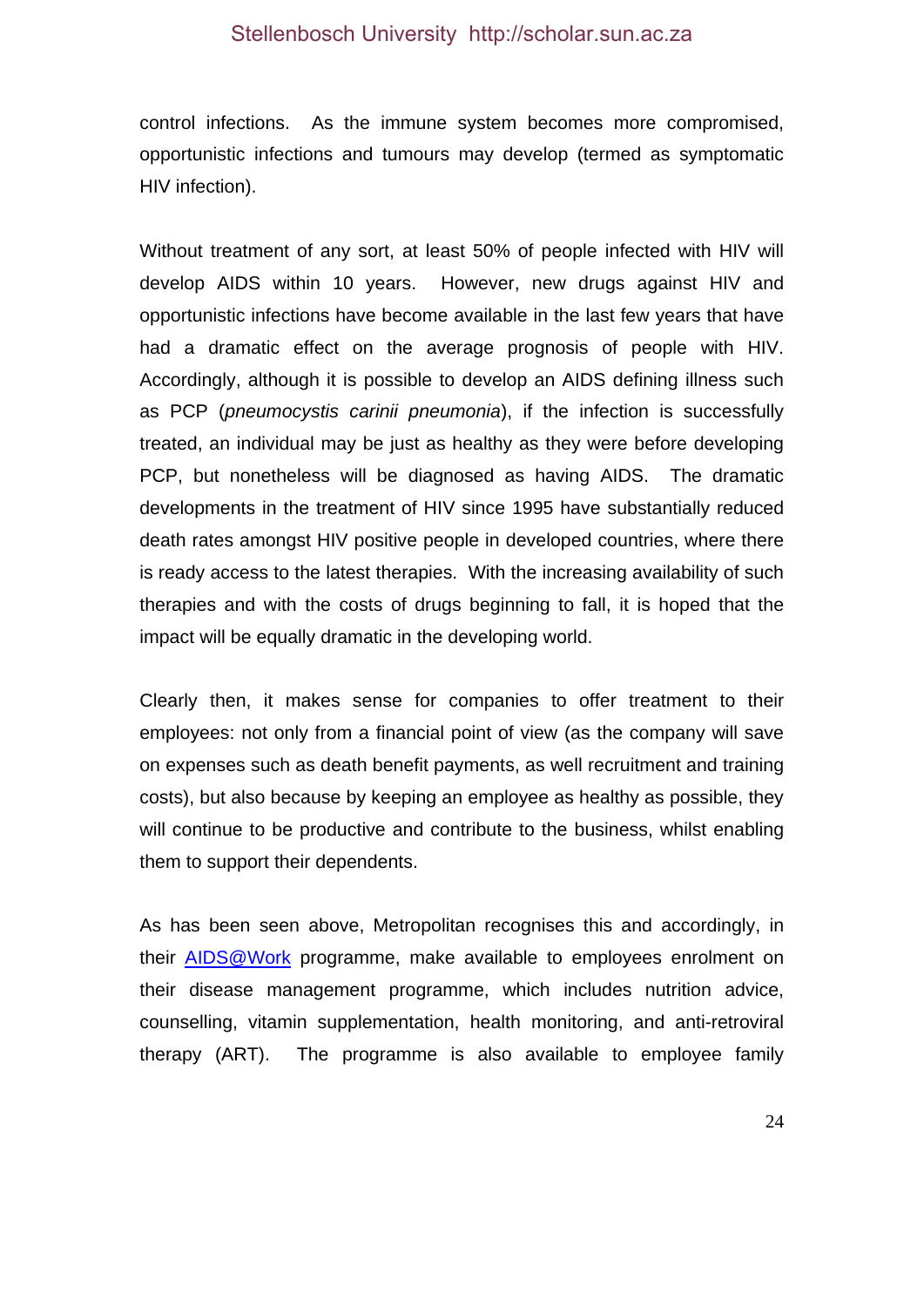members although such benefits do not extend to include the provision of ART.

Metropolitan's retirement pension pays the premium to fund the programme, which is undertaken by Qualsa, which although a subsidiary of Metropolitan, operates independently. It should however be noted that from January 2005, the provision of ART will be undertaken by the company's medical scheme and will be extended to include spouses.

Given the availability of disease management to employees, it is a matter of both interest and concern that of the 145 Metropolitan employees who knew that they were HIV positive, following the VCT programme in 2003, only 20 enrolled on it (in fact, the figure has risen to 51, as at January 2005).

Metropolitan believes that the low take-up of disease management could be explained as follows:

- Some employees who are HIV positive and who know their status could be accessing disease management elsewhere (e.g. via their spouse's medical aid or private funding of treatment). This however is believed to be unlikely.
- The majority of Metropolitan's HIV infected employees could be contract workers and are therefore ineligible for the HIV benefit (i.e. disease management).
- Stigma may remain a barrier to disclosure of HIV status, despite the assurance of confidentiality. Enrolling on the Qualsa HIV/AIDS disease management programme requires disclosure of one's status to a HIV/AIDS case manager. Whilst Qualsa is committed to ensuring confidentiality, it must be borne in mind that it is a subsidiary of the Metropolitan Group. Infected employees may therefore avoid enrolment on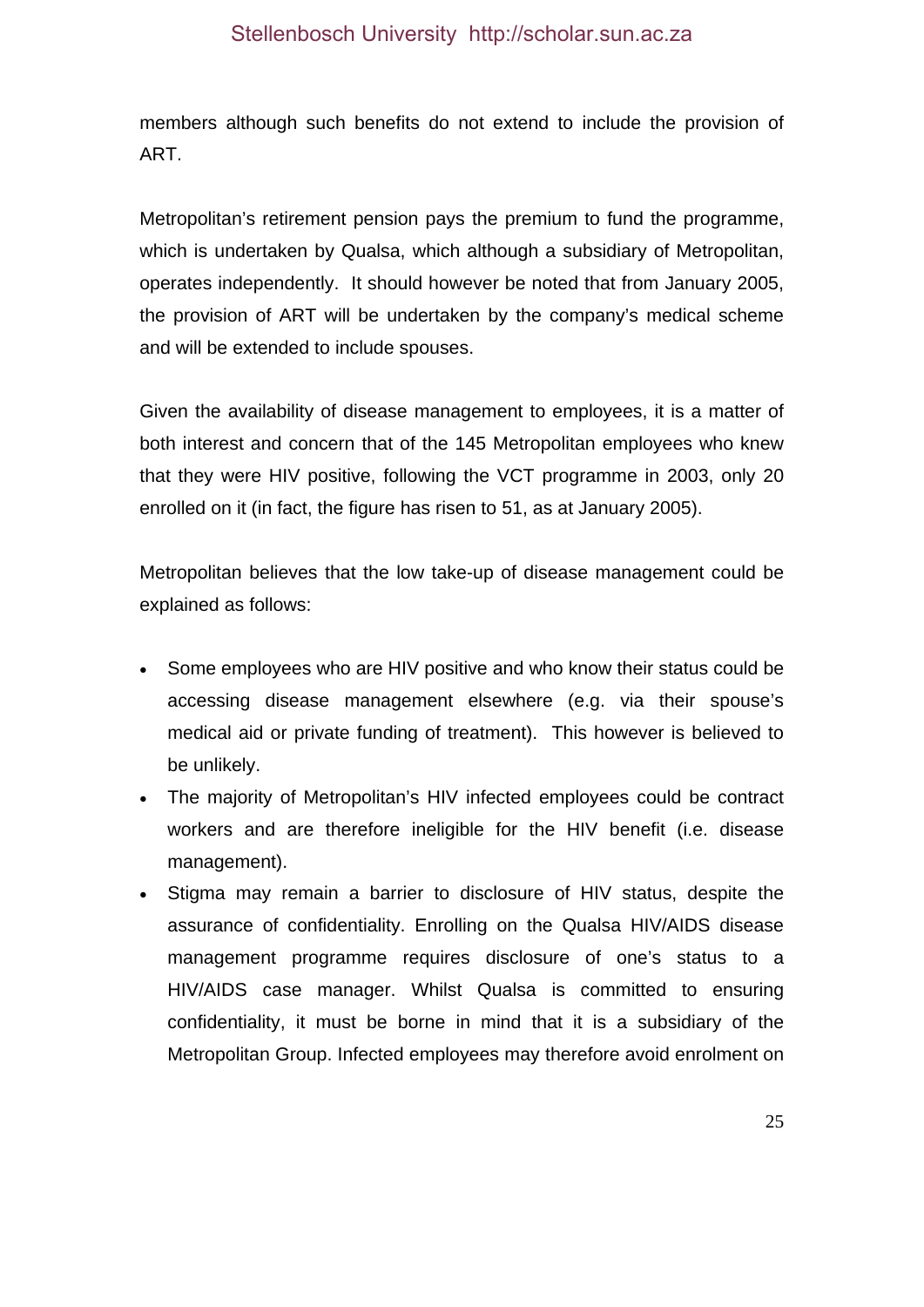the disease management programme for fear of a breach of confidentiality; or because a person has yet to come to terms with his or her sero-positive status and commit to managing the disease.

In addition, perhaps it was the failure of the VCT campaign to convince employees that their confidentiality would be preserved and that they would not suffer from discrimination, victimisation or stigmatisation that might also account for the relatively low number of staff taking advantage of the company's HIV services, particularly treatment.

Metropolitan has committed itself to an ongoing VCT programme, encouraging its employees to know their status, by going for counselling and testing. It is also looking to bridge the gap between the number of employees who are HIV positive and their enrolment on the HIV/AIDS disease management programme. However it is questionable whether such a drive will meet with any more success whilst perceptions continue to remain negative.

#### **3.1.7 Monitoring and Evaluation**

The GBC strongly recommend monitoring and evaluation so that companies are able to assess the effectiveness of any given intervention.

As Metropolitan did not initially conduct a KAPS survey, it is not able to assess whether its various communications on HIV/AIDS, through a variety of media, has been successful. Metropolitan moreover does not keep a record off the numbers of staff accessing its condom distribution service. In fact, condom uptake is monitored in a fairly haphazard fashion; the cleaning staff has the responsibility of replenishing the dispensers and it is thought unlikely that they will monitor uptake. In regions where Metropolitan does not have its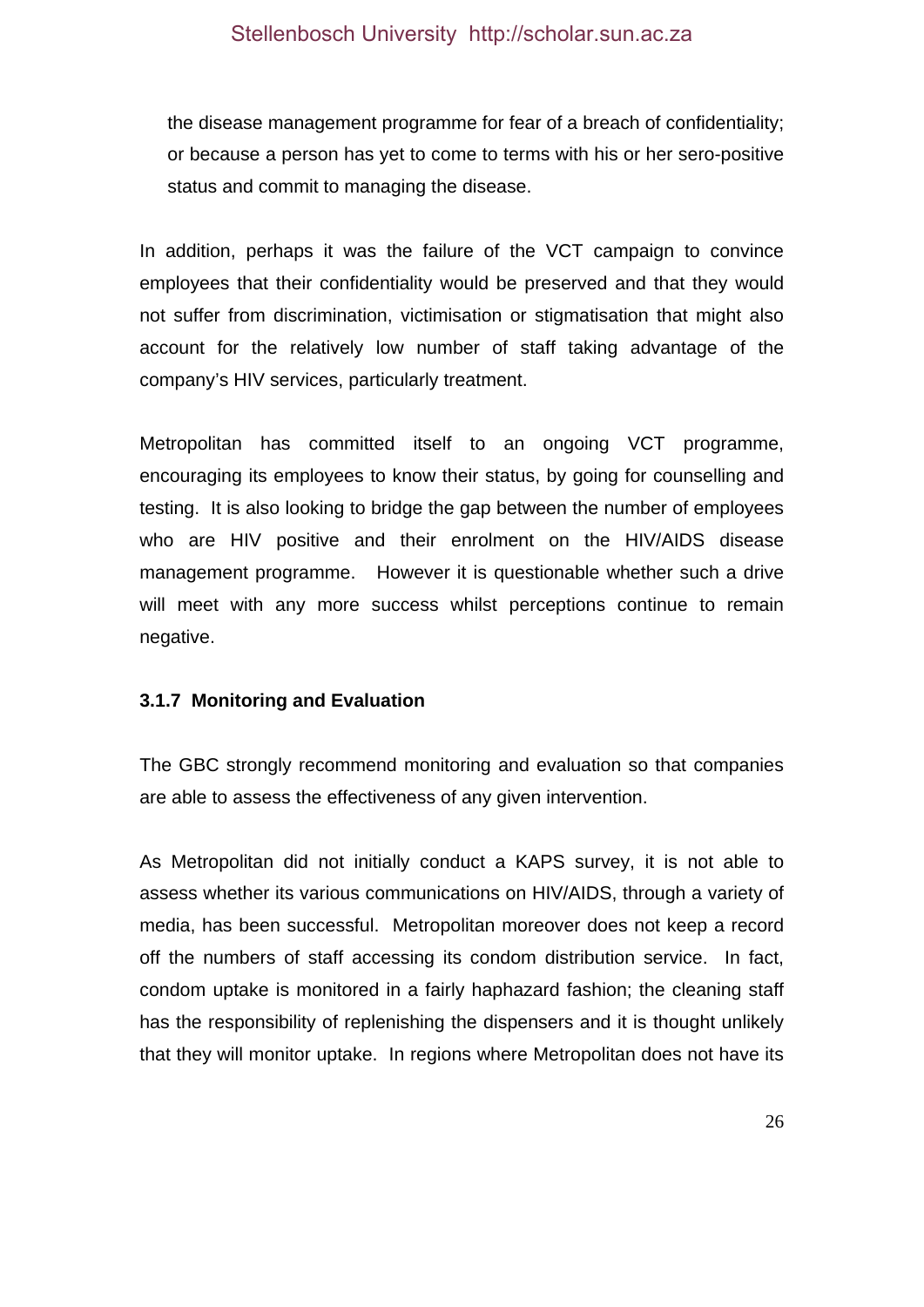own premises, but rents offices, then the buildings' contractual cleaners have the responsibility for ensuring that condom dispensers are replenished but their effectiveness in doing so has not been monitored. Moreover, they are not remitted to record uptake.

The company has however sought to monitor and evaluate its programme, through figures provided by Qualsa, on the uptake of VCT and enrolment of staff on the disease management programme (obviously without revealing the names of such employees). However, given the numbers that have actually enrolled on the disease management programme, it is questionable whether this alone is sufficient for monitoring and evaluation purposes.

Metropolitan did however conduct a communications review at the end of 2004, which demonstrated that employees, particularly those outside the main cities (excluding Cape Town) felt that they were not kept sufficiently informed. Metropolitan's sales staff too felt that owing to the inherent pressures of their work (selling an intangible product), they did not have time to read communications on various subjects, including HIV/AIDS.

# **3.2 The King II recommendations on disclosure of information relating to HIV/AIDS**

The King Report II is primarily concerned with the issue of corporate governance or the balancing of the interests of corporations, individuals and society by recognising that business does not act independently from societies and the environments in which they operate. King II is therefore a strong proponent of triple bottom line reporting, which embraces not only transparent financial reporting, but also reporting on environmental and social aspects of a company's activities. In order to achieve this objective, it recommends, inter alia, the reporting of non-financial information, which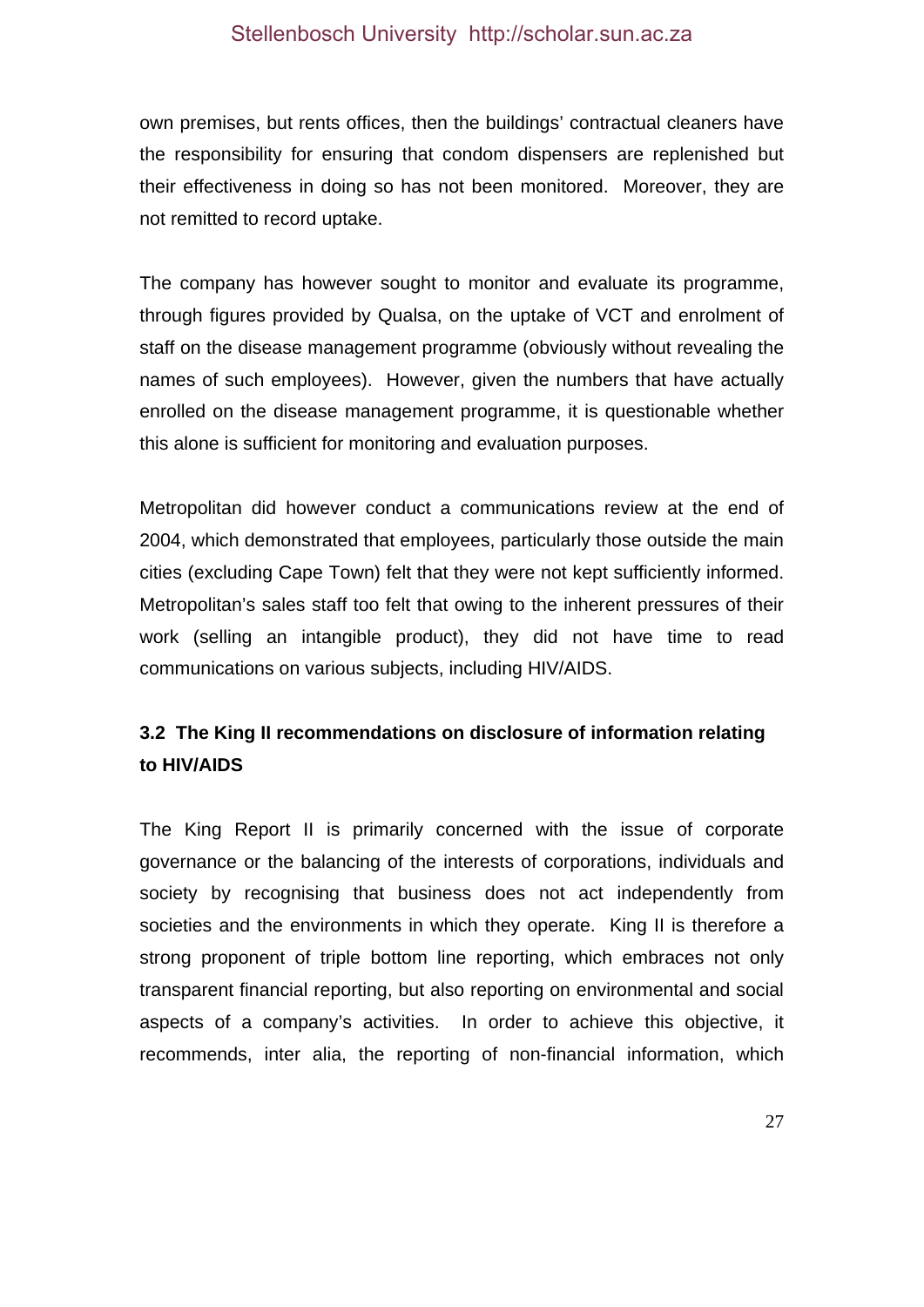should be governed by the principles of reliability, relevance, clarity, comparability, timelines and verifiability in line with the Global Reporting Initiative (GRI) Guidelines (ibid (10)). King II therefore addresses areas such as social and transformational issues with a view to encouraging companies to address the issues of transforming the inequalities of the past. King II recognises that the sustainability of a company depends on the relationship that it has with stakeholders, its ethical practices and organisational integrity and commitment to address safety, health and environmental issues.

Essentially, the triple bottom line reporting advocated by King II is designed to ensure that that a company has identified and evaluated actual or potential risks so that it takes steps to mitigate them. One of the risks that King II specifically identifies, that faces all South African companies, is the threat posed by HIV/AIDS, which may well impair a company's ability to survive and prosper within the communities in which it operates.

In order to induce companies to take cognisance of all threats to the health of stakeholders, particularly HIV/AIDS, King II recommends that the Board of Directors should take the steps outlined below and these are examined in relation to Metropolitan's response (although it should be said that Metropolitan has also addressed the broader areas outlined by King II, for example, black economic empowerment, recognising that it adds value to its business at both a strategic and operational level):

# **3.2.1 Ensure an understanding of the social and economic impact of HIV/AIDS on its business activities**

Metropolitan, as has been seen above, has been actively involved in the issue of HIV/AIDS for a number of years. Through its work on the Metropolitan Doyle model and the development of insurance products it has a unique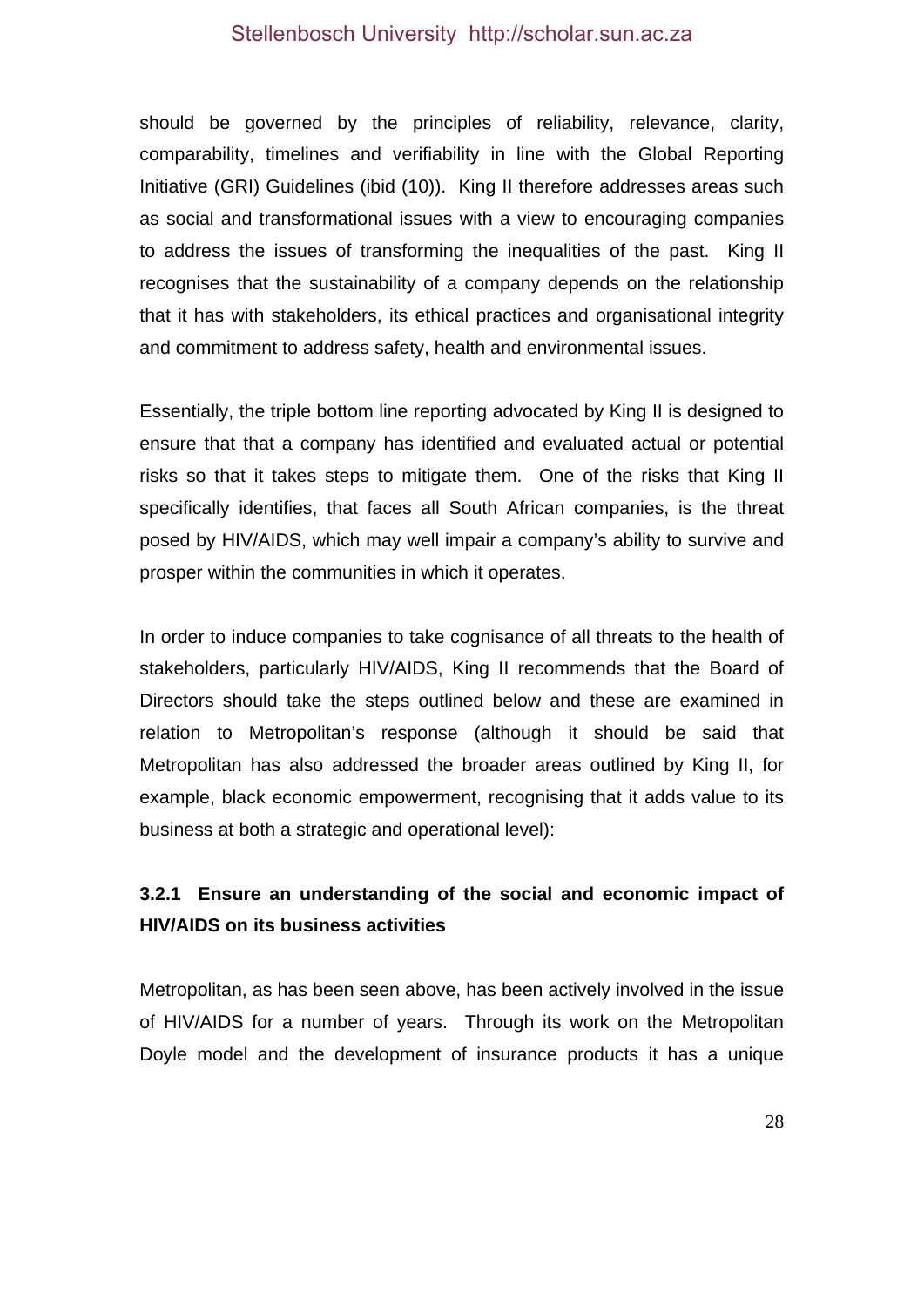understanding of the social and economic impact of HIV/AIDS externally. In predicting the course of the pandemic and in examining how risks might be reduced, it has understandably developed an expertise in the field. Metropolitan's "AIDSworkplacesolution" was developed to take advantage of the opportunities afforded by new treatment therapies, by offering both life insurance and a treatment component. Its "Metropolitan AIDS Solution" service offers actuarial impact assessments, predicting the potential impact of HIV/AIDS within companies. Metropolitan is also actively involved in advocacy, the dissemination of information in relation to HIV/AIDS and in assisting communities that deal directly with HIV/AIDS. The external threat of HIV/AIDS on Metropolitan's business is therefore well understood.

What is surprising however is that Metropolitan really focussed on the issue of HIV/AIDS internally only in 2003. Following the VCT programme that it undertook in 2003, however, it estimates that prevalence is at about 9% and accordingly is in a much stronger position to assess the social and economic impact of the disease in the workplace. It is committed to doing so, in a formal manner during the course of this year (2005).

# **3.2.2 Adopt a strategy, plans and policies to address and manage the impact of the pandemic**

Metropolitan's AIDS@Work programme is designed to ensure that those of its employees that are infected and affected by HIV/AIDS have "longer, healthier and productive lives" (18); company costs in relation to HIV/AIDS are contained and managed; and that an "enabling, empowering, safe and prepared environment in the context of HIV/AIDS in the workplace" is fostered.

As has been seen from the discussion in section 3.1 above, Metropolitan does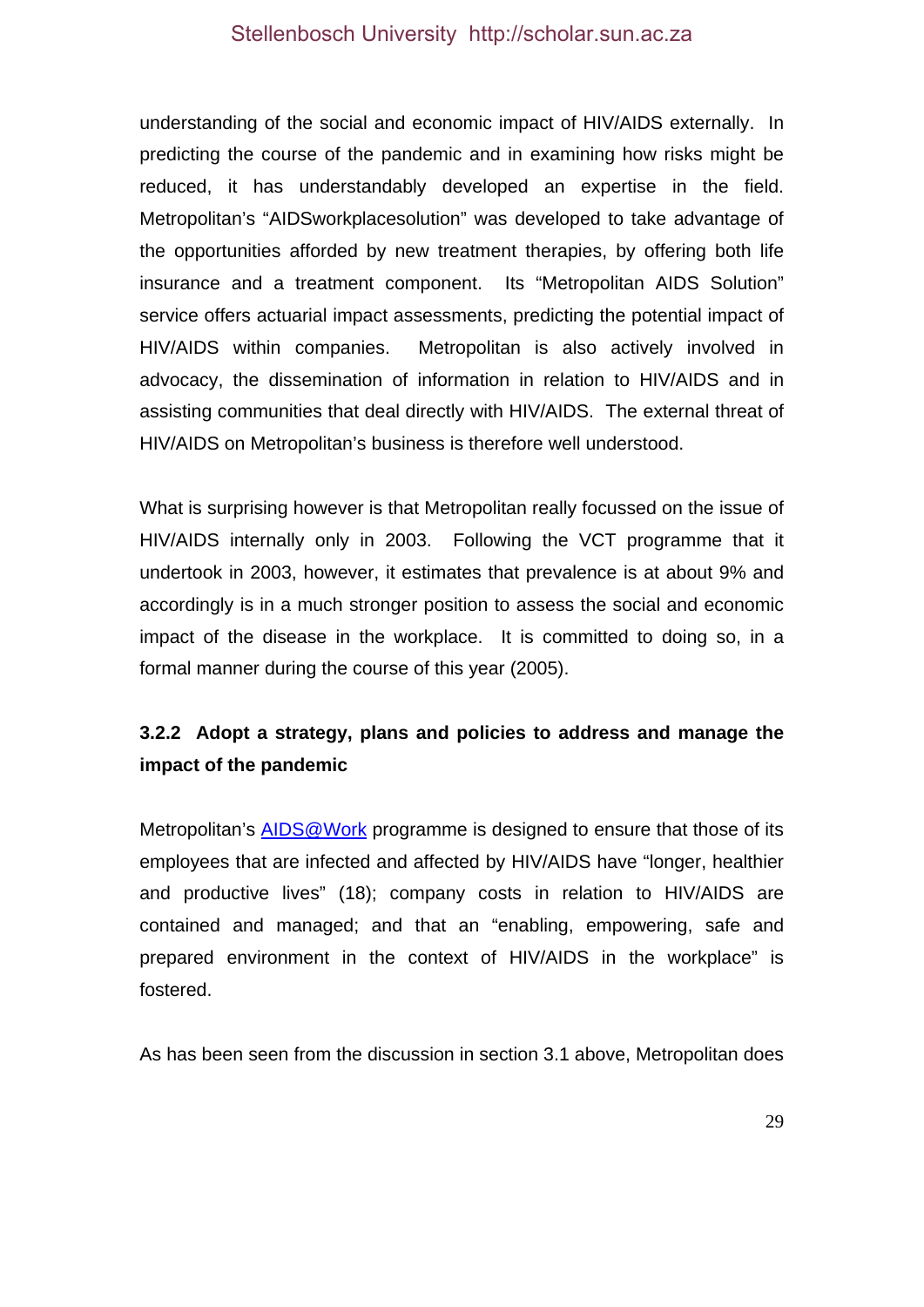have a plan and policy to address the impact of the pandemic in the workplace. It acknowledges however that it needs to undertake further work, particularly the following:

- To encourage more of its staff to know their status by enrolling on the VCT service.
- To encourage those of its employees and their dependents who are HIV infected, to enrol on the disease management programme.

In order to allow the company to do this, it is examining whether its communications strategy on HIV/AIDS need to be revised; if it would be helpful to train line mangers on how to deal with HIV/AIDS and whether peer educators might be of help in advancing the programme.

Owing to the relatively poor uptake of VCT and enrolment on the disease management programme, Metropolitan is looking at conducting a further VCT drive in 2005 and acknowledges that the training and confidentiality component aspects of VCT, prior to its launch, will be vital to its success.

# **3.2.3 Regularly monitor and measure performance using established indicators**

King II recommends the use of the GRI guidelines in order to make sustainability reporting as credible as financial reporting. In November 2003, the GRI issued a pilot edition "Reporting Guidance on HIV/AIDS", the use of which is being particularly actively promoted in South Africa (19). The document introduces specific performance indicators in relation to HIV/AIDS.

There is undoubtedly a need for more consistent, complete information on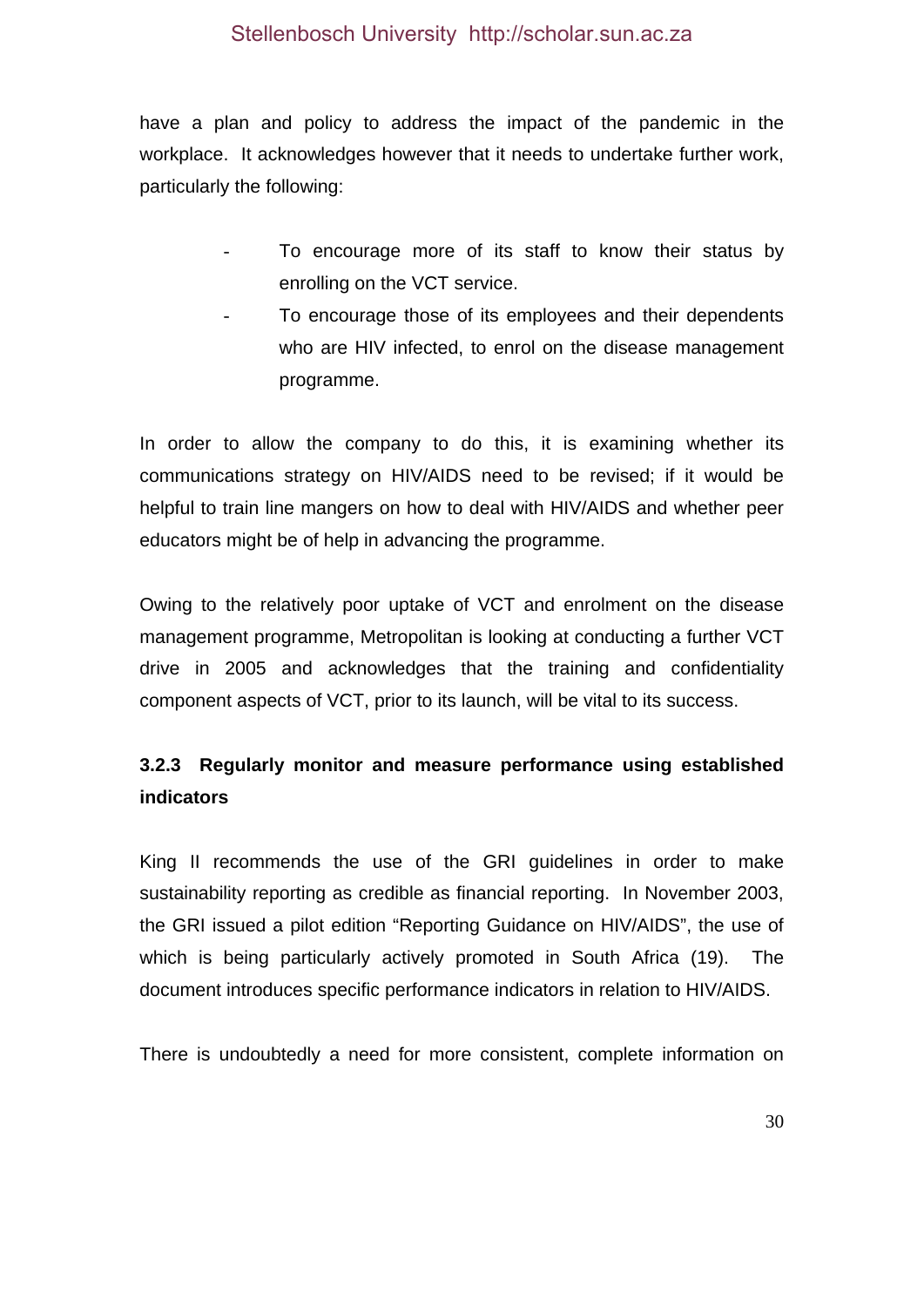HIV/AIDS. The impact of HIV/AIDS on companies and stakeholders – employees, consumers, shareholders, suppliers and communities – is considerable and yet the information that is available is not comprehensive. The GRI Resource document therefore provides specific guidance on what data an organisation should report on, thereby enabling reliable benchmarking on HIV/AIDS performance, as well as adding to the credibility of corporate HIV/AIDS reports and streamlining the reporting processes worldwide.

The GRI guidelines would most certainly address the issue of the paucity of data in relation to the assessment of the impact of HIV/AIDS on businesses that has been complained of by many researchers and perhaps most cogently articulated by Barks-Ruggles E (2001) (20).

Metropolitan is committed to reporting on the indicators laid down by the GRI, in the context of the whole sustainability framework, rather than in isolation. It is currently engaged with reporting on the JSE Socially Responsible Investment Index (ibid (11)) and therefore does not envisage difficulties in meeting the criteria outline by King II and the GRI.

The GRI HIV/AIDS indicators were developed through a multi-stakeholder process and are designed to obtain disclosure on a range of matters that might be of public interest, from financial concerns to social issues.

In relation to HIV/AIDS, the indicators comprise the following:

**Good Governance**: In order to assess good governance, companies are required to outline their policy on HIV/AIDS, together with the process that was used in its formulation, strategic planning, risk assessment and management and stakeholder involvement.

31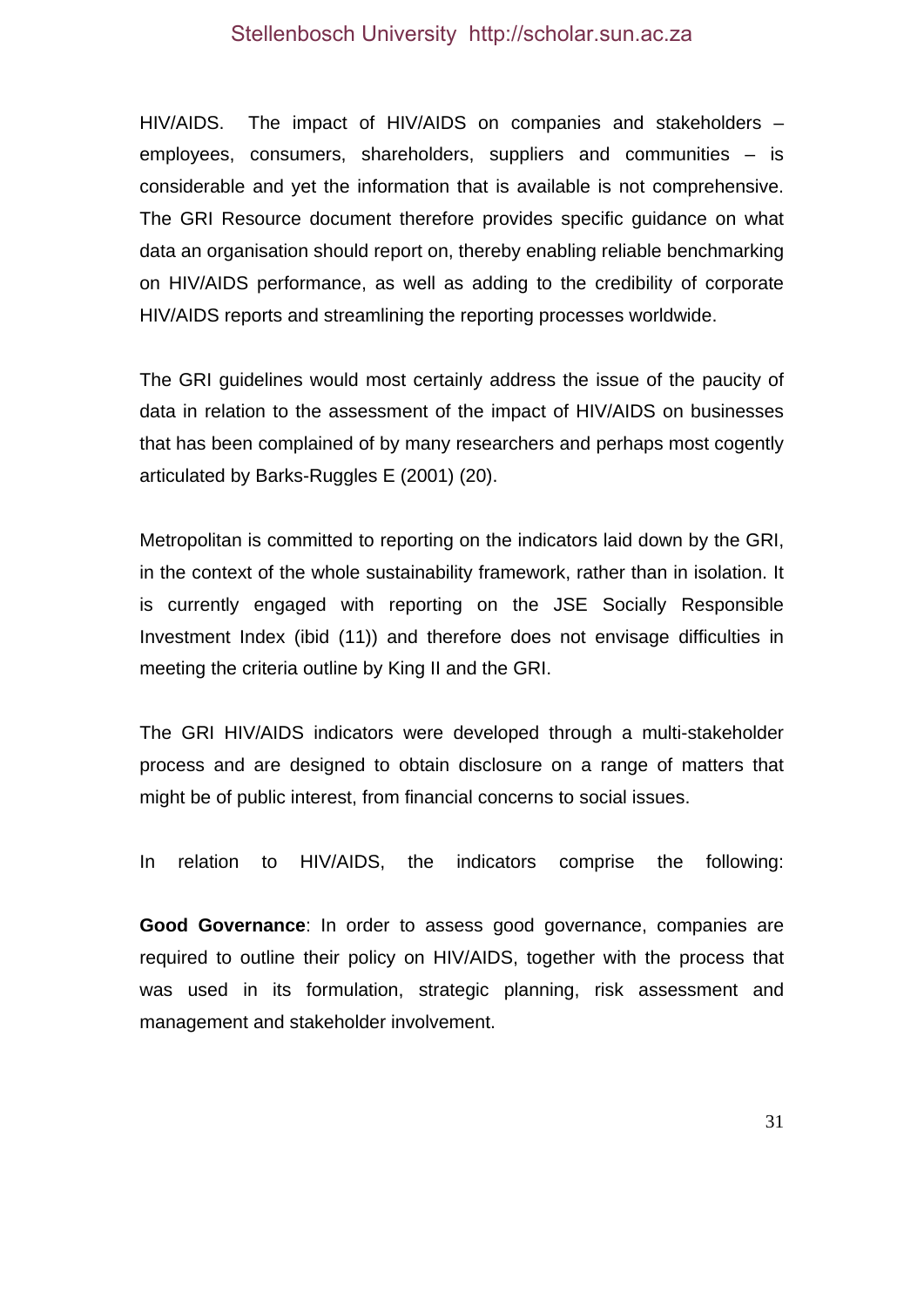From the discussion above, it can be seen that Metropolitan has an HIV/AIDS policy in place and, together with its PEP policy, which is comprehensive in scope. The company's preparedness to replace skills lost and its contingency planning, may however be seen as lacking. With an estimated prevalence rate of 9% perhaps greater steps could be taken to train additional staff, engage in multi-skilling of employees etc. There is as yet no formalised succession-planning, save for its key employees. Perhaps however Metropolitan's approach to succession planning should be understood in terms of its turnover of staff, particularly in the sales area, where employee turnover is fairly high and therefore the replacement of employees is a problem that the company has to confront on a day-by-day basis.

**Measuring, Monitoring and Evaluation**: These indicators are designed to elicit whether a company has assessed the prevalence and incidence of HIV/AIDS, together with the actual or anticipated costs and losses.

Through its VCT programme, Metropolitan has been able to ascertain the prevalence of HIV/AIDS amongst its workforce. Further, through the modelling work that it has undertaken, it has been able to ascertain the likely impact of the disease in the communities in which its workforce operates, as well as amongst its clientele and suppliers. However the company acknowledges that this is an area in which further work is required.

Metropolitan has examined the costs and losses that are anticipated in an informal manner, using past models. That said however, its employee benefits scheme is "re-rated" annually to take into account morbidity and mortality amongst its staff. In 2005, Metropolitan will be formally costing the following: absenteeism, loss of productivity, skills loss, recruitment and training costs, insurance costs, sick leave, disability/ill-health/ early retirement benefit, in-service death benefit, medical aid contributions, post-retirement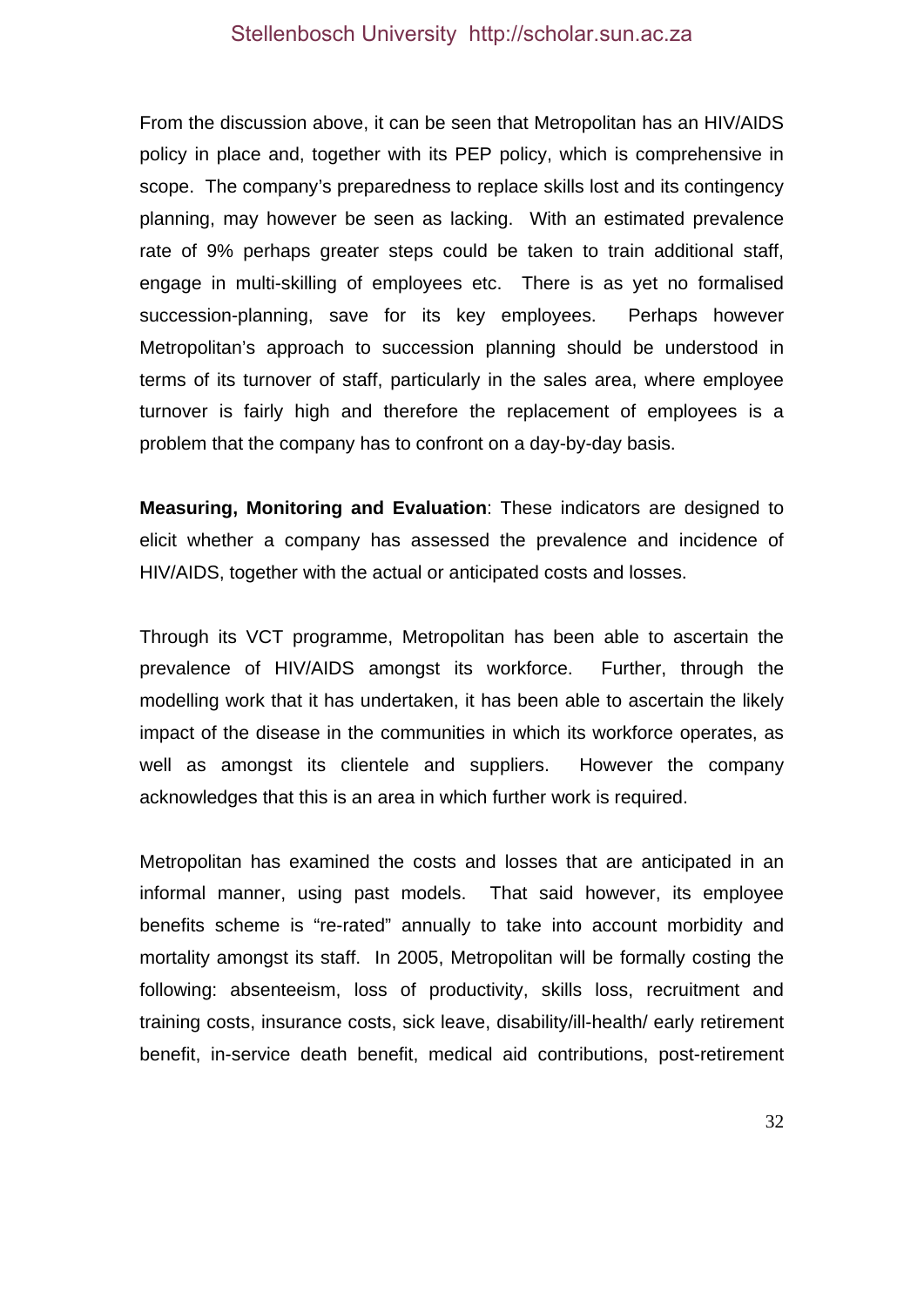liability, reduction in consumer demand, debt repayment losses etc. Through a more detailed examination of these areas, the impact of HIV/AIDS on the company will be able to be more accurately ascertained, along with future HIV/AIDS-associated costs.

**Workplace conditions and HIV/AIDS Management**: The indicators that the GRI outline are designed to examine the programmes and interventions that a company has embarked upon, together with an assessment as to whether these have been undertaken in a manner that protects a person's human and legal rights. The indicators are also designed to elicit the budget that an organisation has allocated to HIV/AIDS programmes.

Metropolitan's programme and interventions incorporate awareness, education and counselling. It emphasises the principles of respect for confidentiality and non-discrimination. It has grievance and disciplinary procedures in place. Apart from other social responsibility expenditures, it has a budget allocated to the fight against HIV/AIDS. Reporting on these indicators, therefore, should not present any difficulties for Metropolitan.

**Depth, Quality and Sustainability of Programmes**: In order to assess this aspect, the GRI indicators examines various aspects of a company's programmes including: VCT; support and counselling; education and training; wellness provisions and benefits and support for employees that are sick, dying or deceased from AIDS-related conditions.

Metropolitan's AIDS@Work programme covers all of these aspects. However in terms of depth of programmes, perhaps more could be achieved by strengthening its communication efforts so as to encourage more of its employees to enrol on VCT. Counselling and support is provided through a subsidiary of Metropolitan, namely, Qualsa and it could be that the take-up on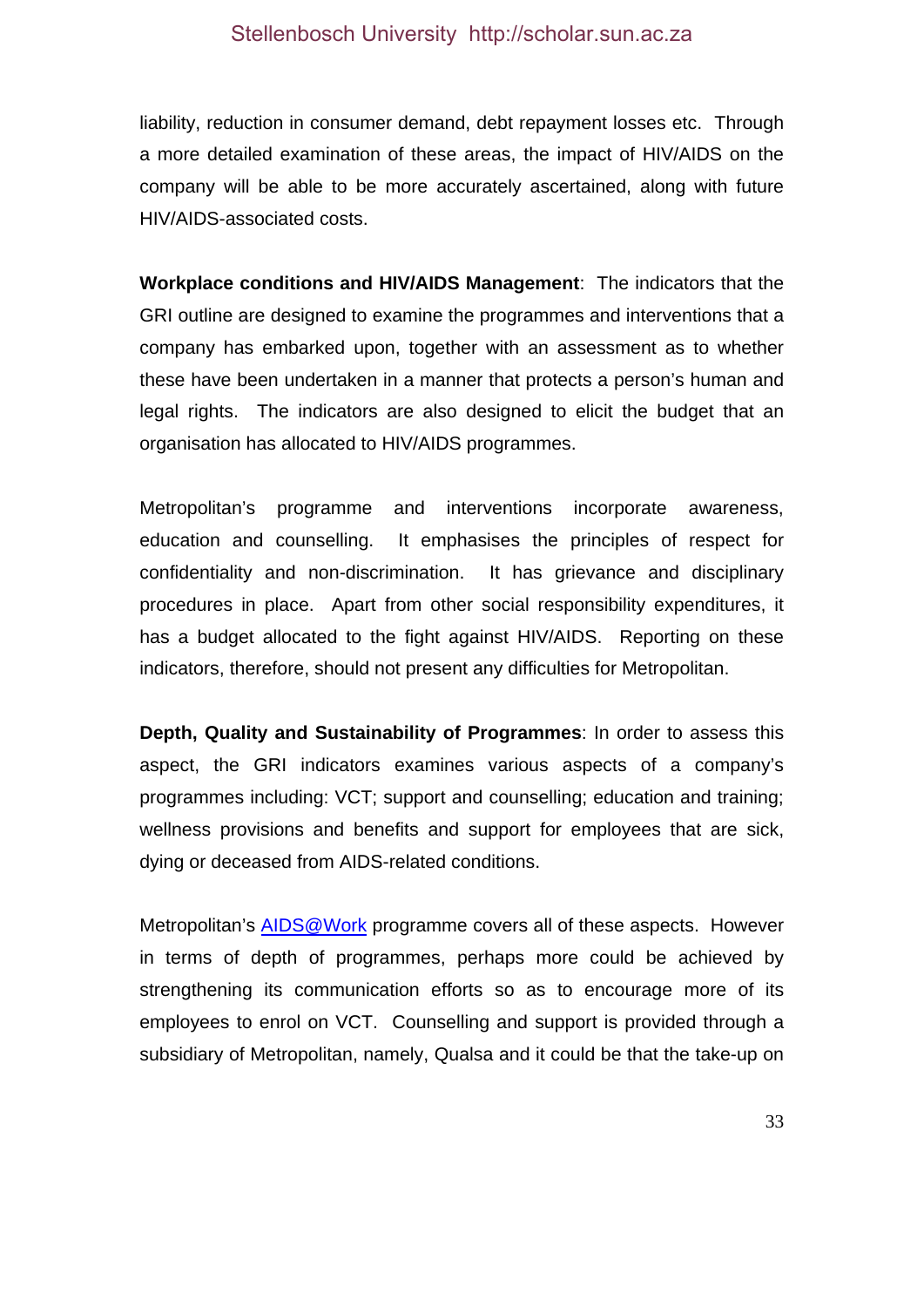the service is not as effective as it could be, owing to perceived fears about confidentiality.

It is interesting to note that of the 145 employees at Metropolitan that have been tested HIV positive, not a single one has come forward to disclose their status. It may be that such employees feel that they would be stigmatised or victimised and this is an area that perhaps needs to be urgently addressed, through the specific training of middle management and line managers and through a peer education programme.

The company's education and training programme should also be extended to include information on STDs and tuberculosis (TB).

Further indicators to assess the sustainability of a company's programme, is through an examination of a company's health care and wellness provisions. As seen above, employees can access treatment (including ART) through Metropolitan's medical aid schemes. In the past, employees' spouses on Metropolitan's medical aid scheme could only access disease management, but not ART. Owing to changes in medical schemes however, effective from 1 January 2005, spouses can now also receive ART. Employees disabled through HIV/AIDS related illness are entitled to disability allowance and their dependents (or beneficiaries) have access to death benefit, even where an employee dies of an AIDS related disease. Metropolitan also provides PEP to employees who have been inadvertently exposed to HIV. No benefits are however available or payable to employees or their dependents, once they leave the employ of Metropolitan.

#### **3.2.4 Report on all of these aspects to stakeholders on a regular basis**

The final recommendation by King II is that companies should report regularly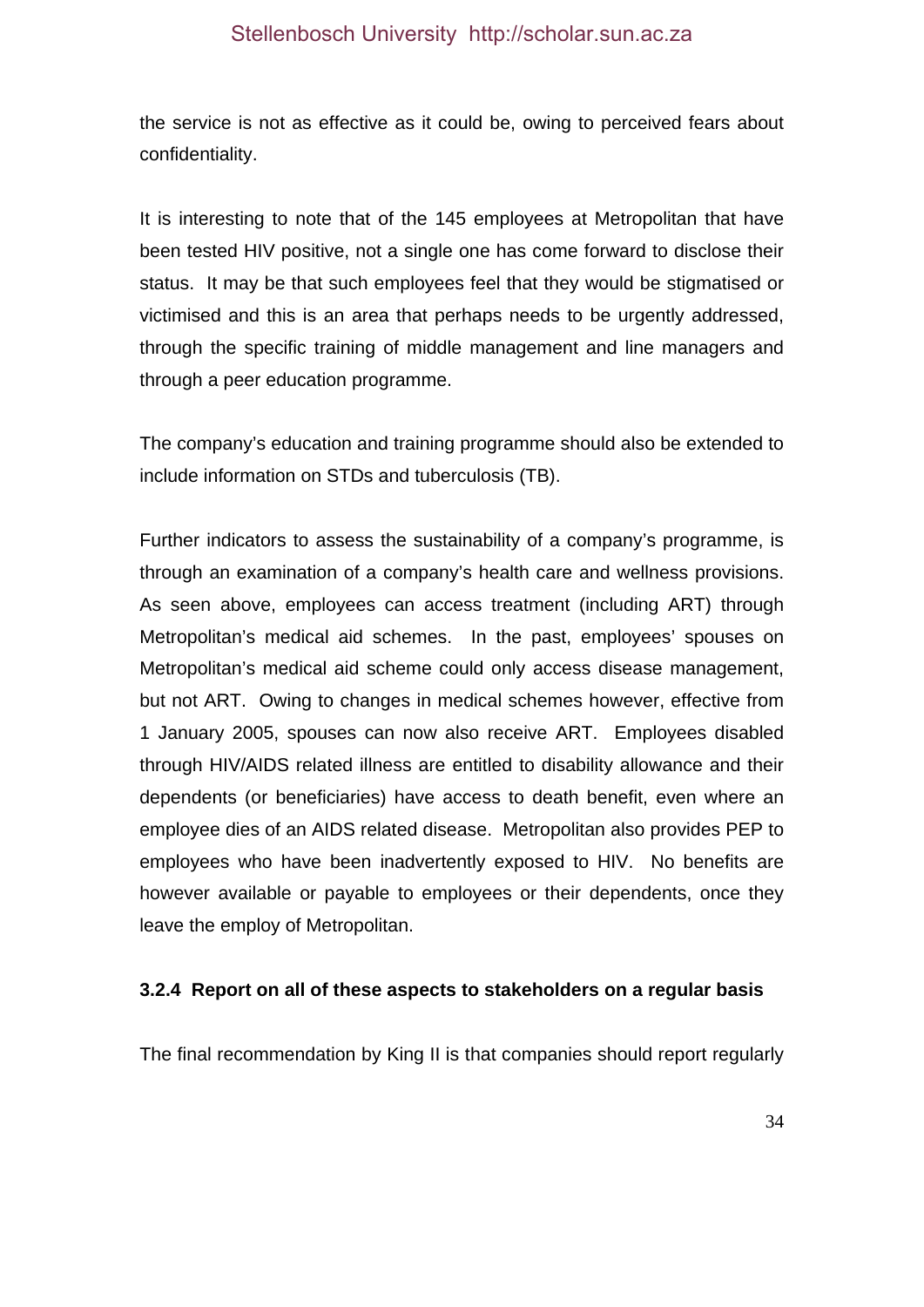to stakeholders on its HIV/AIDS programme. From Metropolitan's 2003 Annual Report (ibid (16)), it can be seen that Metropolitan has already embarked upon the reporting process and proposes to continue to do so each year. To the company's credit, it has revealed its HIV prevalence rate and this should be an encouragement to other companies to follow suit.

There is nonetheless a debate about how much ought to be disclosed in relation to HIV/AIDS. Some firms have argued that the information is sensitive and may deter investors. However, the GRI and the Johannesburg Securities Exchange (JSE) have argued that disclosure should be as full as possible, in order to allow all stakeholders to have an objective view of all the threats and risks that a company or organisation may be facing. Nonetheless, the JSE has stopped short of requiring a company to disclose the actual numbers of employees infected with HIV/AIDS, although it was one of its initial recommendations. Metropolitan is however happy to make as full a disclosure as is required.

#### **4. CONCLUSION & RECOMMENDATIONS**

Action on HIV/AIDS is synonymous with good business management, as it ensures the continuing sustainability and profitability of a company. Once a company has acknowledged this fact then it must manage its risk exposure. One of the ways of doing this is through the use of practices that have been tried and tested. The GBC provides an example of the steps that a company should try to implement as part of its strategy to combat HIV/AIDS in the workplace.

Whilst the case study of Metropolitan did not seek to critically examine its HIV/AIDS programme, per se, it has endeavoured to examine whether all or any of the elements recommended for a comprehensive workplace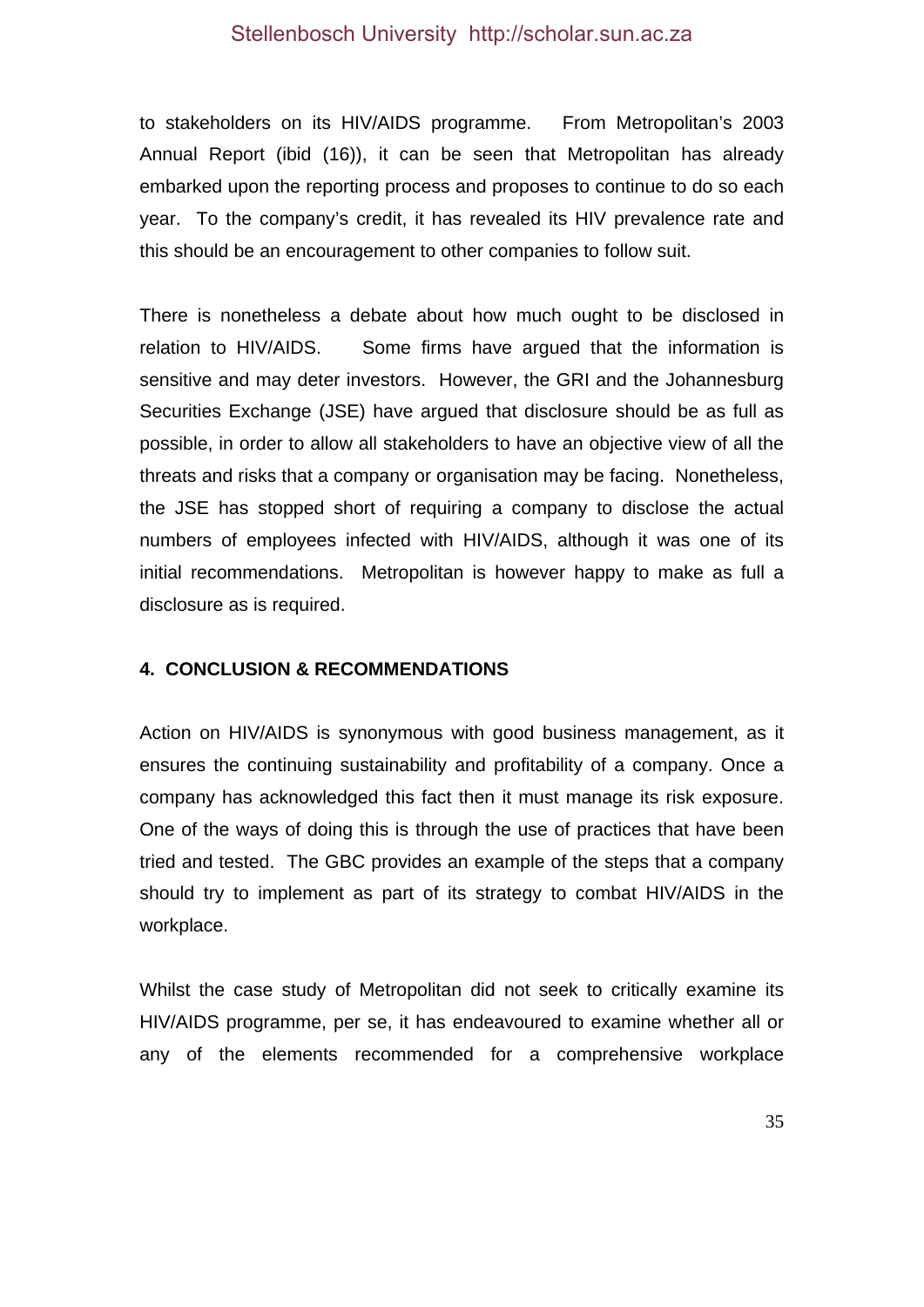programme would be of use to a company. Although the results of this study cannot be generalised or said to have external validity (i.e. be said to apply across different organisations, settings or times), it would seem that the recommendations by the GBC are helpful in enabling a company to devise a workplace programme and further, the following factors should be borne in mind in order to render them more effective:

- 1. A situation analysis is useful in order to enable a company to devise a targeted programme and in order to measure the success of any interventions. A KAPS survey is of particular value in demonstrating what gaps in knowledge, if any, needed to be addressed through an awareness and education programme. In the author's view, whilst anonymous prevalence testing may assist a company in knowing the scale of the problem that it faces, it may create unnecessary anxiety amongst employees and further, may hinder any VCT programme that might be undertaken. This is perhaps an area in need of further research. In the author's view, it is also doubtful whether an analysis of human resource records, such as absenteeism and deaths would add much to a situation analysis, unless such information also included causes of sick leave and death; it is not known how detailed or indeed, accurate, such human resource records might be. An environmental scan would however be more useful: a company examining the geographical areas in which its staff are located, the risk profiles of the communities with which it is surrounded, the numbers of migrant, casual, seasonal, contract and mobile workers may all enable a more accurate situation analysis to be ascertained.
- 2. A non-discriminatory and confidentiality policy is key to the effectiveness of any HIV/AIDS programme. To be effective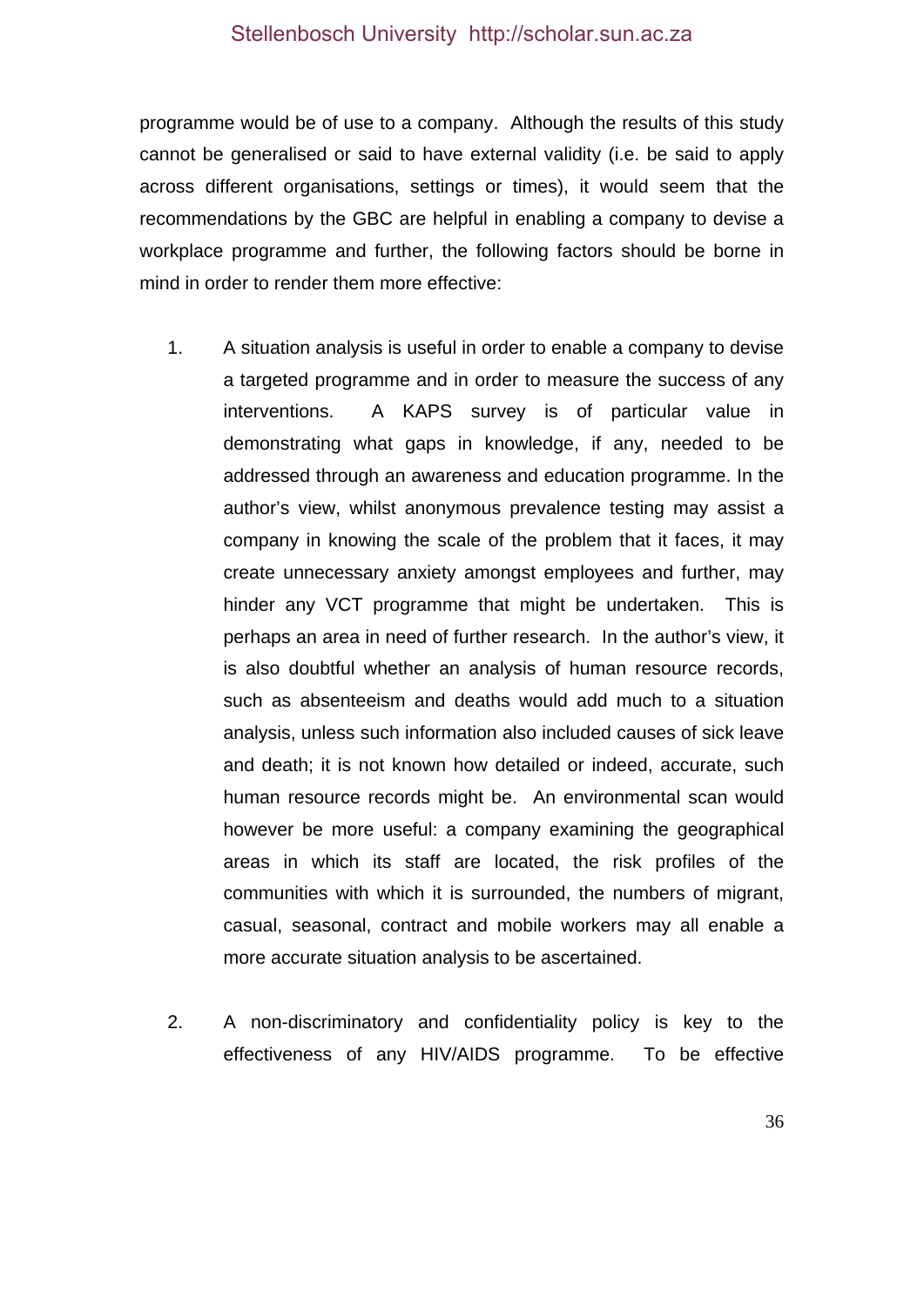however, it requires to be actively and visibly endorsed by the Board or Executive Committee Members of such companies (rather than by just one or two individuals). It also requires endorsement by senior and line managers, so that they are seen to be committed to the principle of non-discrimination. Furthermore, it would also seem to be ineffectual to merely rely upon the usual mode of communication to staff (for example through the use of a company's intranet): the policy needs to be highlighted, promulgated and promoted through various sources and events so that employees are aware of it and know of the protection that it affords both themselves and fellow-workers.

- 3. Programme development entails the involvement of the whole of a company's structures in the implementation of a comprehensive HIV/AIDS workplace programme. In order to achieve this effectively, it requires a Board or Executive Committee Member to be ultimately responsible for its implementation and in order to ensure that the programme has the impetus to move forward. Furthermore, in order to ensure a unified, coordinated approach throughout a company's units, departments, regions, provinces – and indeed the countries in which it operates, it would appear to be necessary (particularly for larger companies) to have one person responsible for overseeing the process. The issue of HIV/AIDS should be included on departmental agendas from time to time, and in order to ensure that these receive due consideration, perhaps progress reports should be filed for the consideration of the Board, thereby emphasising the seriousness with which the issue is regarded.
- 4. Prevention, education and awareness pay a vital role in the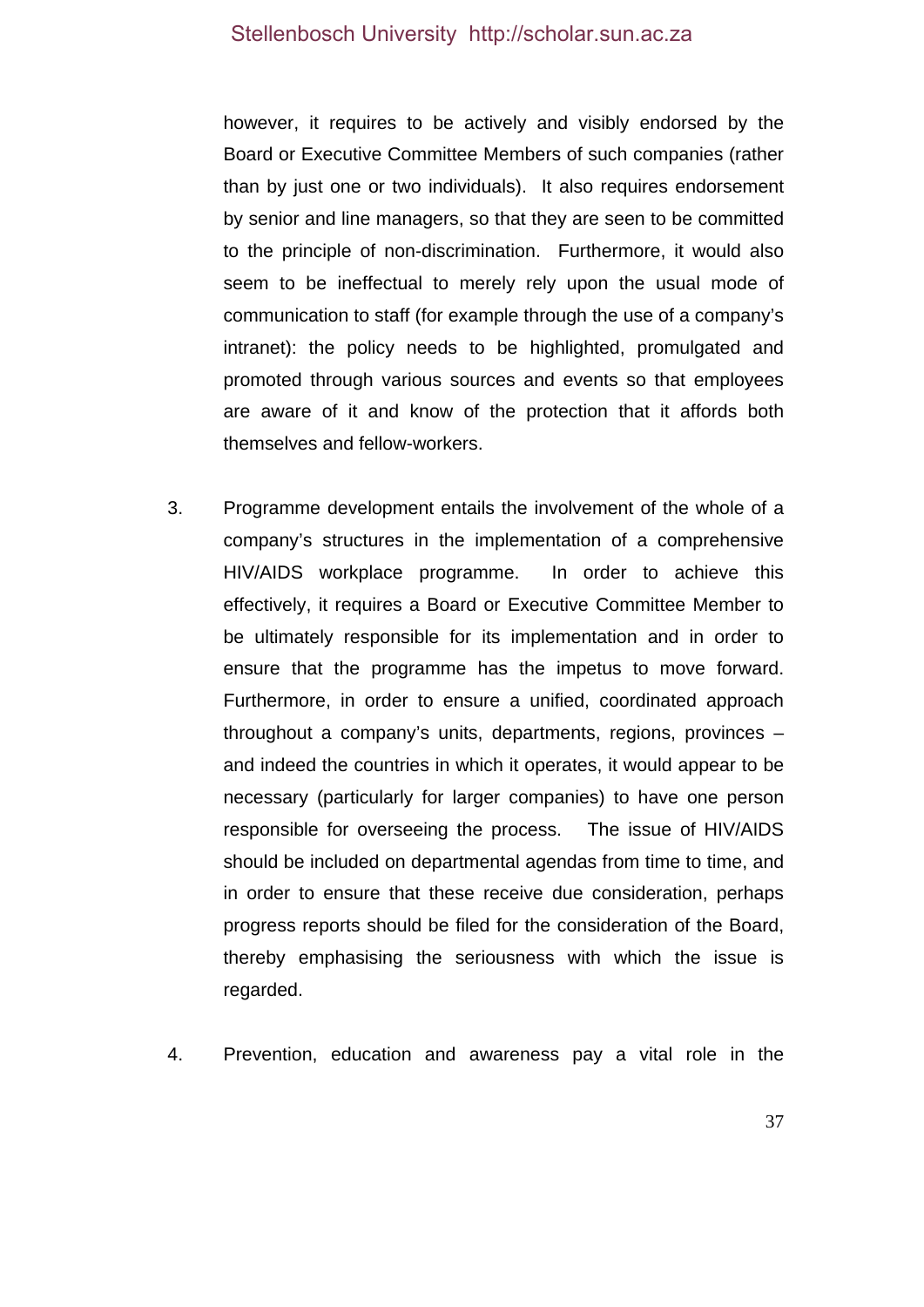dissemination of information, as well as in engendering a more supportive workplace environment. The effectiveness of such information and the various media through which it is disseminated however, needs to be re-assessed and re-examined from time to time. Whilst a KAPS study will provide an initial indication as to the areas of knowledge or misconceptions that need to be addressed, research has shown that one-off interventions are not very effective: instead, HIV prevention messages need to be reinforced and developed to achieve an adequate level of exposure amongst a target group (21).

There is also a need to tailor education programmes to meet the specific needs of male and female employees. Indeed, in advance of World AIDS Day 2004, various reports highlighted the fact that women are disproportionately affected by HIV/AIDS (22). Violence against women, their emotional dependence upon men, the risk that women face of being raped, sexually assaulted or coerced into sex, together with their physiology, all contribute to their vulnerability in being infected with HIV. An education programme, it would therefore appear, would be more effective, when it addresses the issues facing men and women separately (or at last providing the opportunity for addressing the issues separately).

Thought should also be given to devising awareness or education programmes that are specific to different communities (it is acknowledged however that in a South African context, this might prove to be difficult, given the country's history and the fact that there is a danger of marginalizing certain communities or reinforcing prejudices). However, in an excellent article on prevention initiatives in San Francisco, USA (albeit amongst the gay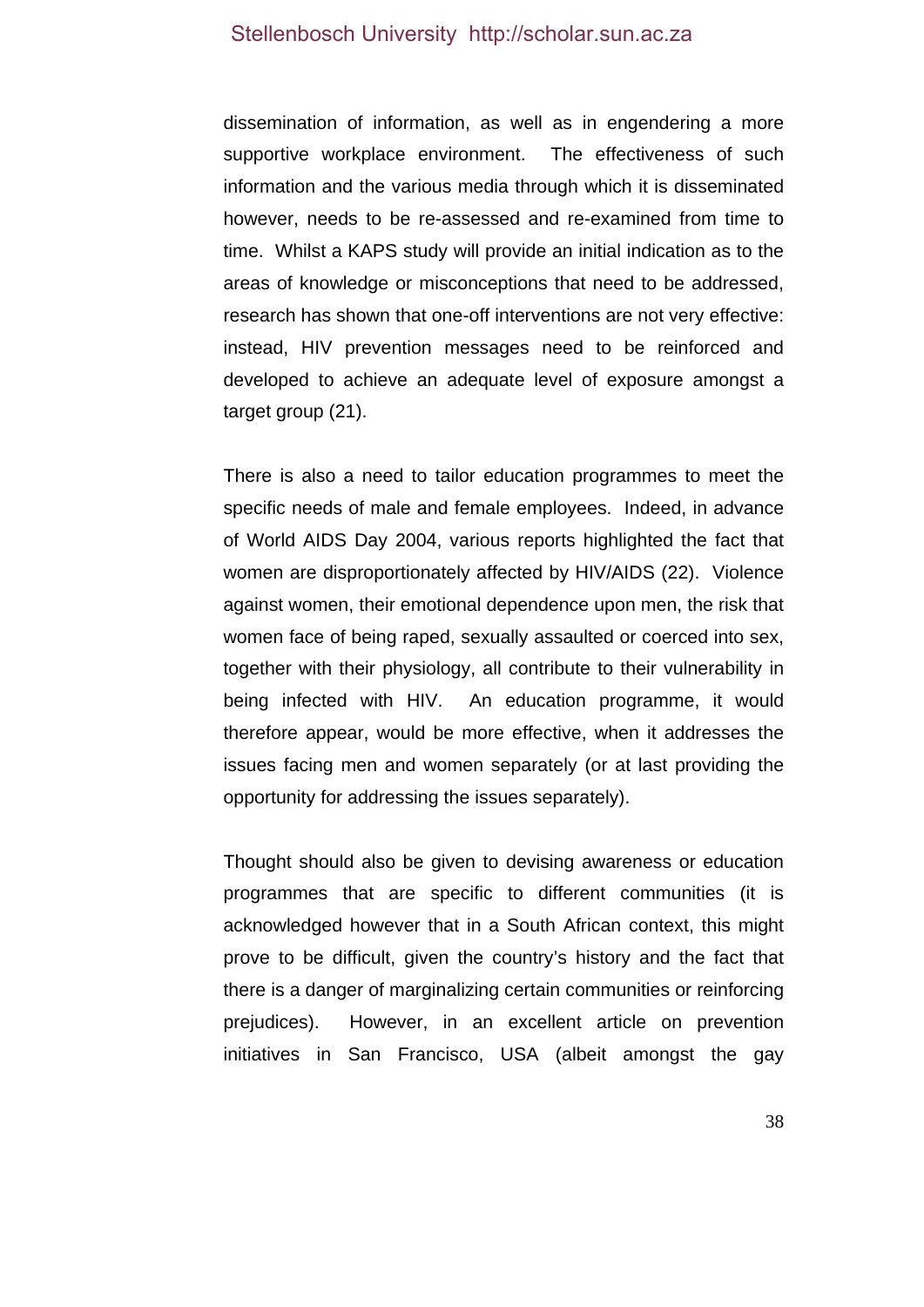community) (23), it has been demonstrated that prevention strategies that are specific to different communities, work much more effectively. The article concludes, "The melting pot approach to HIV doesn't work". The report cites, for example, the African-American community in the USA, where there is a denial about people in the community being gay, about unsafe sex and the fact that needles are used for intravenous drug use. There is also distrust about "white" hospitals and doctors, with the result that African-Americans have only resorted to treatment when they are very sick and HIV is therefore more difficult to treat. This also accounts for the lowest life expectancy amongst African-Americans, compared with all those living with the virus in the USA. The North American experience has demonstrated that there is perhaps therefore a need to address the specific concerns of specific communities, if preventative efforts are to be really effective.

For the reasons outlined in section 3.1.4 above, whilst it is essential to direct prevention messages at those who are HIV negative, it is also important to give thought to a campaign directed at those who are HIV positive, in terms of not only healthy living, but also safer sexual practices.

Research has further demonstrated that "small media" messages (such as leaflets, posters and advertising) are only effective if they have the following characteristics (24):

- Cultural sensitivity to the idioms and styles of target audiences;
- Visual impact;
- Tailored to the educational level of the target audience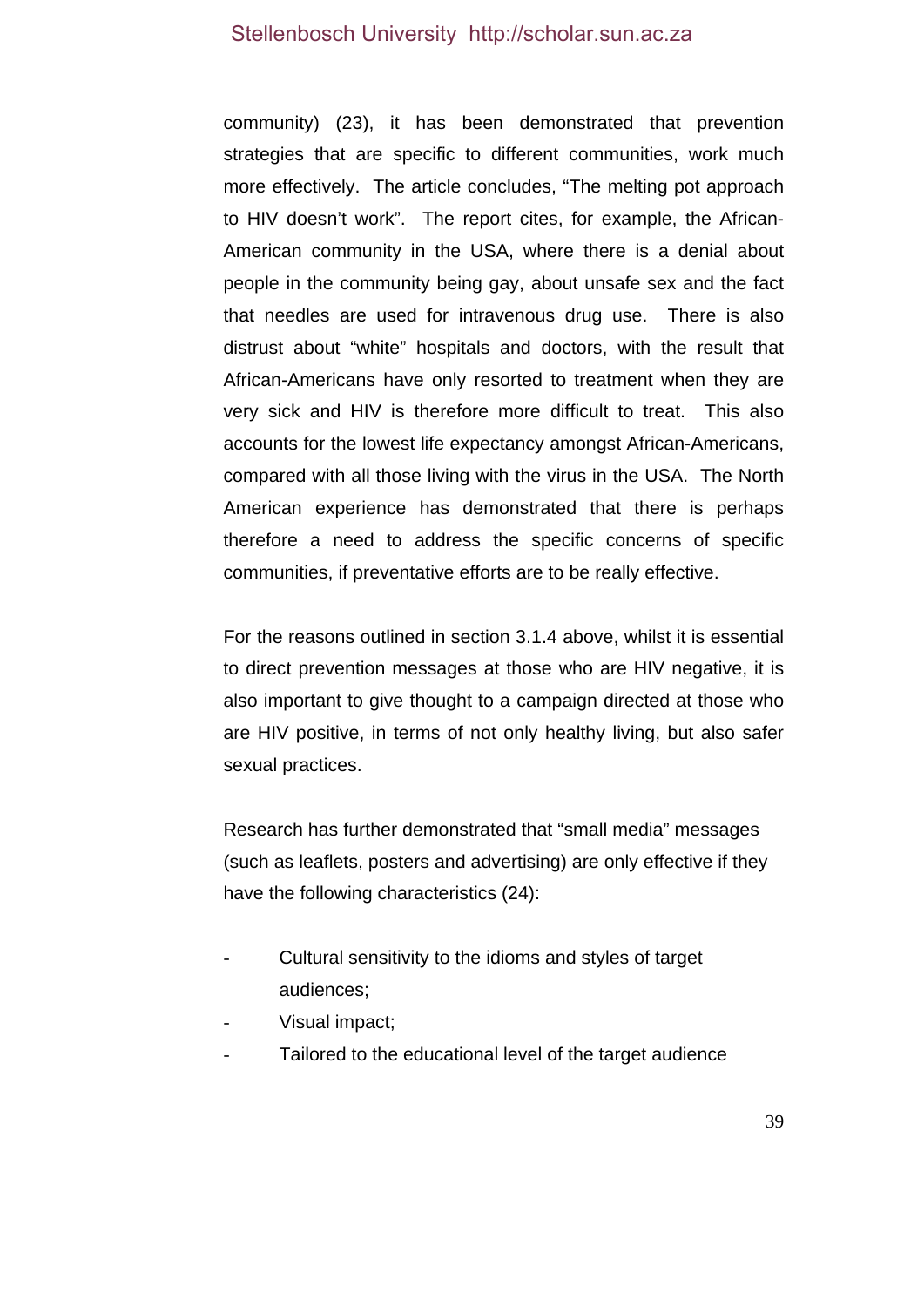The target audience has repeated exposures to the intervention.

Clearly therefore there is a need to examine very carefully health communication messages, in order to ensure that they continue to remain effective. Further, where such communications are only in one language, e.g. English, consideration ought to be given to the use of other languages in the dissemination of HIV/AIDS information.

HIV/AIDS education campaigns also need to incorporate information on STDs (see section 3.1.4) not only because they are more infectious than HIV, but also because they are treatable. Furthermore STDs are much more damaging to someone with a compromised immune system.

TB is a major contributor to South Africa's burden of disease (the Western Cape has the ninth highest incidence in the world) (25). According to Professor Nulda Beyers (Centre for TB Research & Training, Stellenbosch University) there is a 10% lifetime risk of contracting the active disease once a person becomes infected. However, the 10% lifetime risk becomes a 10% annual risk in cases where a person is HIV infected. Indeed, TB is responsible for a third of all deaths in HIV infected people. This provoked former South African President, Nelson Mandela, at the 15<sup>th</sup> International Conference on HIV/AIDS (ibid (1)) to state that the battle against AIDS would not be won if the fight against TB were lost. The fact is that TB in HIV patients can be prevented, treated and cured and therefore should form part of any HIV/AIDS awareness and education programme.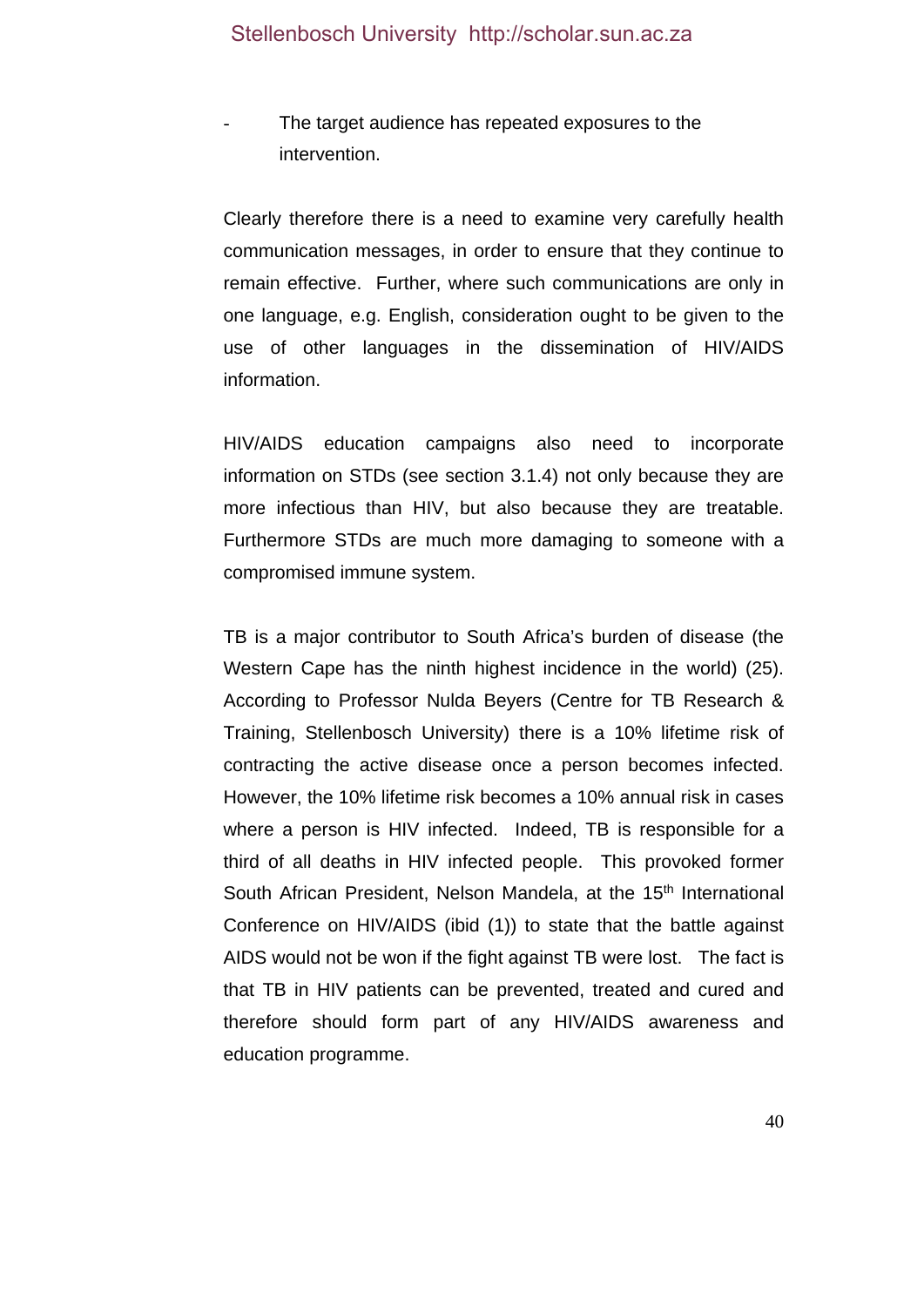Where employees are mobile (such as sales staff), there is also a need to devise a sensitive programme (for the reasons outlined in section 2.4) that will not marginalize this group. Moreover, mobile employees like seasonal employees or migrant groups can be used effectively to spread the message of HIV/AIDS prevention, amongst groups (such as rural communities) who might not otherwise receive such information. In a sense therefore, these categories of employees can be trained to undertake outreach work, whilst at the same time ensuring that they are incorporated fully into the HIV/AIDS awareness, education and prevention programme.

5. Voluntary Counselling and Testing is aimed at enabling employees to know their status and if they are HIV negative, to prevent them from getting infected, and if they are HIV positive, to encourage them to seek treatment.

It would appear that if a VCT programme is to meet with success (by which is meant that a majority of employees opt to be tested), then it is vital for the elements of trust and confidence to be present. Employees need to be confident that employers have put in place procedures that will ensure that any records, which contain an employee's HIV status, will be kept confidential and that disclosure of his or her status will not be made to anyone unless an employee expressly consents to it. HIV/AIDS consultants also emphases the importance of training on two levels: the training of line managers and the training of employees, prior to the launch of any VCT initiative. Line managers need to understand that they need to lead by example and that they may be required to play a supportive role, whilst also being active in stamping out discrimination, victimisation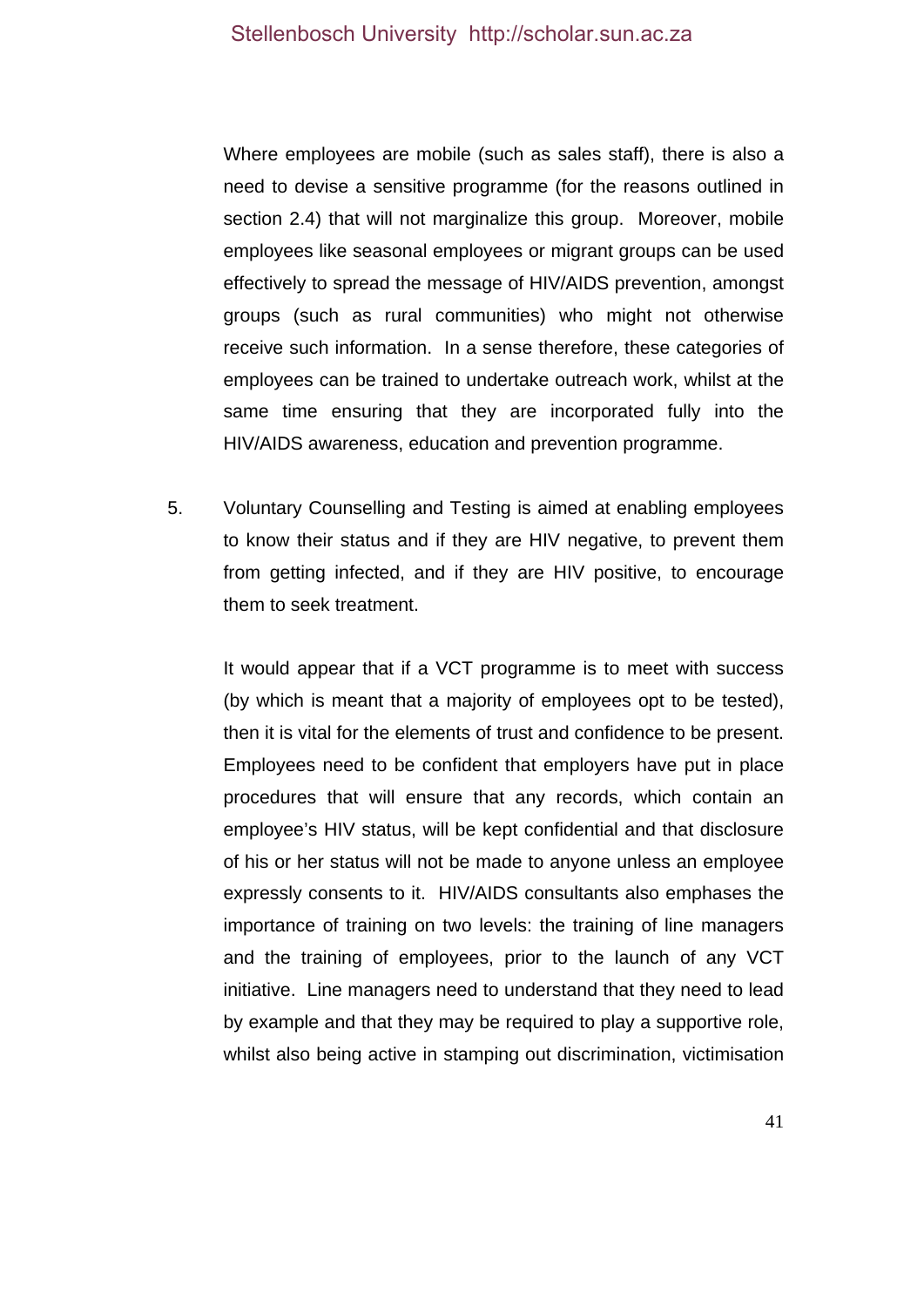or stigmatisation of employees that are affected by or infected with HIV. Employees too need to understand why it is important to know their status and the role that they can play in fostering a supportive environment. It would also appear that attendance at the training sessions in advance of VCT needs to be widely publicised and encouraged, perhaps with the visible support of Executive Committee Members, senior and line managers.

6. The case for keeping employees healthy and productive for as long as possible is clear and where care, support and treatment is offered by businesses, the objective must be to endeavour to enrol as many employees as possible who are HIV infected, on disease management programmes. It would seem however, that in order to meet with success, the awareness and education elements of the programme need to address the issue of treatment options. Further, the training programmes and company publicity material need to clearly outline the assistance available to employees and their dependents through in-house clinics and medical insurance schemes, including the treatment of opportunistic infections, access to ART, psycho-social support etc. Both pre-test and post-test counselling sessions need to deal with the issue of confidentiality. In the case of a positive diagnosis, post-test counselling that incorporates treatment options will be crucial. Counsellors therefore have a significant role to play in supporting newly diagnosed people in making decisions about treatment.

The utilisation of trained peer educators might also be considered as part of the process of encouraging employees who have been diagnosed as HIV positive, to enrol on a company's disease management programme; peer education has been shown to be an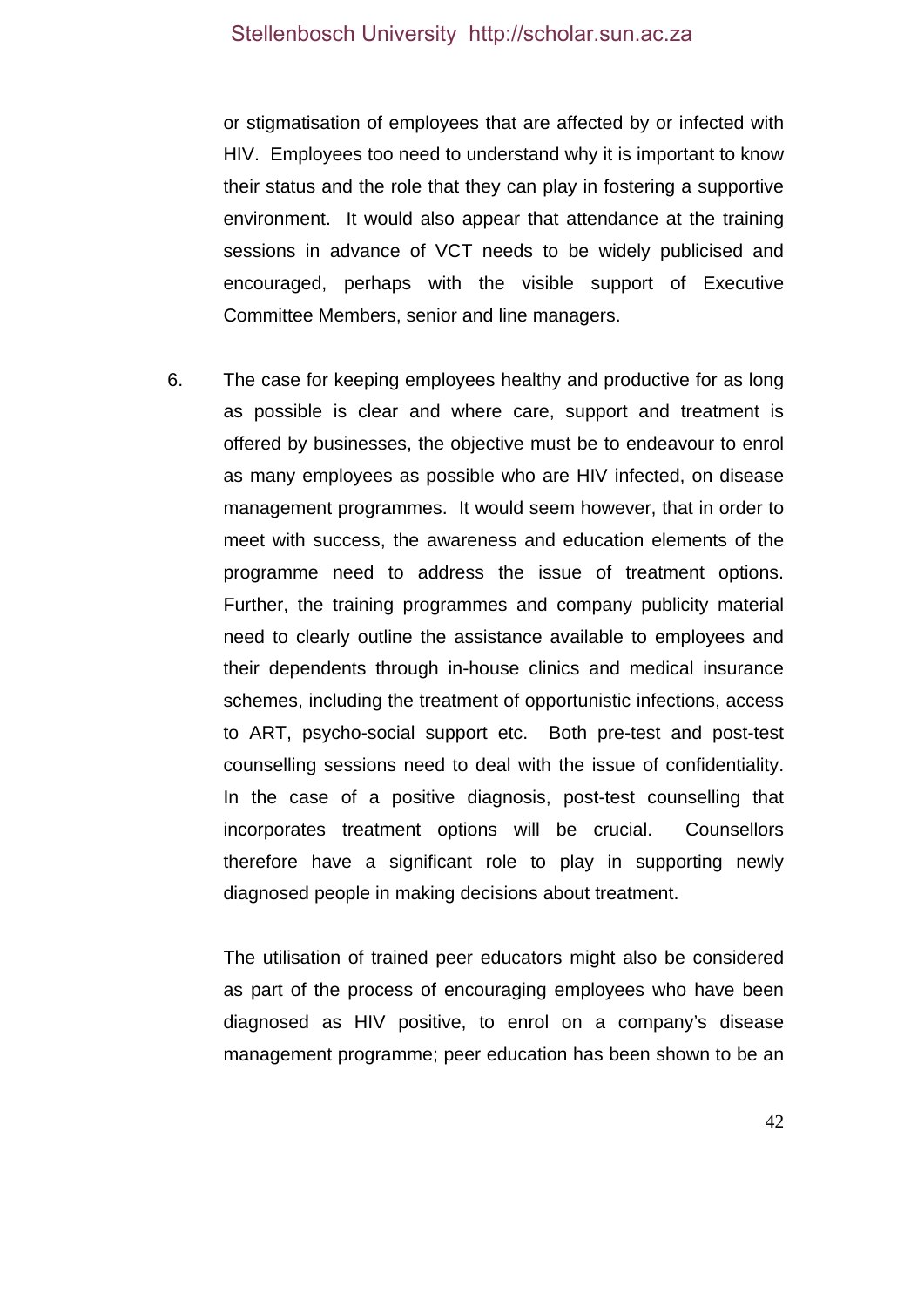important method of transmitting information. The selection of peer educators must however be undertaken with care, as they need to have the confidence of their peers, have the quality of discretion and require to be properly trained (26).

- 7. Businesses have often focused on the urgent need to implement programmes, without sufficient regard to the monitoring and evaluating processes and outcomes. It is however important to monitor and evaluate a company's HIV/AIDS programme as it is only by doing so that an intervention's effectiveness can be assessed. Given that most companies have limited funds or defined budgets that are allocated to HIV/AIDS, it is important to understand what preventative initiatives are the most – or indeed, the least - effective. Effectiveness can be measured simply, through outcome measures such as:
	- Changes in knowledge and attitudes
	- Numbers of persons reached
	- Changes in uptake of condoms
	- Changes in reports of STDs
	- Changes in incidence or prevalence of HIV in the population
	- Changes in incidence or prevalence in a cohort or sample

However, all of these simple measures have enormous difficulties in the evaluation of HIV prevention programmes. For example, examining changes in the uptake of condoms could be explained as relating to changes in behaviour. However, it could also be that uptake in condoms has increased because employees are ceasing to obtain condoms from any other source, relying on the company to provide for their condom needs. Further, it cannot automatically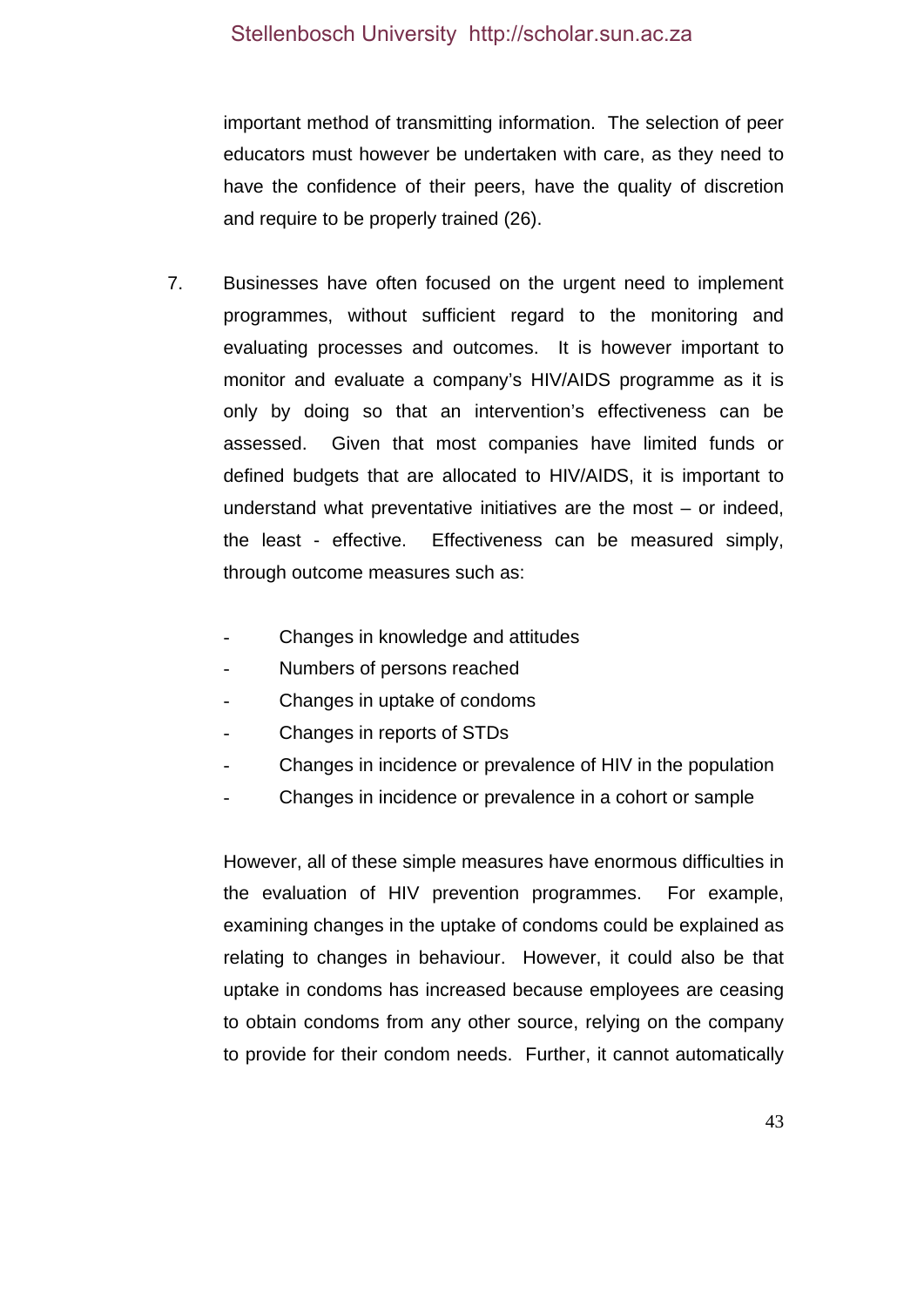be assumed that increased uptake of condoms translates into increased use of condoms! Similarly, a measure of numbers reached in terms of education, would only be a very basic measure of the success of a programme, as it does not does not automatically mean that that there has been a large measurable effect on behaviour or incidence.

Nonetheless, it is still possible for a company to monitor and evaluate programmes by using an interlinked sequence of measures: for example, by measuring knowledge and awareness (particularly skills acquisition, such as condom use), changes in uptake of condoms and changes in reports of STDs, it would be reasonable to assume that a rise in skills acquisition and condom uptake, and a fall in, for example, gonorrhoea incidence, will influence HIV transmission.

It seems clear therefore that merely embarking on an HIV/AIDS workplace programme will not yield significant results, unless regard is paid to every component of such a programme. Further, careful thought needs to be addressing various factors in the make-up of a workforce, such as genderspecific issues, ages, educational levels etc.

The King II Report is primary designed to encourage companies to adopt good corporate governance standards in all their activities, both in principle and in practice. It advocates an integrated approach to corporate governance by requiring a company to balance performance and compliance, while taking account stakeholder expectations. The King II recommendations cover consideration of economic, environmental and social factors that may impact upon a company. HIV/AIDS, therefore only forms only a part of the whole. Nonetheless, the HIV/AIDS recommendations have been accorded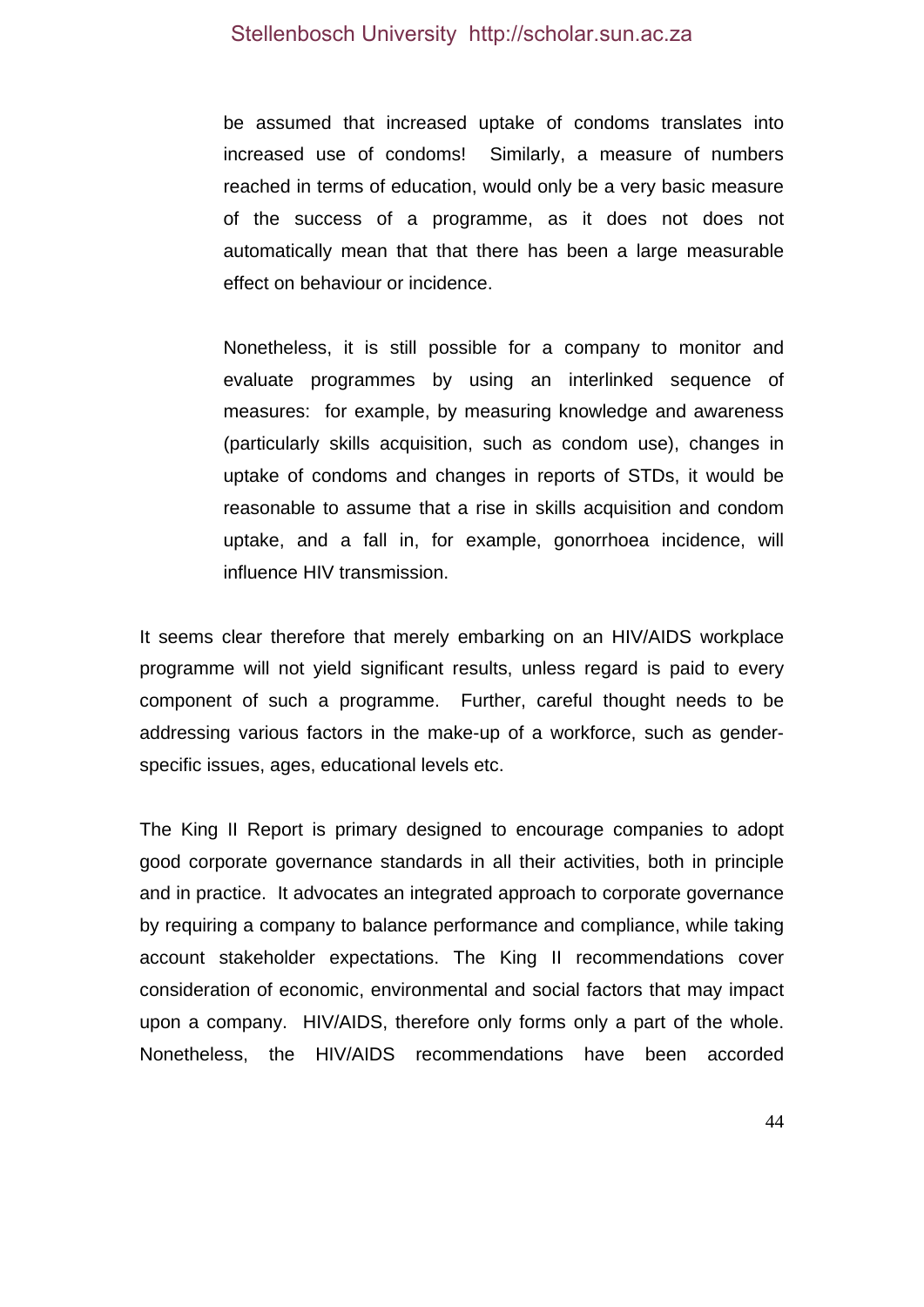prominence in the King II report and when read in conjunction with the GRI guidelines and recommendations, it is clear that the disease is an issue to which companies are required to pay serious heed.

By requiring a company to understand the social and economic impact of HIV/AIDS on their business, the GRI indicators outline that a company needs to look at issues such as the replacement of skills and loss of institutional memory, threats to dwindling markets, contingency plans for maintaining supplies as well as any increased internal costs that might be expected, for example, owing to loss of productivity or increases to employee benefits. A recent global survey of 9000 companies by the Global Health Initiative of the World Economic Forum reveals that "Firms act when the epidemic is right in their face … firms are not ahead of the AIDS curve"(27). By adopting the recommendations of King II therefore, it is believed that companies and organisations will be better able to understand the impact on their business. All too often, South African companies, along with companies throughout the world, have been too slow to appreciate the impact of the disease on their business, with the result that they may not be sustainable or viable.

King II further recommends that companies adopt strategies to mitigate the impact of the disease on their companies. Such plans include workplace programmes and interventions, including education and training, VCT, counselling, condom distribution, access to treatment etc. The GBC recommendations, as outlined earlier, clearly illustrate that the implementation of such initiatives can be effective, particularly when undertaken comprehensively.

The information that is currently available regarding action on HIV/AIDS is inconsistent and incomplete and as a consequence, it is difficult to compare and benchmark corporate performance or indeed, verify its accuracy. It is

45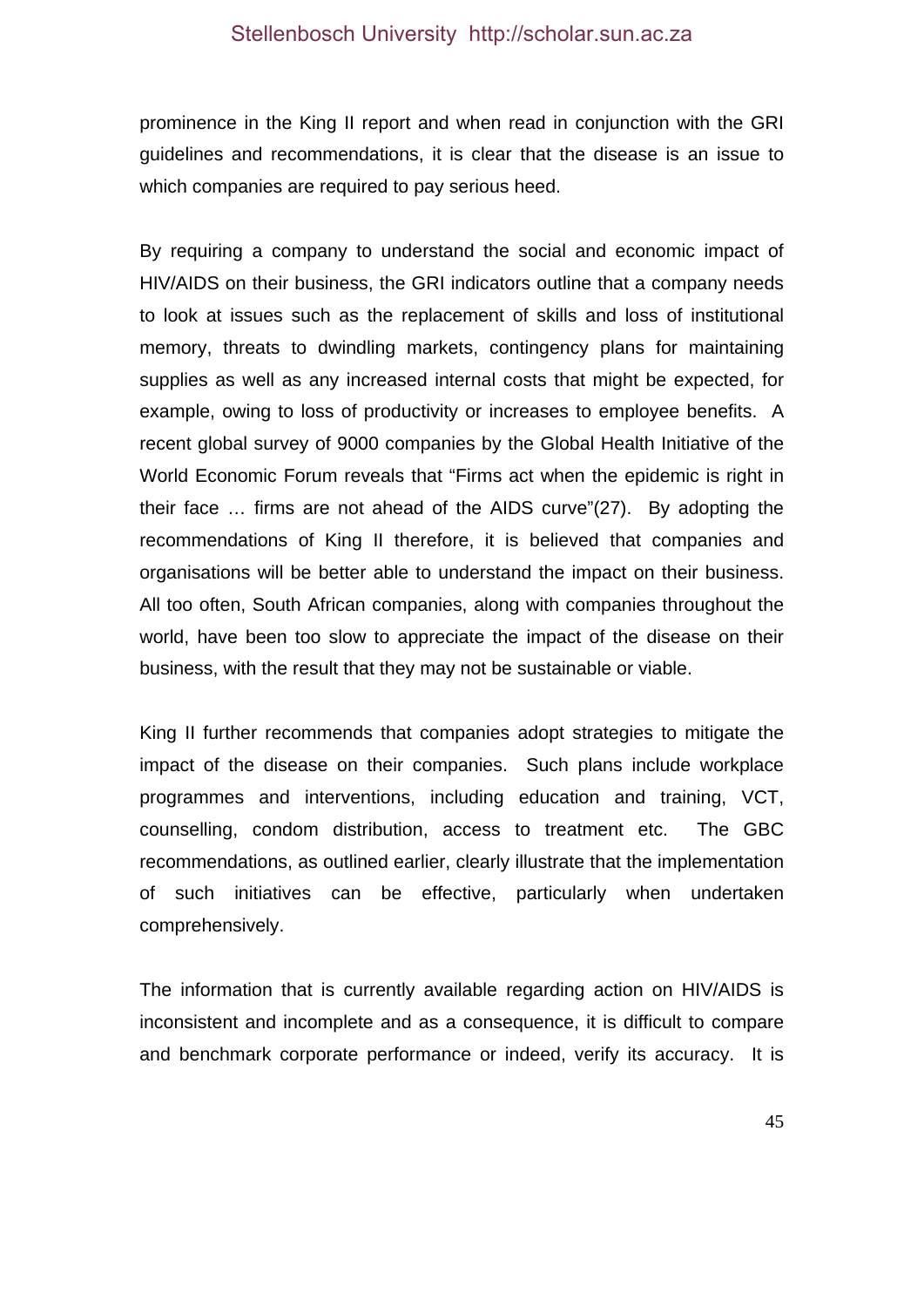therefore important to monitor and measure performance, as recommended by King II. Monitoring and evaluation are aspects that companies have all too frequently ignored and the King II recommendations will go some way towards ensuring that companies provide data that is meaningful and which could assist in the planning and management of the epidemic.

Given the effect of the pandemic – on employees, consumers, suppliers and communities – King II finally recommends the reporting of all the above aspects to stakeholders on a regular basis. The GRI indicators provide specific guidance on what data is expected to be provided. By enabling investors to assess the risks that they face and the manner in which a company is managing these risks, more informed decisions would be enabled. Furthermore, it would send a clear message to employees and other stakeholders that a company is a good corporate citizen and that it appreciates that its continuing profitability is dependent on various factors, inter alia, the health of its workforce and the communities in which it operates.

In summary, the effect of the King II recommendations will be to induce companies to seriously consider the issue of HIV/AIDS and its impact on business. It will further assist organisations to take steps to mitigate the effect of HIV/AIDS and thereby ensure the sustainability and survival of such organisations.

The challenges posed by HIV/AIDS are many and varied for individuals, societies and organisations, both nationally and globally. In respect of the workplace however, we have access to recommendations such as those put forward by the GBC and the King II report, which can enable organisations to rise to the challenge and effectively assist in the flight against HIV/AIDS.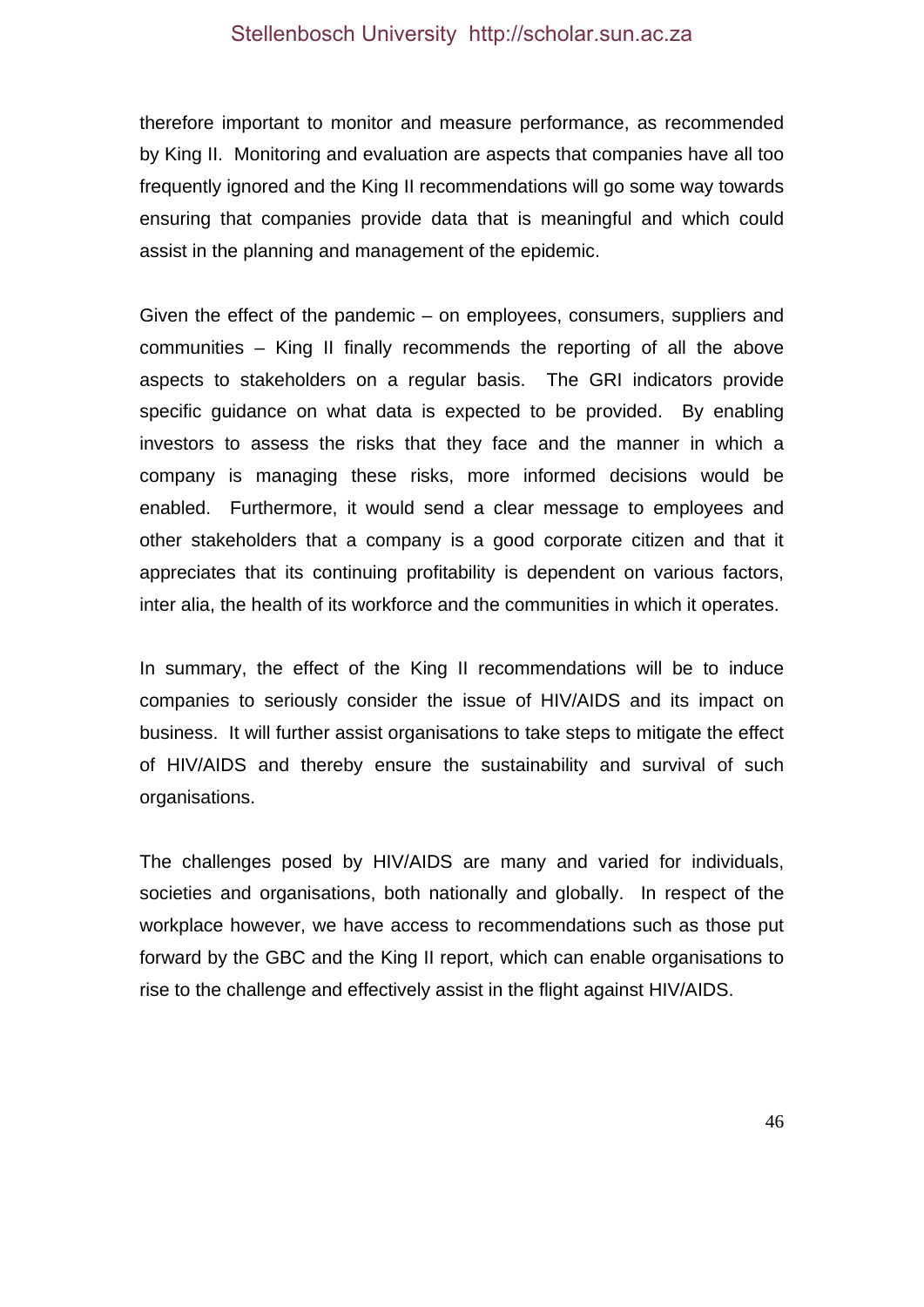# **5. REFERENCES**

- (1) www.aids2004.org (www.unaids.org/bangkok2004)
- (2) Article IV Executive Board Consultation, (1 July 2004), Public Information Notice (PIN) No: 04/67 (www.imf/org/external/cpuntry/ZAF)
- (3) International Labour Organisation (2004) "HIV/AIDS and Work, Global Estimates, Impact and Response" (www.ilo.org)
- (4) Laubscher P (June 2000) "HIV/AIDS and the South African Economy" Bureau for Economic Research, Research note 8, University of **Stellenbosch**
- (5) Quattek K (April 2000) "Economic Impact of AIDS in South Africa: A Dark Cloud on the Horizon (Welfa SA study, commissioned by ING Baring)
- (6) Inter alia, The Constitution of South Africa, Act 108 of 1996, Employment Equity Act No 55 of 1998, Labour Relations Act No66 of 1995, Occupational Health & Safety Act No: 85 of 1993, Compensation for Occupational Injuries and Diseases Act No: 130 of 1993, Code of Good Practice on HIV/AIDS and Employment (Government Gazette 6942, I December 2000); Code of Good Practice on Disabilities
- (7) Other examples of best practice include: one produced by UNAIDS (http://www.unaids.org/best practice/index.html) and Michael k (1999), Best Practices: A review of company activity on HIV/AIDS in South Africa, Health Economics and HIV/AIDS Research Directorate (HEARD), University of Natal, Durban
- (8) Global Business Coalition on HIV/AIDS (www.businessfightsaids.org)
- (9) Global Reporting Initiative (2002) 2002 Sustainable Reporting Guidelines (http://www.globalreporting.org/)
- (10) Institute of Directors (March 2002) King Report on Corporate Governance for South Africa
- (11) JSE SRI Index (September 2004) www.jse.co.za/sri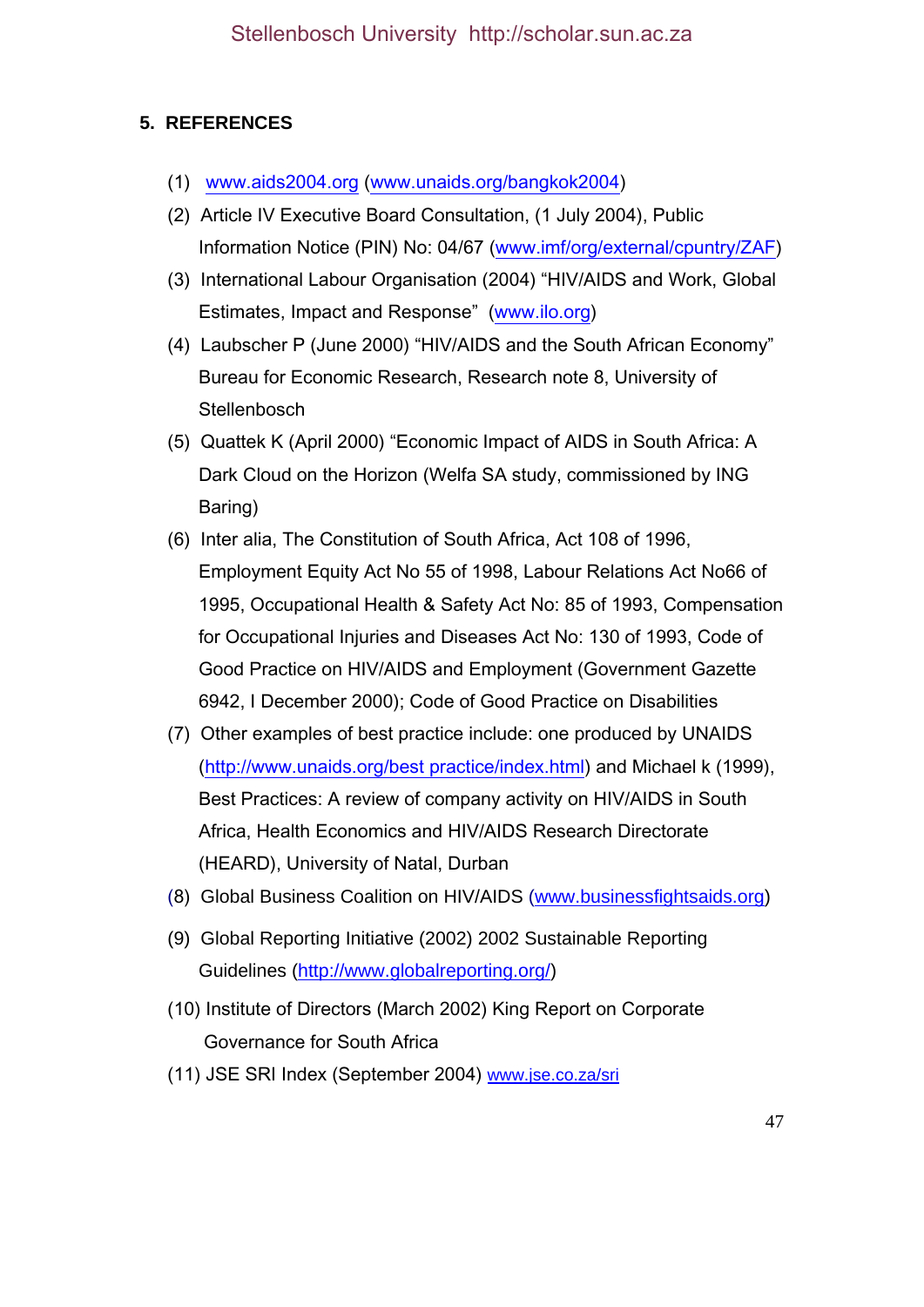- (12) Dr Anthony Kinghorn (Feb/March 1999) "The impact of HIV/AIDS on South African Markets", AIDS Analysis Africa 9(5)
- (13) Inter alia: Decosas J Dr (Aug/Sept 1997) "Labour Migration and HIV Epidemics in Africa" AIDS Analysis Africa 8(2); Kerkhoven R (Feb/March 1997) "Where is HIV in Africa heading?"; Hope Sr KR (Dec 1999/Jan 2000), "Mobile Workers and HIV/AIDS in Botswana, AIDS Analysis Africa 10(4)
- (14) Department of Health (2002): National HIV and Syphilis Sero- Prevalence Survey of Women Attending Antenatal Clinics in South Africa (http://www.doh.gov.za/)
- (15) UNAIDS/WHO Epidemiological Fact Sheets, 2004 Updates (http://www.unaids.org)
- (16) Abt Associates/Metropolitan Life (June 2000): "Demographic Impacts of HIV/AIDS in South Africa" (USAID, Mimeo)
- (17) Levy JA et al (1993) "Pathogenesis of human immunodeficiency virus infection", Microbiological reviews: 57:185-286
- (18) Metropolitan Holdings Limited (2003) "Annual Report 2003"
- (19) Global Reporting Initiative (November 2003), "Reporting Guidance on HIV/AIDS: A GRI Resource Document, Pilot Edition for Public Use and Feedback" (United Nations Environment Programme)
- (20) Barks-Ruggles E (May/June 2001), "The Impact of AIDS on Business in South Africa: Problems with Data Collection and Recommendations for Business and Researchers", AIDS Analysis Africa, 11(6)
- (21) Kelly J et al (1989), "Behavioural Interventions to reduce AIDS risk activities" Journal of Consulting and Clinical Psychology, 57:1 p60-67
- (22) AIDS Legal Network, 1 December 2004 "ABC of HIV prevention will not turn tide of infection among women, girls" (as reported in the Cape Times)
- (23) Sunday Independent (7 November 2004), "Gay identity blooms again